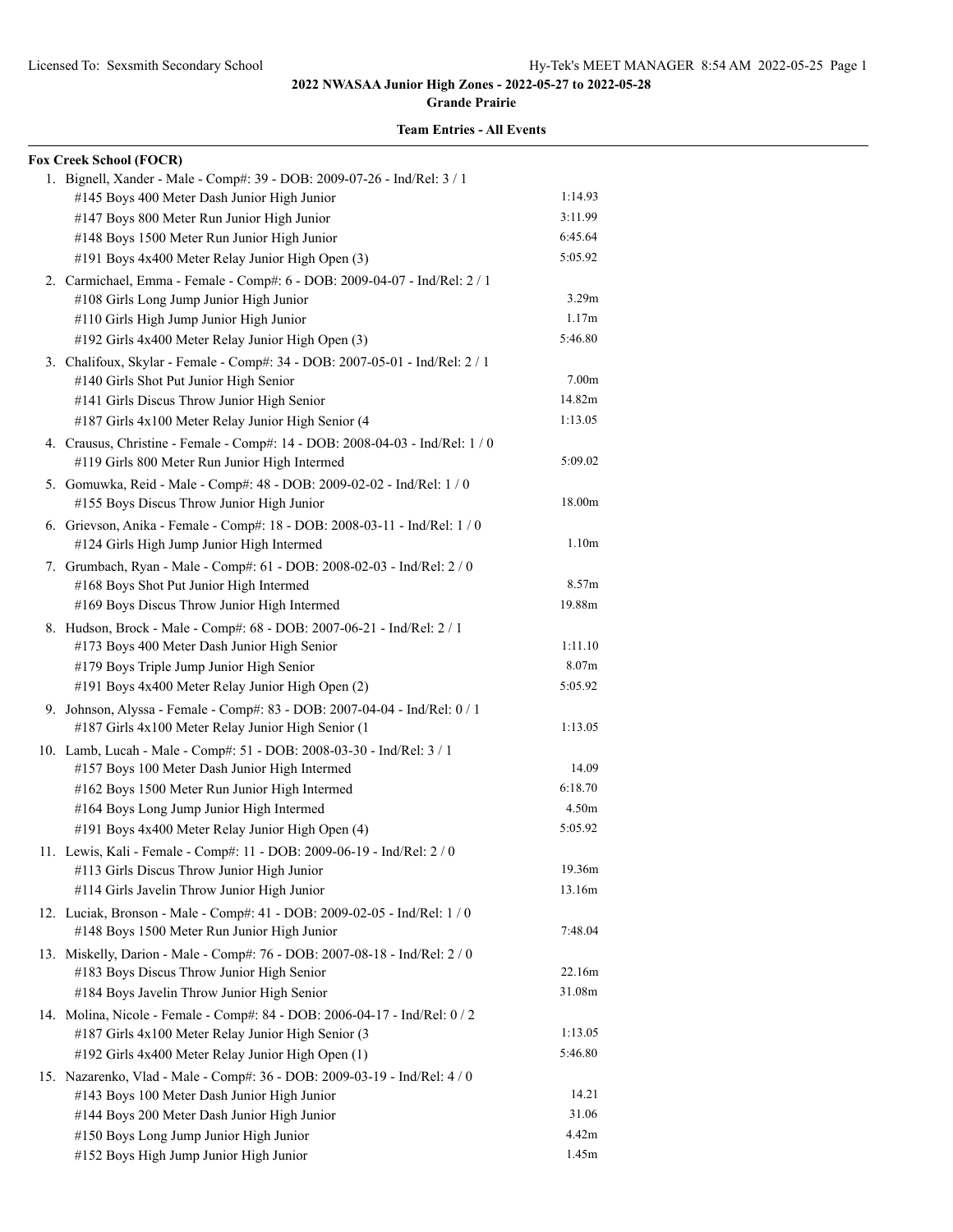**Grande Prairie**

| <b>Fox Creek School (FOCR)</b>                                               |                   |
|------------------------------------------------------------------------------|-------------------|
| 16. Pangan, Jomar - Male - Comp#: 45 - DOB: 2009-12-16 - Ind/Rel: 1 / 0      |                   |
| #151 Boys Triple Jump Junior High Junior                                     | 7.76m             |
| 17. Stadnyk, Cayley - Female - Comp#: 15 - DOB: 2008-09-24 - Ind/Rel: 3 / 1  |                   |
| #120 Girls 1500 Meter Run Junior High Intermed                               | 7:01.15           |
| #122 Girls Long Jump Junior High Intermed                                    | 3.59 <sub>m</sub> |
| #124 Girls High Jump Junior High Intermed                                    | 1.25m             |
| #192 Girls 4x400 Meter Relay Junior High Open (2)                            | 5:46.80           |
| 18. Taylor, Brandon - Male - Comp#: 65 - DOB: 2007-03-09 - Ind/Rel: 3 / 1    |                   |
| #171 Boys 100 Meter Dash Junior High Senior                                  | 13.95             |
| #176 Boys 1500 Meter Run Junior High Senior                                  | 6:08.80           |
| #184 Boys Javelin Throw Junior High Senior                                   | 28.96m            |
| #191 Boys 4x400 Meter Relay Junior High Open (1)                             | 5:05.92           |
| 19. Taylor, Brooklynn - Female - Comp#: 1 - DOB: 2009-06-19 - Ind/Rel: 3 / 1 |                   |
| #101 Girls 100 Meter Dash Junior High Junior                                 | 15.77             |
| #103 Girls 400 Meter Dash Junior High Junior                                 | 1:15.52           |
| #106 Girls 1500 Meter Run Junior High Junior                                 | 6:46.34           |
| #192 Girls 4x400 Meter Relay Junior High Open (4)                            | 5:46.80           |
| 20. Tomlinson, Jaclyn - Female - Comp#: 26 - DOB: 2007-01-04 - Ind/Rel: 2/1  |                   |
| #130 Girls 200 Meter Dash Junior High Senior                                 | 39.54             |
| #142 Girls Javelin Throw Junior High Senior                                  | 13.80m            |
| #187 Girls 4x100 Meter Relay Junior High Senior (2)                          | 1:13.05           |
| Fox Creek School Total Individual Entries: 38 - Total Relays: 0              |                   |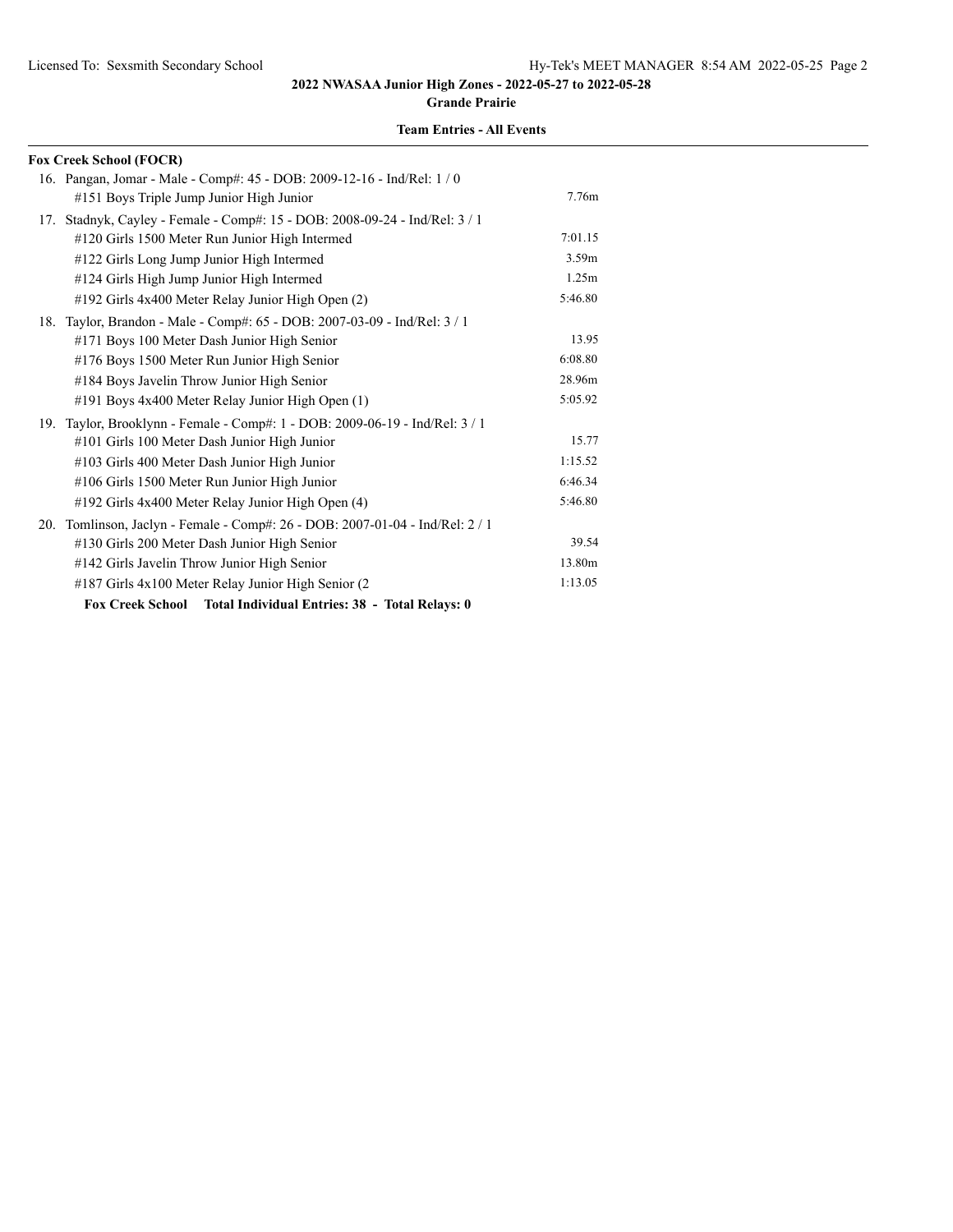**Grande Prairie**

| Hillside Jr/Sr High School (HILS)                                                                                             |                   |
|-------------------------------------------------------------------------------------------------------------------------------|-------------------|
| 1. Belcourt, Joshua - Male - Comp#: 66 - DOB: 2007-02-21 - Ind/Rel: 2 / 1                                                     |                   |
| #171 Boys 100 Meter Dash Junior High Senior                                                                                   | 13.79             |
| #180 Boys High Jump Junior High Senior                                                                                        | 1.50 <sub>m</sub> |
| #190 Boys 4x100 Meter Relay Junior High Senior (1)                                                                            | 56.99             |
| 2. Belcourt, Matthew - Male - Comp#: 64 - DOB: 2008-01-15 - Ind/Rel: 1 / 0                                                    |                   |
| #170 Boys Javelin Throw Junior High Intermed                                                                                  | 24.70m            |
| 3. Boman, Brody - Male - Comp#: 52 - DOB: 2008-03-18 - Ind/Rel: 4 / 0                                                         |                   |
| #157 Boys 100 Meter Dash Junior High Intermed                                                                                 | 14.19             |
| #158 Boys 200 Meter Dash Junior High Intermed                                                                                 | 31.42             |
| #164 Boys Long Jump Junior High Intermed                                                                                      | 4.59m             |
| #166 Boys High Jump Junior High Intermed                                                                                      | 1.41 <sub>m</sub> |
| 4. Brown, Austin - Male - Comp#: 38 - DOB: 2008-09-25 - Ind/Rel: 1 / 0                                                        |                   |
| #144 Boys 200 Meter Dash Junior High Junior                                                                                   | 33.70             |
| 5. Bruder, Branden - Male - Comp#: 60 - DOB: 2008-06-23 - Ind/Rel: 1 / 0                                                      |                   |
| #166 Boys High Jump Junior High Intermed                                                                                      | 1.43 <sub>m</sub> |
| 6. Buchanan, Logan - Male - Comp#: 74 - DOB: 2007-05-03 - Ind/Rel: 1 / 0                                                      |                   |
| #182 Boys Shot Put Junior High Senior                                                                                         | 10.33m            |
| 7. Buck, Missy - Female - Comp#: 10 - DOB: 2009-09-15 - Ind/Rel: 1 / 0                                                        |                   |
| #112 Girls Shot Put Junior High Junior                                                                                        | 8.15m             |
| 8. Calahaison, Unique - Female - Comp#: 8 - DOB: 2009-06-15 - Ind/Rel: 1 / 0                                                  |                   |
| #110 Girls High Jump Junior High Junior                                                                                       | 1.19m             |
| 9. Dalziel, Ava - Female - Comp#: 33 - DOB: 2007-02-26 - Ind/Rel: 2 / 0                                                       |                   |
| #136 Girls Long Jump Junior High Senior                                                                                       | 3.64m             |
| #140 Girls Shot Put Junior High Senior                                                                                        | 9.41m             |
| 10. Davis, Blaine - Male - Comp#: 49 - DOB: 2009-11-13 - Ind/Rel: 1 / 0                                                       |                   |
| #156 Boys Javelin Throw Junior High Junior                                                                                    | 17.88m            |
| 11. DeGuzman, Angelica - Female - Comp#: 24 - DOB: 2007-06-01 - Ind/Rel: 2 / 0                                                |                   |
| #129 Girls 100 Meter Dash Junior High Senior                                                                                  | 16.30             |
| #131 Girls 400 Meter Dash Junior High Senior                                                                                  | 1:24.74           |
| 12. Dietzen, Easton - Male - Comp#: 42 - DOB: 2009-11-13 - Ind/Rel: 1 / 0                                                     |                   |
| #149 Boys 3000 Meter Run Junior High Junior                                                                                   | 13:34.04          |
| 13. Ferguson, Elise - Female - Comp#: 20 - DOB: 2007-11-05 - Ind/Rel: 1 / 0                                                   |                   |
| #126 Girls Shot Put Junior High Intermed                                                                                      | 6.38m             |
| 14. Finnie, Jennifer - Female - Comp#: 17 - DOB: 2008-01-17 - Ind/Rel: 1 / 0                                                  |                   |
| #123 Girls Triple Jump Junior High Intermed                                                                                   | 7.67m             |
| 15. Fleming, Walker - Male - Comp#: 70 - DOB: 2006-10-25 - Ind/Rel: 1 / 0                                                     |                   |
| #176 Boys 1500 Meter Run Junior High Senior                                                                                   | 6:45.48           |
| 16. Goodswimmer, Emerson - Male - Comp#: 77 - DOB: 2007-08-19 - Ind/Rel: 1/0                                                  | 22.28m            |
| #183 Boys Discus Throw Junior High Senior                                                                                     |                   |
| 17. Grey, Kishawn - Male - Comp#: 56 - DOB: 2008-05-07 - Ind/Rel: 1 / 0                                                       | 3:14.98           |
| #161 Boys 800 Meter Run Junior High Intermed                                                                                  |                   |
| 18. Keats, Emma - Female - Comp#: 9 - DOB: 2009-02-16 - Ind/Rel: 3 / 0<br>#112 Girls Shot Put Junior High Junior              | 6.80m             |
| #113 Girls Discus Throw Junior High Junior                                                                                    | 16.26m            |
| #114 Girls Javelin Throw Junior High Junior                                                                                   | 11.16m            |
|                                                                                                                               |                   |
| 19. Kristensen, Xander - Male - Comp#: 54 - DOB: 2007-12-19 - Ind/Rel: 2 / 0<br>#159 Boys 400 Meter Dash Junior High Intermed | 1:24.33           |
| #170 Boys Javelin Throw Junior High Intermed                                                                                  | 25.56m            |
|                                                                                                                               |                   |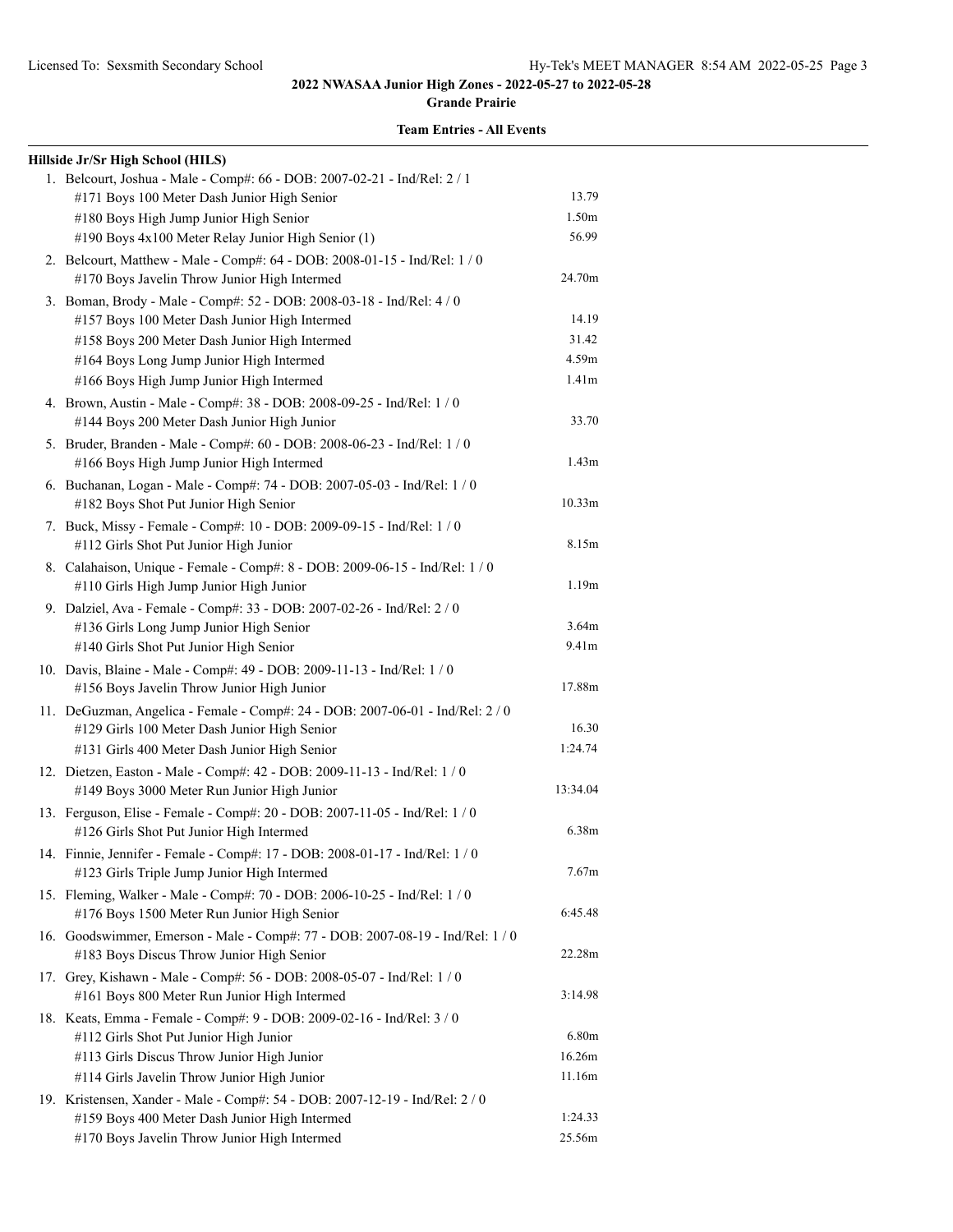**Grande Prairie**

| Hillside Jr/Sr High School (HILS)                                              |                   |
|--------------------------------------------------------------------------------|-------------------|
| 20. Kubejko, Conner - Male - Comp#: 50 - DOB: 2009-10-23 - Ind/Rel: 1 / 0      |                   |
| #156 Boys Javelin Throw Junior High Junior                                     | 18.32m            |
| 21. Laughlin, Wyatt - Male - Comp#: 75 - DOB: 2007-05-03 - Ind/Rel: 1 / 0      |                   |
| #182 Boys Shot Put Junior High Senior                                          | 8.43m             |
| 22. Lavoie, Brayden - Male - Comp#: 67 - DOB: 2007-04-01 - Ind/Rel: 2 / 1      |                   |
| #172 Boys 200 Meter Dash Junior High Senior                                    | 28.93             |
| #175 Boys 800 Meter Run Junior High Senior                                     | 2:55.89           |
| #190 Boys 4x100 Meter Relay Junior High Senior (2)                             | 56.99             |
| 23. Moore, Max - Male - Comp#: 69 - DOB: 2007-03-10 - Ind/Rel: 1 / 1           |                   |
| #173 Boys 400 Meter Dash Junior High Senior                                    | 1:12.49           |
| #190 Boys 4x100 Meter Relay Junior High Senior (3)                             | 56.99             |
| 24. Norris, Juri - Male - Comp#: 43 - DOB: 2009-11-20 - Ind/Rel: 1 / 0         |                   |
| #149 Boys 3000 Meter Run Junior High Junior                                    | 14:50.47          |
| 25. Pedersen, Lani - Male - Comp#: 63 - DOB: 2007-09-21 - Ind/Rel: 1 / 0       |                   |
| #169 Boys Discus Throw Junior High Intermed                                    | 24.38m            |
| 26. Rayner, Emerance - Female - Comp#: 5 - DOB: 2009-11-16 - Ind/Rel: 1 / 0    |                   |
| #105 Girls 800 Meter Run Junior High Junior                                    | 4:25.57           |
| 27. Saville, Rigley - Male - Comp#: 47 - DOB: 2008-09-17 - Ind/Rel: 2/0        |                   |
| #154 Boys Shot Put Junior High Junior                                          | 10.12m            |
| #155 Boys Discus Throw Junior High Junior                                      | 17.50m            |
| 28. Sharp, Sloan - Female - Comp#: 7 - DOB: 2009-09-30 - Ind/Rel: 1 / 0        |                   |
| #108 Girls Long Jump Junior High Junior                                        | 3.13 <sub>m</sub> |
| 29. Stefaniuk, Warren - Male - Comp#: 88 - DOB: 2007-01-26 - Ind/Rel: 0 / 1    |                   |
| #190 Boys 4x100 Meter Relay Junior High Senior (4)                             | 56.99             |
| 30. Stephenson, Teagan - Female - Comp#: 31 - DOB: 2007-07-28 - Ind/Rel: 2 / 0 |                   |
| #133 Girls 800 Meter Run Junior High Senior                                    | 4:05.53           |
| #142 Girls Javelin Throw Junior High Senior                                    | 12.12m            |
| 31. Viker, Jaida - Female - Comp#: 25 - DOB: 2007-01-21 - Ind/Rel: 3 / 0       |                   |
| #129 Girls 100 Meter Dash Junior High Senior                                   | 16.75             |
| #137 Girls Triple Jump Junior High Senior                                      | 8.56m             |
| #138 Girls High Jump Junior High Senior                                        | 1.29m             |
| 32. Visser, Jeramy - Male - Comp#: 72 - DOB: 2006-06-04 - Ind/Rel: 2 / 0       |                   |
| #178 Boys Long Jump Junior High Senior                                         | 3.93 <sub>m</sub> |
| #179 Boys Triple Jump Junior High Senior                                       | 6.58m             |
| 33. Young, Evynn - Female - Comp#: 22 - DOB: 2007-11-21 - Ind/Rel: 2 / 0       |                   |
| #127 Girls Discus Throw Junior High Intermed                                   | 16.76m            |
| #128 Girls Javelin Throw Junior High Intermed                                  | 14.24m            |
| Total Individual Entries: 48 - Total Relays: 0<br>Hillside Jr/Sr High School   |                   |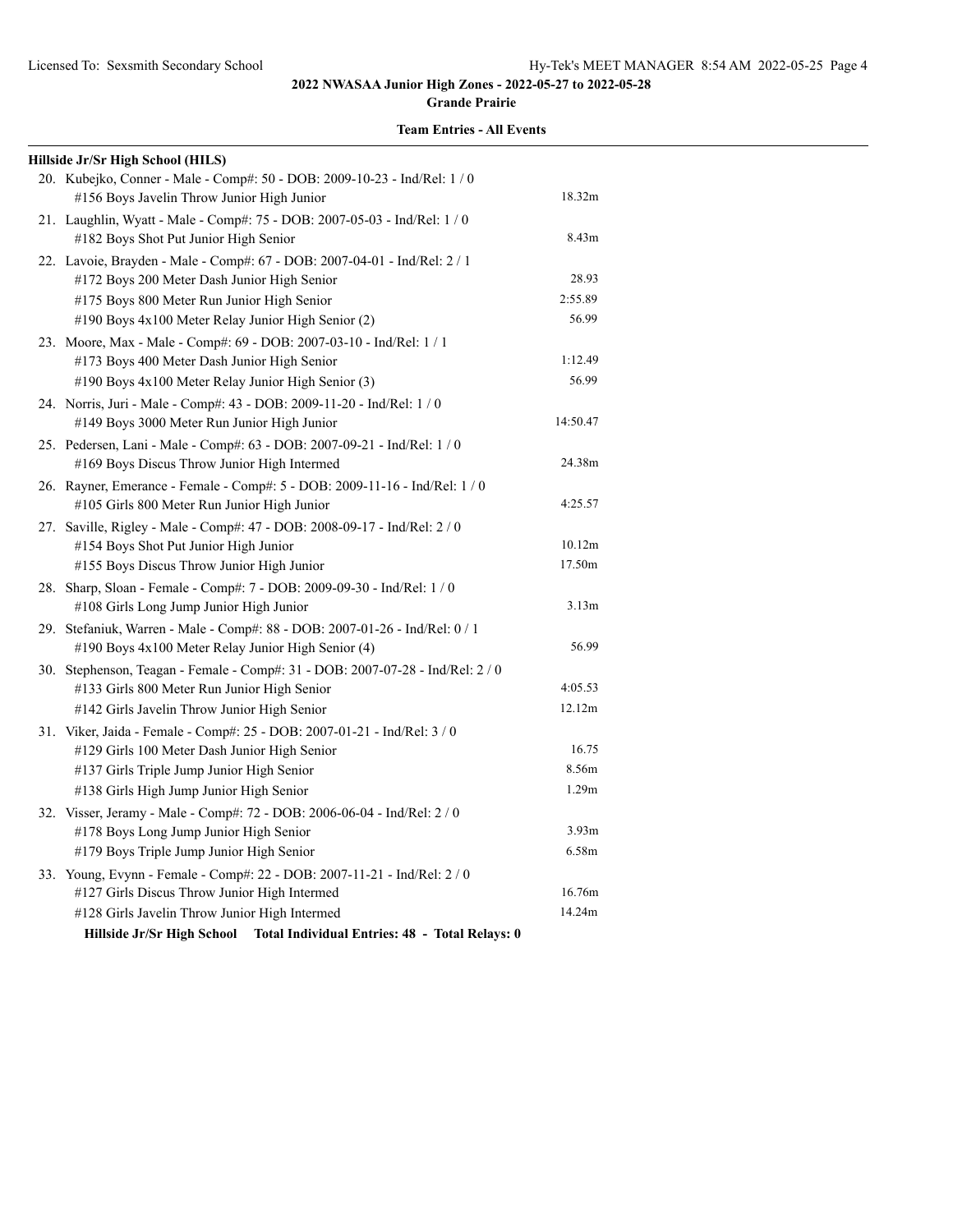**Grande Prairie**

| <b>Nw.Glenmary (GLEM)</b>                                                    |                   |
|------------------------------------------------------------------------------|-------------------|
| 1. LePage, Jack - Male - Comp#: 152 - DOB: 2009-10-22 - Ind/Rel: 1/0         |                   |
| #144 Boys 200 Meter Dash Junior High Junior                                  | 34.84             |
| 2. Magnusson, Oakley - Male - Comp#: 169 - DOB: 2006-12-22 - Ind/Rel: 4 / 0  |                   |
| #178 Boys Long Jump Junior High Senior                                       | 3.72m             |
| #180 Boys High Jump Junior High Senior                                       | 1.30 <sub>m</sub> |
| #183 Boys Discus Throw Junior High Senior                                    | 19.88m            |
| #184 Boys Javelin Throw Junior High Senior                                   | 28.52m            |
| 3. Mouille, Bronsyn - Male - Comp#: 150 - DOB: 2009-07-19 - Ind/Rel: 2 / 0   |                   |
| #143 Boys 100 Meter Dash Junior High Junior                                  | 15.65             |
| #152 Boys High Jump Junior High Junior                                       | 1.21 <sub>m</sub> |
| 4. Provost, Lyric - Female - Comp#: 149 - DOB: 2007-06-27 - Ind/Rel: 1 / 0   |                   |
| #136 Girls Long Jump Junior High Senior                                      | 3.08m             |
| 5. Rabadan, Adriana - Female - Comp#: 140 - DOB: 2007-12-19 - Ind/Rel: 2/0   |                   |
| #116 Girls 200 Meter Dash Junior High Intermed                               | 30.00             |
| #122 Girls Long Jump Junior High Intermed                                    | 3.39m             |
| 6. Rebalkin, Kylan - Male - Comp#: 159 - DOB: 2008-04-21 - Ind/Rel: 3 / 0    |                   |
| #158 Boys 200 Meter Dash Junior High Intermed                                | 29.11             |
| #159 Boys 400 Meter Dash Junior High Intermed                                | 1:12.90           |
| #164 Boys Long Jump Junior High Intermed                                     | 3.90m             |
| 7. Robinson, Cody - Male - Comp#: 163 - DOB: 2007-11-17 - Ind/Rel: 2/0       |                   |
| #161 Boys 800 Meter Run Junior High Intermed                                 | 3:17.25           |
| #162 Boys 1500 Meter Run Junior High Intermed                                | 7:04.15           |
| 8. Sturgeon, Izabel - Female - Comp#: 139 - DOB: 2007-09-02 - Ind/Rel: 1 / 0 |                   |
| #115 Girls 100 Meter Dash Junior High Intermed                               | 15.48             |
| Nw.Glenmary Total Individual Entries: 16 - Total Relays: 0                   |                   |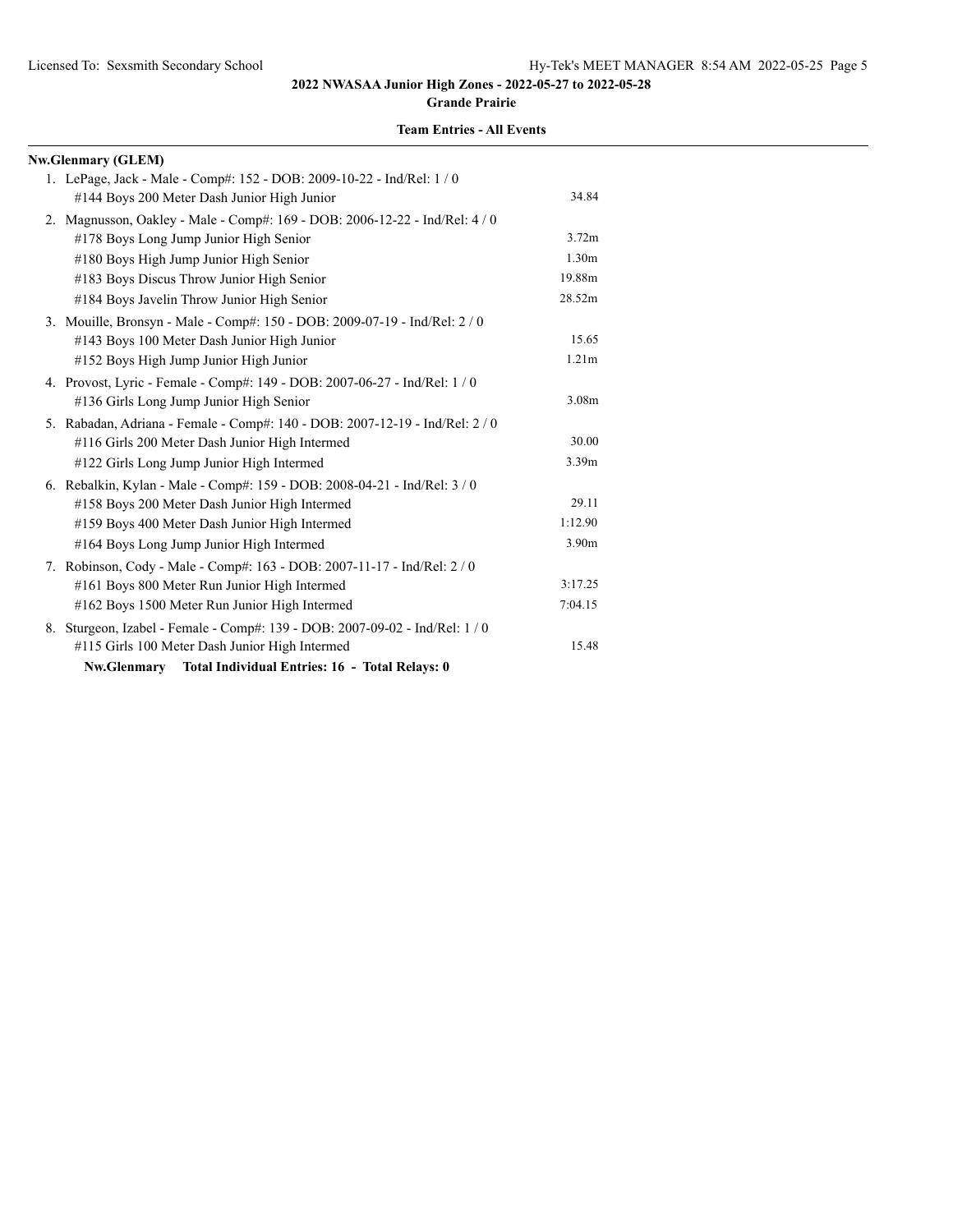**Grande Prairie**

| Nw.Grimshaw (GRIM)                                                             |                   |
|--------------------------------------------------------------------------------|-------------------|
| 1. Callahan, Gage - Male - Comp#: 170 - DOB: 2006-12-06 - Ind/Rel: 2 / 0       |                   |
| #182 Boys Shot Put Junior High Senior                                          | 6.34 <sub>m</sub> |
| #183 Boys Discus Throw Junior High Senior                                      | 17.32m            |
| 2. Cartwright, Olivia - Female - Comp#: 134 - DOB: 2009-03-09 - Ind/Rel: 1 / 1 |                   |
| #104 Girls 80 Meter Hurdles Junior High Junior                                 | 18.96             |
| #185 Girls 4x100 Meter Relay Junior High Junior (1                             | 1:05.93           |
| 3. Garaba, Tahlia - Female - Comp#: 135 - DOB: 2009-06-25 - Ind/Rel: 2 / 1     |                   |
| #108 Girls Long Jump Junior High Junior                                        | 3.50 <sub>m</sub> |
| #109 Girls Triple Jump Junior High Junior                                      | 6.90m             |
| #185 Girls 4x100 Meter Relay Junior High Junior (4                             | 1:05.93           |
| 4. Murray, Holly - Female - Comp#: 131 - DOB: 2008-12-31 - Ind/Rel: 2 / 1      |                   |
| #101 Girls 100 Meter Dash Junior High Junior                                   | 14.80             |
| #102 Girls 200 Meter Dash Junior High Junior                                   | 31.99             |
| #185 Girls 4x100 Meter Relay Junior High Junior (3                             | 1:05.93           |
| 5. Sokoloski, Gracy - Female - Comp#: 142 - DOB: 2008-07-15 - Ind/Rel: 4 / 0   |                   |
| #124 Girls High Jump Junior High Intermed                                      | 1.10 <sub>m</sub> |
| #126 Girls Shot Put Junior High Intermed                                       | 6.74 <sub>m</sub> |
| #127 Girls Discus Throw Junior High Intermed                                   | 16.22m            |
| #128 Girls Javelin Throw Junior High Intermed                                  | 13.78m            |
| 6. Stone, Abby - Female - Comp#: 145 - DOB: 2008-07-23 - Ind/Rel: 1 / 0        |                   |
| #128 Girls Javelin Throw Junior High Intermed                                  | 13.68m            |
| 7. Wong, Charlize - Female - Comp#: 132 - DOB: 2010-01-28 - Ind/Rel: 3 / 1     |                   |
| #101 Girls 100 Meter Dash Junior High Junior                                   | 14.52             |
| #108 Girls Long Jump Junior High Junior                                        | 3.12 <sub>m</sub> |
| #109 Girls Triple Jump Junior High Junior                                      | 7.40m             |
| #185 Girls 4x100 Meter Relay Junior High Junior (2                             | 1:05.93           |
| Nw.Grimshaw Total Individual Entries: 15 - Total Relays: 0                     |                   |
| <b>Nw.Holy Family (HOFA)</b>                                                   |                   |
| 1. Black, Angus - Male - Comp#: 158 - DOB: 2007-12-02 - Ind/Rel: 3 / 0         |                   |
| #157 Boys 100 Meter Dash Junior High Intermed                                  | 12.42             |
| #164 Boys Long Jump Junior High Intermed                                       | 4.34 <sub>m</sub> |
| #166 Boys High Jump Junior High Intermed                                       | 1.45m             |
| 2. Diesel, Annie - Female - Comp#: 141 - DOB: 2008-03-02 - Ind/Rel: 2 / 0      |                   |
| #120 Girls 1500 Meter Run Junior High Intermed                                 | 7:15.00           |
| #124 Girls High Jump Junior High Intermed                                      | 1.20 <sub>m</sub> |
| 3. Kozub, Xandi - Female - Comp#: 136 - DOB: 2009-09-17 - Ind/Rel: 2 / 0       |                   |
| #110 Girls High Jump Junior High Junior                                        | 1.06m             |
| #113 Girls Discus Throw Junior High Junior                                     | 15.60m            |
| 4. Lozano, Gavriel - Male - Comp#: 166 - DOB: 2008-06-18 - Ind/Rel: 1 / 0      |                   |
| #170 Boys Javelin Throw Junior High Intermed                                   | 19.80m            |
| 5. Norton, Owen - Male - Comp#: 155 - DOB: 2009-01-11 - Ind/Rel: 3 / 0         |                   |
| #154 Boys Shot Put Junior High Junior                                          | 5.45m             |
| #155 Boys Discus Throw Junior High Junior                                      | 14.64m            |
| #156 Boys Javelin Throw Junior High Junior                                     | 12.96m            |
| Total Individual Entries: 11 - Total Relays: 0<br><b>Nw.Holy Family</b>        |                   |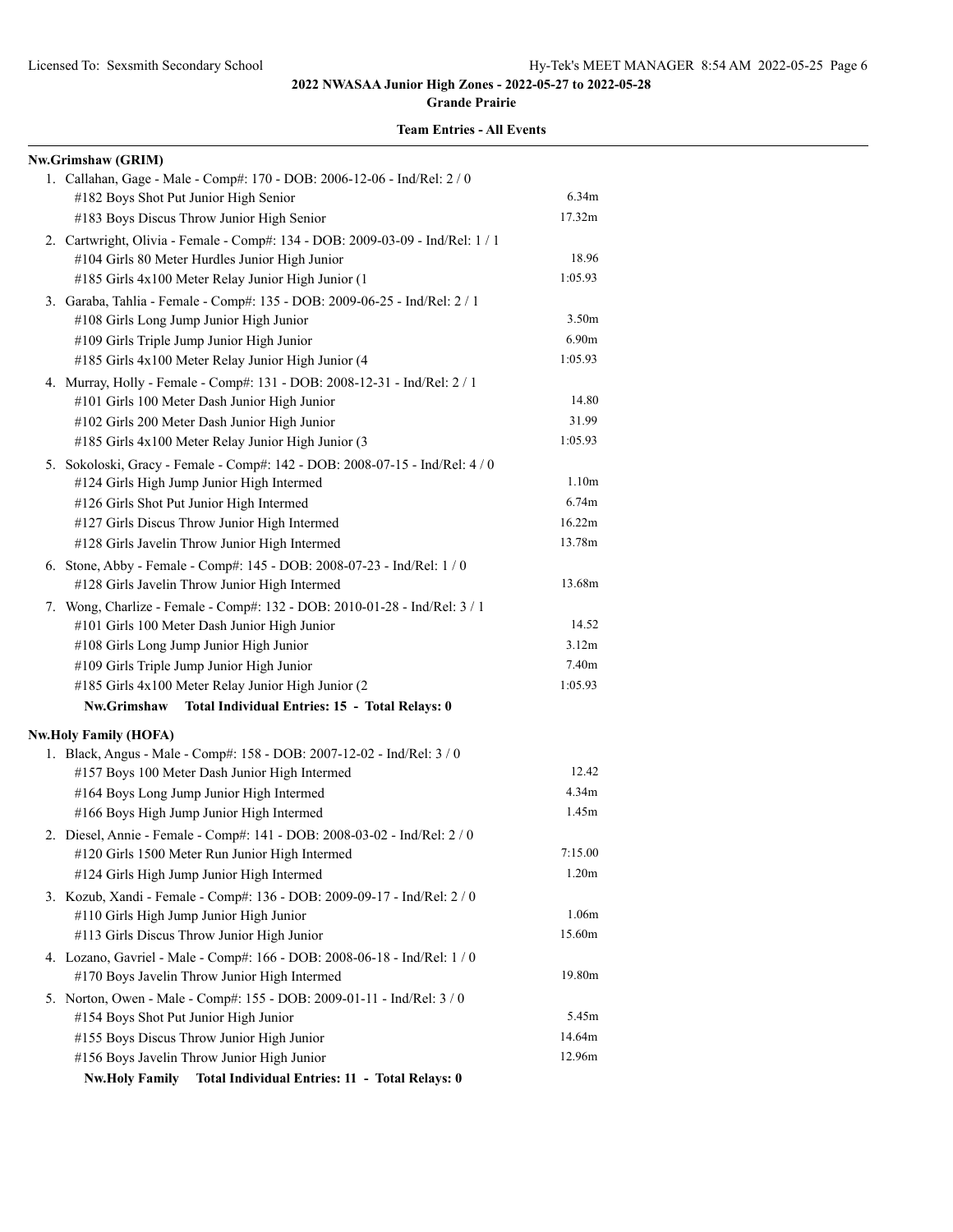**Grande Prairie**

|  | <b>Team Entries - All Events</b> |  |  |
|--|----------------------------------|--|--|
|--|----------------------------------|--|--|

| <b>Nw.PaulRowe (PARO)</b>                                                   |                   |
|-----------------------------------------------------------------------------|-------------------|
| 1. Bailey, Jasper - Male - Comp#: 165 - DOB: 2008-07-22 - Ind/Rel: 1 / 0    |                   |
| #169 Boys Discus Throw Junior High Intermed                                 | 18.00m            |
| 2. Bailey, Liam - Male - Comp#: 167 - DOB: 2006-11-10 - Ind/Rel: 3 / 0      |                   |
| #171 Boys 100 Meter Dash Junior High Senior                                 | 13.11             |
| #172 Boys 200 Meter Dash Junior High Senior                                 | 26.98             |
| #174 Boys 100 Meter Hurdles Junior High Senior                              | 17.99             |
| 3. Franklin, Keenan - Male - Comp#: 161 - DOB: 2007-11-09 - Ind/Rel: 1 / 0  |                   |
| #160 Boys 100 Meter Hurdles .84 cm Junior High Int                          | 19.90             |
| 4. Wolf, Mackenzie - Female - Comp#: 144 - DOB: 2008-06-11 - Ind/Rel: 1 / 0 |                   |
| #127 Girls Discus Throw Junior High Intermed                                | 16.88m            |
| <b>Nw.PaulRowe</b><br>Total Individual Entries: 6 - Total Relays: 0         |                   |
| <b>Nw.Peace River (PERI)</b>                                                |                   |
| 1. Barrett, Taylor - Female - Comp#: 148 - DOB: 2007-09-23 - Ind/Rel: 4 / 0 |                   |
| #136 Girls Long Jump Junior High Senior                                     | 4.20m             |
| #137 Girls Triple Jump Junior High Senior                                   | 9.20 <sub>m</sub> |
| #140 Girls Shot Put Junior High Senior                                      | 8.47m             |
| #142 Girls Javelin Throw Junior High Senior                                 | 28.88m            |
| 2. Bennett, Logan - Male - Comp#: 168 - DOB: 2007-05-02 - Ind/Rel: 3 / 0    |                   |
| #172 Boys 200 Meter Dash Junior High Senior                                 | 28.00             |
| #178 Boys Long Jump Junior High Senior                                      | 4.16m             |
| #184 Boys Javelin Throw Junior High Senior                                  | 28.14m            |
| 3. Jeffs, Anna - Female - Comp#: 147 - DOB: 2007-09-19 - Ind/Rel: 1 / 0     |                   |
| #131 Girls 400 Meter Dash Junior High Senior                                | 1:10.18           |
| Nw.Peace River Total Individual Entries: 8 - Total Relays: 0                |                   |
| <b>Nw.Rosary (ROSA)</b>                                                     |                   |
| 1. Anderson, Oddo - Male - Comp#: 157 - DOB: 2007-11-20 - Ind/Rel: 2 / 0    |                   |
| #157 Boys 100 Meter Dash Junior High Intermed                               | 13.26             |
| #158 Boys 200 Meter Dash Junior High Intermed                               | 27.96             |
| 2. Eligado, Jayda - Female - Comp#: 146 - DOB: 2007-08-28 - Ind/Rel: 2 / 0  |                   |
| #129 Girls 100 Meter Dash Junior High Senior                                | 16.99             |
| #130 Girls 200 Meter Dash Junior High Senior                                | 35.40             |
| 3. Karlson, Ransom - Male - Comp#: 160 - DOB: 2008-02-09 - Ind/Rel: 4 / 0   |                   |
| #159 Boys 400 Meter Dash Junior High Intermed                               | 1:12.40           |
| #161 Boys 800 Meter Run Junior High Intermed                                | 2:52.59           |
| #165 Boys Triple Jump Junior High Intermed                                  | 8.60m             |
| #166 Boys High Jump Junior High Intermed                                    | 1.35m             |
| 4. Mosure, Axel - Male - Comp#: 153 - DOB: 2009-06-23 - Ind/Rel: 4 / 0      |                   |
| #145 Boys 400 Meter Dash Junior High Junior                                 | 1:17.99           |
| #147 Boys 800 Meter Run Junior High Junior                                  | 3:00.50           |
| #150 Boys Long Jump Junior High Junior                                      | 3.05m             |
| #151 Boys Triple Jump Junior High Junior                                    | 8.30m             |
| Nw.Rosary<br>Total Individual Entries: 12 - Total Relays: 0                 |                   |
|                                                                             |                   |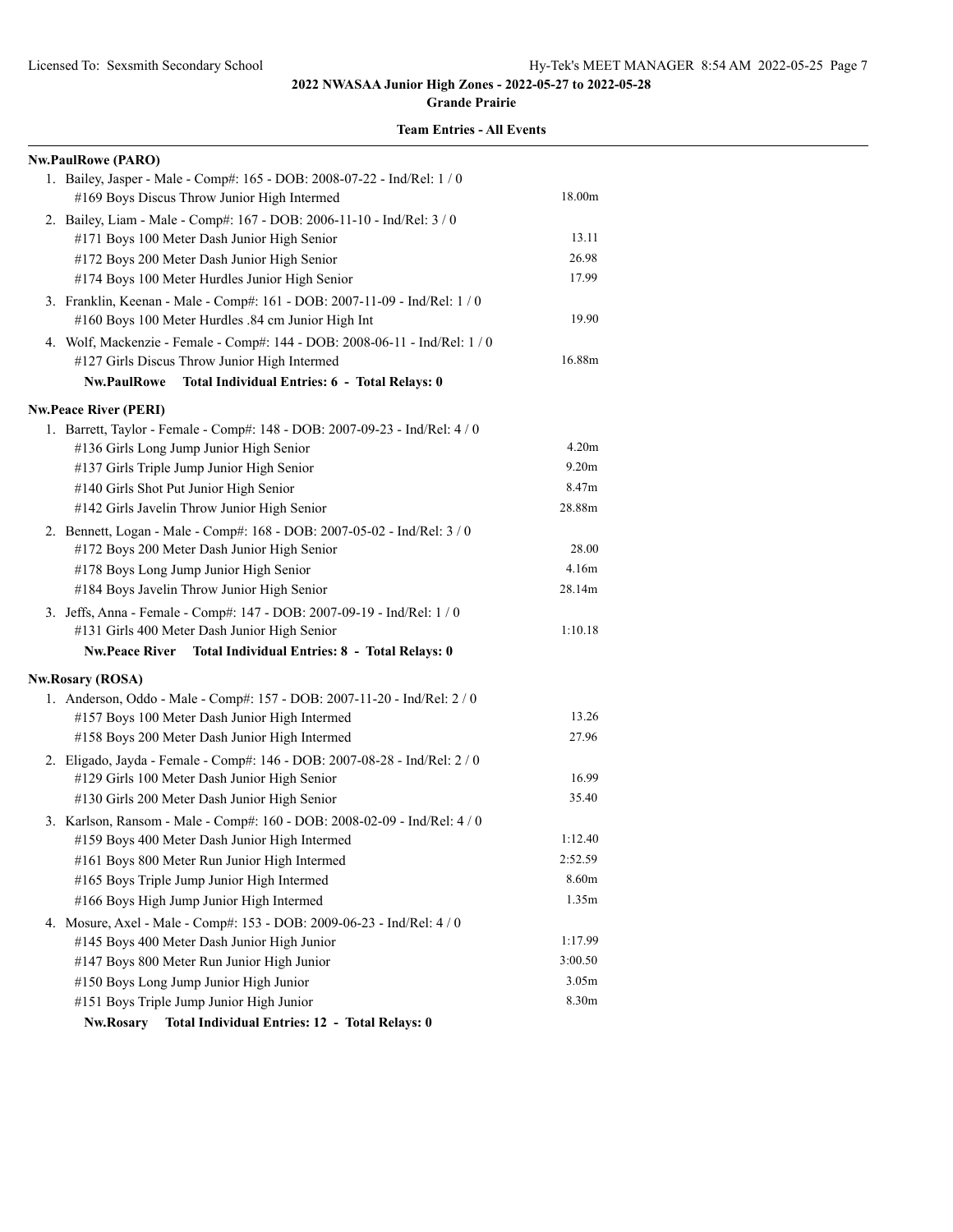**Grande Prairie**

| <b>Nw.TA Norris (TANO)</b>                                                     |                   |
|--------------------------------------------------------------------------------|-------------------|
| 1. Bennett, Taylor - Male - Comp#: 154 - DOB: 2008-09-11 - Ind/Rel: 3 / 0      |                   |
| #145 Boys 400 Meter Dash Junior High Junior                                    | 1:14.93           |
| #148 Boys 1500 Meter Run Junior High Junior                                    | 5:35.88           |
| #150 Boys Long Jump Junior High Junior                                         | 3.44m             |
| 2. Directo, Tia - Female - Comp#: 143 - DOB: 2008-08-01 - Ind/Rel: 1 / 0       |                   |
| #126 Girls Shot Put Junior High Intermed                                       | 7.40 <sub>m</sub> |
| 3. Langdon, Fredrick - Male - Comp#: 164 - DOB: 2008-01-15 - Ind/Rel: 3 / 0    |                   |
| #168 Boys Shot Put Junior High Intermed                                        | 6.83m             |
| #169 Boys Discus Throw Junior High Intermed                                    | 21.34m            |
| #170 Boys Javelin Throw Junior High Intermed                                   | 23.56m            |
| 4. Lombard, Chantelle - Female - Comp#: 138 - DOB: 2008-07-15 - Ind/Rel: 2 / 0 |                   |
| #115 Girls 100 Meter Dash Junior High Intermed                                 | 20.94             |
| #122 Girls Long Jump Junior High Intermed                                      | 3.90m             |
| 5. Noussek, Jakob - Male - Comp#: 162 - DOB: 2008-06-07 - Ind/Rel: 1 / 0       |                   |
| #160 Boys 100 Meter Hurdles .84 cm Junior High Int                             | 21.37             |
| 6. Rollins, Nolan - Male - Comp#: 156 - DOB: 2008-09-04 - Ind/Rel: 2 / 0       |                   |
| #155 Boys Discus Throw Junior High Junior                                      | 21.50m            |
| #156 Boys Javelin Throw Junior High Junior                                     | 26.50m            |
| 7. St-Jean, Samantha - Female - Comp#: 137 - DOB: 2009-10-30 - Ind/Rel: 1 / 0  |                   |
| #114 Girls Javelin Throw Junior High Junior                                    | 15.36m            |
| 8. Witter, Shae - Female - Comp#: 133 - DOB: 2009-03-31 - Ind/Rel: 2 / 0       |                   |
| #102 Girls 200 Meter Dash Junior High Junior                                   | 33.62             |
| #110 Girls High Jump Junior High Junior                                        | 1.05m             |
| 9. Wood, Cody - Male - Comp#: 151 - DOB: 2008-09-12 - Ind/Rel: 2 / 0           |                   |
| #143 Boys 100 Meter Dash Junior High Junior                                    | 13.89             |
| #152 Boys High Jump Junior High Junior                                         | 1.55m             |
| Nw.TA Norris Total Individual Entries: 17 - Total Relays: 0                    |                   |
| <b>Nw:Alexander Forbes (AFOR)</b>                                              |                   |
| 1. Sagmeister, Kayden - Male - Comp#: - DOB: 2008-03-01 - Ind/Rel: 1 / 0       |                   |
| #158 Boys 200 Meter Dash Junior High Intermed                                  | NT                |
| <b>Nw:Alexander Forbes</b><br>Total Individual Entries: 1 - Total Relays: 0    |                   |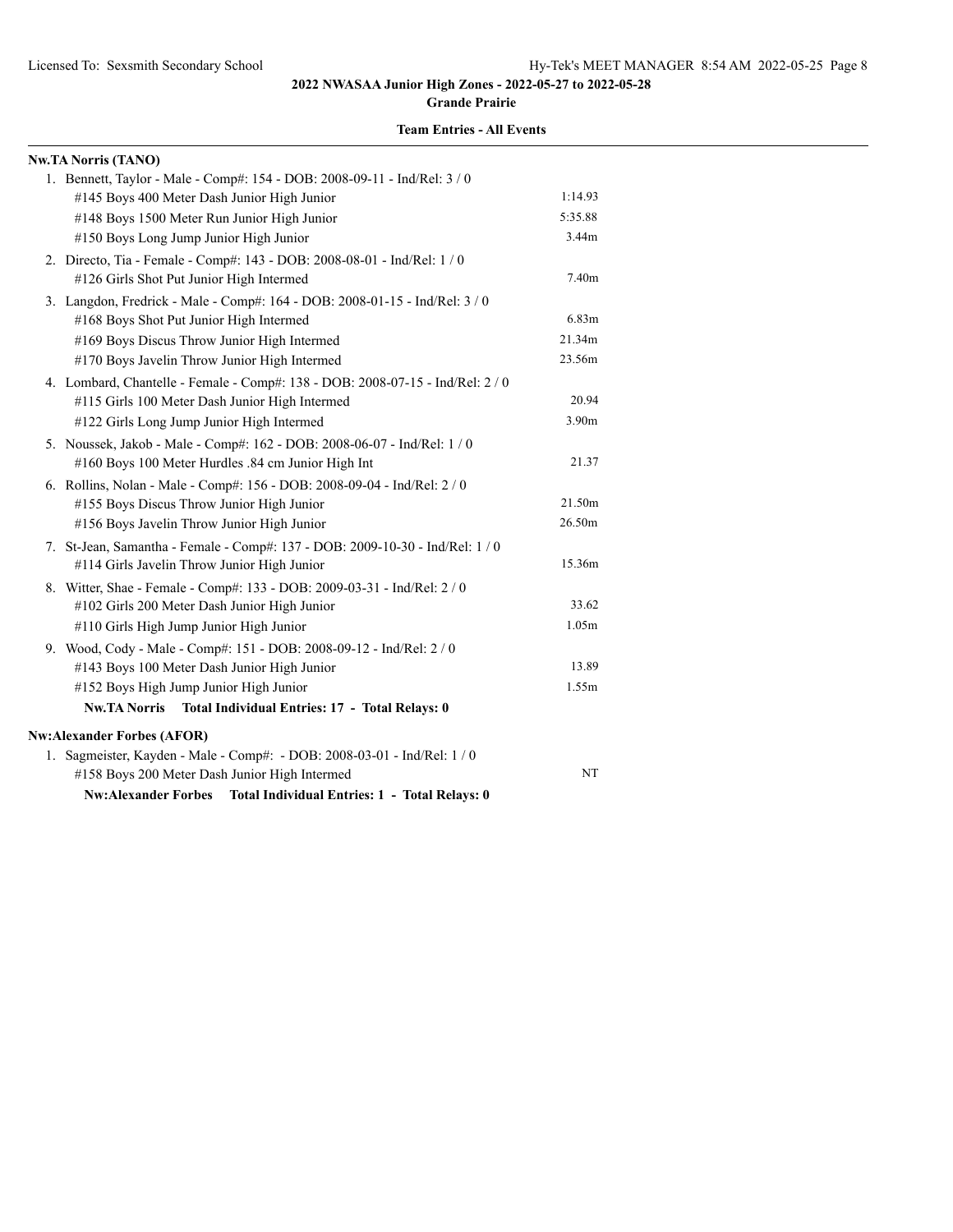#### **Grande Prairie**

| <b>Nw:Aspen Grove (ASPG)</b>                                                |       |
|-----------------------------------------------------------------------------|-------|
| 1. Allison-Hill, Kai - Male - Comp#: - DOB: 2009-01-30 - Ind/Rel: 0 / 1     |       |
| #188 Boys 4x100 Meter Relay Junior High Junior (3)                          | NT    |
| 2. Armstrong, Will - Male - Comp#: - DOB: 2008-07-26 - Ind/Rel: 1 / 0       |       |
| #161 Boys 800 Meter Run Junior High Intermed                                | NT    |
| 3. Ayemon, Othniel - Male - Comp#: - DOB: 2008-02-07 - Ind/Rel: 1 / 1       |       |
| #157 Boys 100 Meter Dash Junior High Intermed                               | NT    |
| #189 Boys 4x100 Meter Relay Junior High Intermed (                          | NT    |
| 4. Cabawatan, Aj - Male - Comp#: - DOB: 2007-09-30 - Ind/Rel: 0 / 1         |       |
| #189 Boys 4x100 Meter Relay Junior High Intermed (                          | NT    |
| 5. Deschaine, Josee - Female - Comp#: - DOB: 2008-05-12 - Ind/Rel: 1 / 1    |       |
| #117 Girls 400 Meter Dash Junior High Intermed                              | NT    |
| #186 Girls 4x100 Meter Relay Junior High Intermed                           | NT    |
| 6. Fredrickson, Ashtyn - Female - Comp#: - DOB: 2008-06-05 - Ind/Rel: 0 / 1 |       |
| #186 Girls 4x100 Meter Relay Junior High Intermed                           | NT    |
| 7. Hartum, Chase - Male - Comp#: - DOB: 2008-09-14 - Ind/Rel: 0 / 1         |       |
| #188 Boys 4x100 Meter Relay Junior High Junior (2)                          | NT    |
| 8. Hingano, Malia - Female - Comp#: - DOB: 2008-10-07 - Ind/Rel: 2 / 0      |       |
| #101 Girls 100 Meter Dash Junior High Junior                                | 16.56 |
| #110 Girls High Jump Junior High Junior                                     | 1.25m |
| 9. Jacobsen, Asha - Female - Comp#: - DOB: 2008-02-07 - Ind/Rel: 1 / 1      |       |
| #115 Girls 100 Meter Dash Junior High Intermed                              | 15.43 |
| #186 Girls 4x100 Meter Relay Junior High Intermed                           | NT    |
| 10. Koshnysh, Marley - Female - Comp#: - DOB: 2008-08-27 - Ind/Rel: 0 / 1   |       |
| #186 Girls 4x100 Meter Relay Junior High Intermed                           | NT    |
| 11. Landry, Sebastien - Male - Comp#: - DOB: 2008-05-20 - Ind/Rel: 0 / 1    |       |
| #189 Boys 4x100 Meter Relay Junior High Intermed (                          | NT    |
| 12. Shesterniak, Ezra - Male - Comp#: - DOB: 2008-09-16 - Ind/Rel: 0 / 1    |       |
| #188 Boys 4x100 Meter Relay Junior High Junior (1)                          | NT    |
| 13. Vigen, Shea - Male - Comp#: - DOB: 2008-03-04 - Ind/Rel: 1 / 1          |       |
| #162 Boys 1500 Meter Run Junior High Intermed                               | NT    |
| #189 Boys 4x100 Meter Relay Junior High Intermed (                          | NT    |
| 14. Witow, Liam - Male - Comp#: - DOB: 2009-02-08 - Ind/Rel: 0 / 1          |       |
| #188 Boys 4x100 Meter Relay Junior High Junior (4)                          | NT    |
| 15. Young, Logan - Male - Comp#: - DOB: 2009-09-24 - Ind/Rel: 1 / 0         |       |
| #147 Boys 800 Meter Run Junior High Junior                                  | NT    |
| <b>Nw:Aspen Grove</b><br>Total Individual Entries: 8 - Total Relays: 0      |       |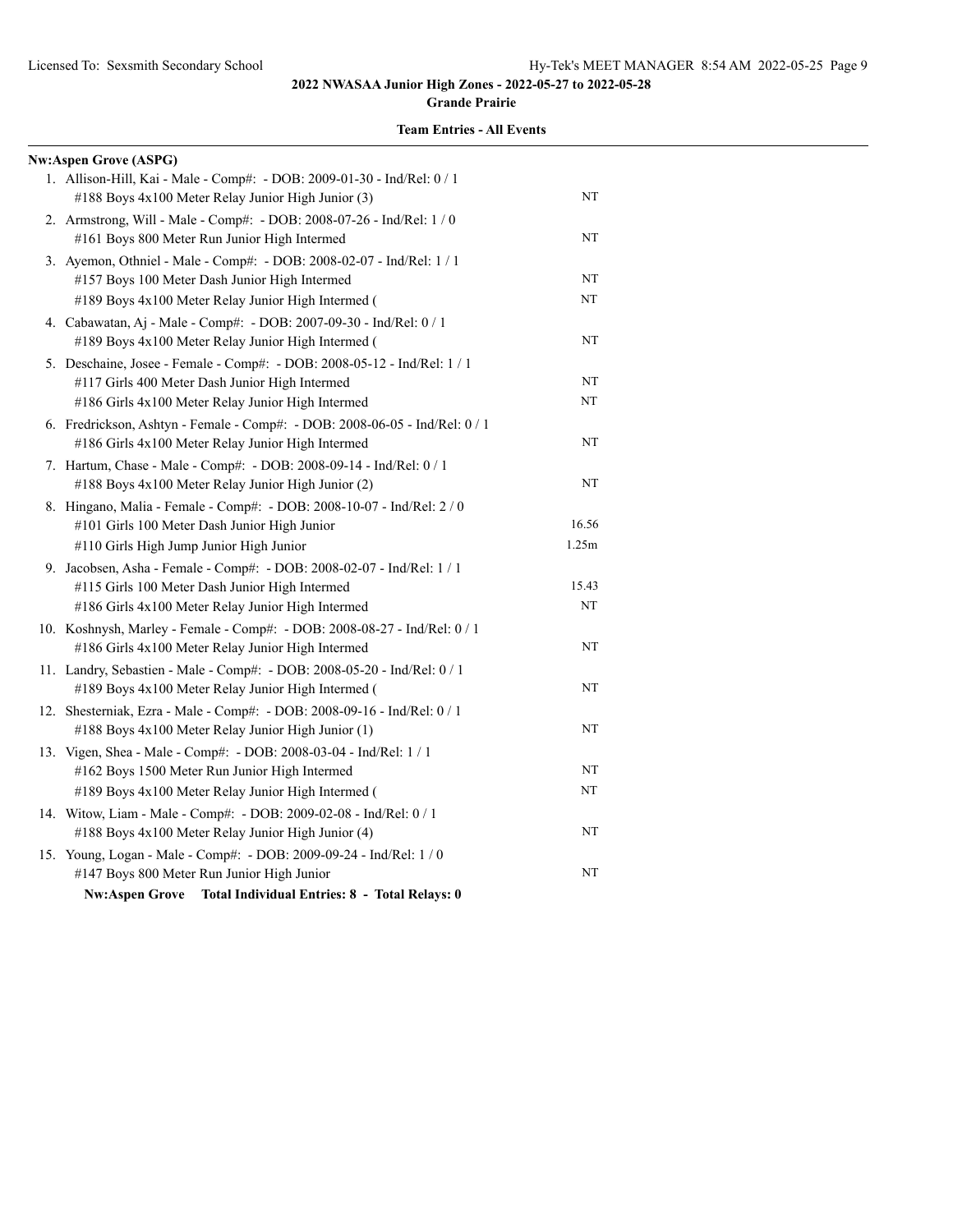#### **Grande Prairie**

| <b>Team Entries - All Events</b> |  |  |  |  |  |
|----------------------------------|--|--|--|--|--|
|----------------------------------|--|--|--|--|--|

| <b>Nw:Bezanson (BEZA)</b>                                                                                                     |                   |
|-------------------------------------------------------------------------------------------------------------------------------|-------------------|
| 1. Ewert, Katie - Female - Comp#: - DOB: 2007-04-19 - Ind/Rel: 1 / 0<br>#131 Girls 400 Meter Dash Junior High Senior          | 1:14.69           |
| 2. Hyman, Dihan - Male - Comp#: - DOB: 2008-12-19 - Ind/Rel: 1 / 0<br>#152 Boys High Jump Junior High Junior                  | 1.50 <sub>m</sub> |
| 3. Koop, Kelly - Female - Comp#: - DOB: 2007-07-02 - Ind/Rel: 1 / 0<br>#136 Girls Long Jump Junior High Senior                | 3.88m             |
| 4. Naude, Larian - Male - Comp#: - DOB: 2007-07-02 - Ind/Rel: 1 / 0<br>#174 Boys 100 Meter Hurdles Junior High Senior         | 15:25.00          |
| 5. Rintoul, Robbie - Male - Comp#: - DOB: 2007-02-23 - Ind/Rel: 1 / 0<br>#184 Boys Javelin Throw Junior High Senior           | 23.17m            |
| 6. Stefan, Vaughn - Male - Comp#: - DOB: 2007-06-07 - Ind/Rel: 1 / 0<br>#174 Boys 100 Meter Hurdles Junior High Senior        | 15:41.00          |
| Nw:Bezanson Total Individual Entries: 6 - Total Relays: 0                                                                     |                   |
| <b>Nw:Charles Spencer (CHSP)</b>                                                                                              |                   |
| 1. Bachinsky, Harrison - Male - Comp#: - DOB: 2022-05-28 - Ind/Rel: 2 / 1<br>#182 Boys Shot Put Junior High Senior            | 5.00m             |
| #183 Boys Discus Throw Junior High Senior                                                                                     | 5.00m             |
| #190 Boys 4x100 Meter Relay Junior High Senior (1)                                                                            | 12.12             |
| 2. Bartlett, Lyla - Female - Comp#: - DOB: 2022-05-13 - Ind/Rel: 0 / 1<br>#187 Girls 4x100 Meter Relay Junior High Senior (2  | 12.14             |
| 3. Blundell, Livvy - Female - Comp#: - DOB: 2007-04-13 - Ind/Rel: 3 / 0                                                       |                   |
| #131 Girls 400 Meter Dash Junior High Senior                                                                                  | 58.90             |
| #134 Girls 1500 Meter Run Junior High Senior                                                                                  | 15.00             |
| #136 Girls Long Jump Junior High Senior                                                                                       | ND                |
| 4. Budgell, Kade - Male - Comp#: - DOB: 2022-05-11 - Ind/Rel: 0 / 1<br>#190 Boys 4x100 Meter Relay Junior High Senior (4)     | 12.12             |
| 5. Hollingworth, Reese - Female - Comp#: - DOB: 2007-08-07 - Ind/Rel: 1 / 1                                                   |                   |
| #129 Girls 100 Meter Dash Junior High Senior                                                                                  | 12.68             |
| #187 Girls 4x100 Meter Relay Junior High Senior (1                                                                            | 12.14             |
| 6. Jenning, Ryder - Male - Comp#: - DOB: 2007-07-09 - Ind/Rel: 0 / 1<br>#190 Boys 4x100 Meter Relay Junior High Senior (3)    | 12.12             |
| 7. Mae, Aimee - Female - Comp#: - DOB: 2007-05-03 - Ind/Rel: 0 / 1<br>#187 Girls 4x100 Meter Relay Junior High Senior (3      | 12.14             |
| 8. Quinton, Aiden - Male - Comp#: - DOB: 2006-11-13 - Ind/Rel: 0 / 1<br>#190 Boys 4x100 Meter Relay Junior High Senior (2)    | 12.12             |
| 9. Shofner, Joslyn - Female - Comp#: - DOB: 2007-04-16 - Ind/Rel: 0 / 1<br>#187 Girls 4x100 Meter Relay Junior High Senior (4 | 12.14             |
| Nw:Charles Spencer Total Individual Entries: 6 - Total Relays: 0                                                              |                   |
| Nw:Clairmont (CLMT)                                                                                                           |                   |
| 1. Bergen, Noah - Male - Comp#: - DOB: 2008-08-07 - Ind/Rel: 1 / 0<br>#160 Boys 100 Meter Hurdles .84 cm Junior High Int      | 15.74             |
| Nw:Clairmont<br>Total Individual Entries: 1 - Total Relays: 0                                                                 |                   |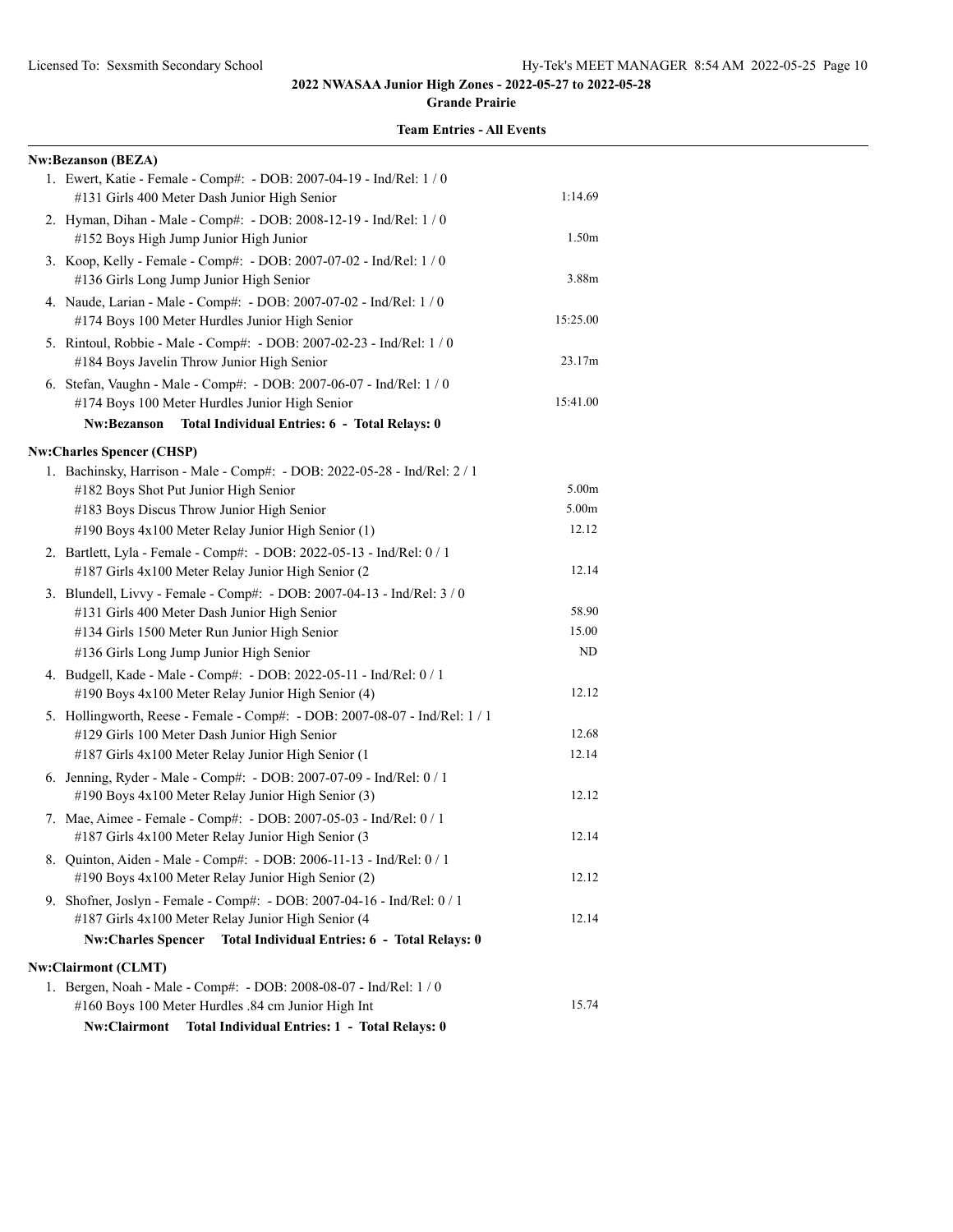**Grande Prairie**

| <b>Nw:Derek Taylor (DTPS)</b>                                                                                         |           |
|-----------------------------------------------------------------------------------------------------------------------|-----------|
| 1. Atkin, Kalean - Female - Comp#: - DOB: 2009-11-04 - Ind/Rel: 1 / 0<br>#102 Girls 200 Meter Dash Junior High Junior | NT        |
| 2. Deditch, Thane - Male - Comp#: - DOB: 2009-01-02 - Ind/Rel: 3 / 0                                                  |           |
| #145 Boys 400 Meter Dash Junior High Junior                                                                           | NT        |
| #148 Boys 1500 Meter Run Junior High Junior                                                                           | NT        |
| #152 Boys High Jump Junior High Junior                                                                                | 1.47m     |
| 3. Kowalyk, Karly - Female - Comp#: - DOB: 2008-06-06 - Ind/Rel: 2 / 0                                                |           |
| #119 Girls 800 Meter Run Junior High Intermed                                                                         | NT        |
| #120 Girls 1500 Meter Run Junior High Intermed                                                                        | NT        |
| Total Individual Entries: 6 - Total Relays: 0<br><b>Nw:Derek Taylor</b>                                               |           |
| <b>Nw:Ecole Montrose (EMON)</b>                                                                                       |           |
| 1. Hollinger, Alex - Female - Comp#: - DOB: 2008-10-09 - Ind/Rel: 1 / 0                                               |           |
| #127 Girls Discus Throw Junior High Intermed                                                                          | ND        |
| 2. McAllister, Madisyn - Female - Comp#: - DOB: 2009-10-19 - Ind/Rel: 1 / 0                                           |           |
| #108 Girls Long Jump Junior High Junior                                                                               | ND        |
| 3. McLeod, Hannah - Female - Comp#: - DOB: 2008-01-11 - Ind/Rel: 2 / 0                                                |           |
| #116 Girls 200 Meter Dash Junior High Intermed                                                                        | 32.16     |
| #124 Girls High Jump Junior High Intermed                                                                             | NH        |
| 4. McMillan, Breena - Female - Comp#: - DOB: 2009-05-20 - Ind/Rel: 1 / 0                                              |           |
| #113 Girls Discus Throw Junior High Junior                                                                            | <b>ND</b> |
| 5. Robinson, Stella - Female - Comp#: - DOB: 2009-03-19 - Ind/Rel: 3 / 0                                              |           |
| #103 Girls 400 Meter Dash Junior High Junior                                                                          | NT        |
| #105 Girls 800 Meter Run Junior High Junior                                                                           | NT        |
| #106 Girls 1500 Meter Run Junior High Junior                                                                          | NT        |
| 6. Rochon, Oliver - Male - Comp#: - DOB: 2009-02-10 - Ind/Rel: 2 / 0                                                  |           |
| #144 Boys 200 Meter Dash Junior High Junior                                                                           | NT        |
| #150 Boys Long Jump Junior High Junior                                                                                | ND        |
| 7. Smith, James - Male - Comp#: - DOB: 2009-01-22 - Ind/Rel: 1 / 0                                                    |           |
| #155 Boys Discus Throw Junior High Junior                                                                             | <b>ND</b> |
| 8. Wakefield, Aiden - Male - Comp#: - DOB: 2008-03-22 - Ind/Rel: 1 / 0                                                |           |
| #168 Boys Shot Put Junior High Intermed                                                                               | ND        |
| <b>Nw:Ecole Montrose</b><br>Total Individual Entries: 12 - Total Relays: 0                                            |           |
| <b>Nw:ecole Nouvelle Frontiere (ECNF)</b>                                                                             |           |
| 1. Kabende, Emani - Male - Comp#: - DOB: 2008-03-19 - Ind/Rel: 1/0                                                    |           |
| #170 Boys Javelin Throw Junior High Intermed                                                                          | 21.23m    |
| 2. McLaughlin, Tenysha - Female - Comp#: - DOB: 2008-09-26 - Ind/Rel: 1 / 0                                           |           |
| #108 Girls Long Jump Junior High Junior                                                                               | 3.66m     |
| Nw:ecole Nouvelle Frontiere Total Individual Entries: 2 - Total Relays: 0                                             |           |
|                                                                                                                       |           |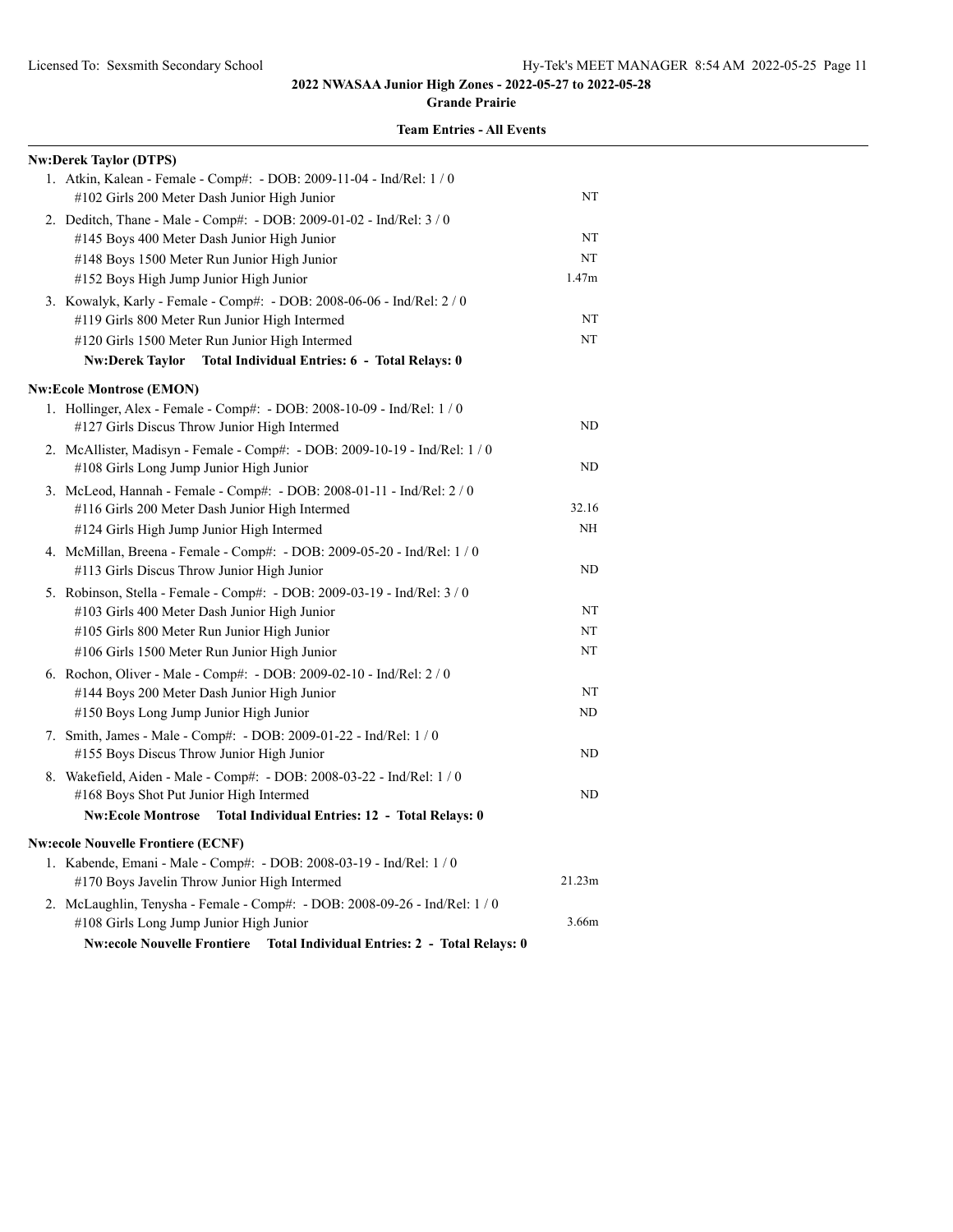**Grande Prairie**

| Nw:Elmworth (ELMW)                                                         |         |
|----------------------------------------------------------------------------|---------|
| 1. Freeman, Tayleeka - Female - Comp#: - DOB: 2008-10-17 - Ind/Rel: 2/0    |         |
| #105 Girls 800 Meter Run Junior High Junior                                | 3:19.24 |
| #106 Girls 1500 Meter Run Junior High Junior                               | 6:28.43 |
| 2. Funk, Bryn - Female - Comp#: - DOB: 2009-08-18 - Ind/Rel: 2/0           |         |
| #106 Girls 1500 Meter Run Junior High Junior                               | 6:27.00 |
| #113 Girls Discus Throw Junior High Junior                                 | 17.81m  |
| 3. Funk, Eric - Male - Comp#: - DOB: 2008-11-11 - Ind/Rel: 1 / 0           |         |
| #150 Boys Long Jump Junior High Junior                                     | 3.85m   |
| 4. Goodbrand, Weston - Male - Comp#: - DOB: 2008-08-12 - Ind/Rel: 2 / 0    |         |
| #166 Boys High Jump Junior High Intermed                                   | 1.45m   |
| #169 Boys Discus Throw Junior High Intermed                                | 29.37m  |
| 5. Grinde, Charlie - Male - Comp#: - DOB: 2008-07-10 - Ind/Rel: 1/0        |         |
| #165 Boys Triple Jump Junior High Intermed                                 | 8.55m   |
| 6. Martel-Berg, Braxton - Male - Comp#: - DOB: 2008-06-24 - Ind/Rel: 1 / 0 |         |
| #157 Boys 100 Meter Dash Junior High Intermed                              | 13.02   |
| Nw:Elmworth Total Individual Entries: 9 - Total Relays: 0                  |         |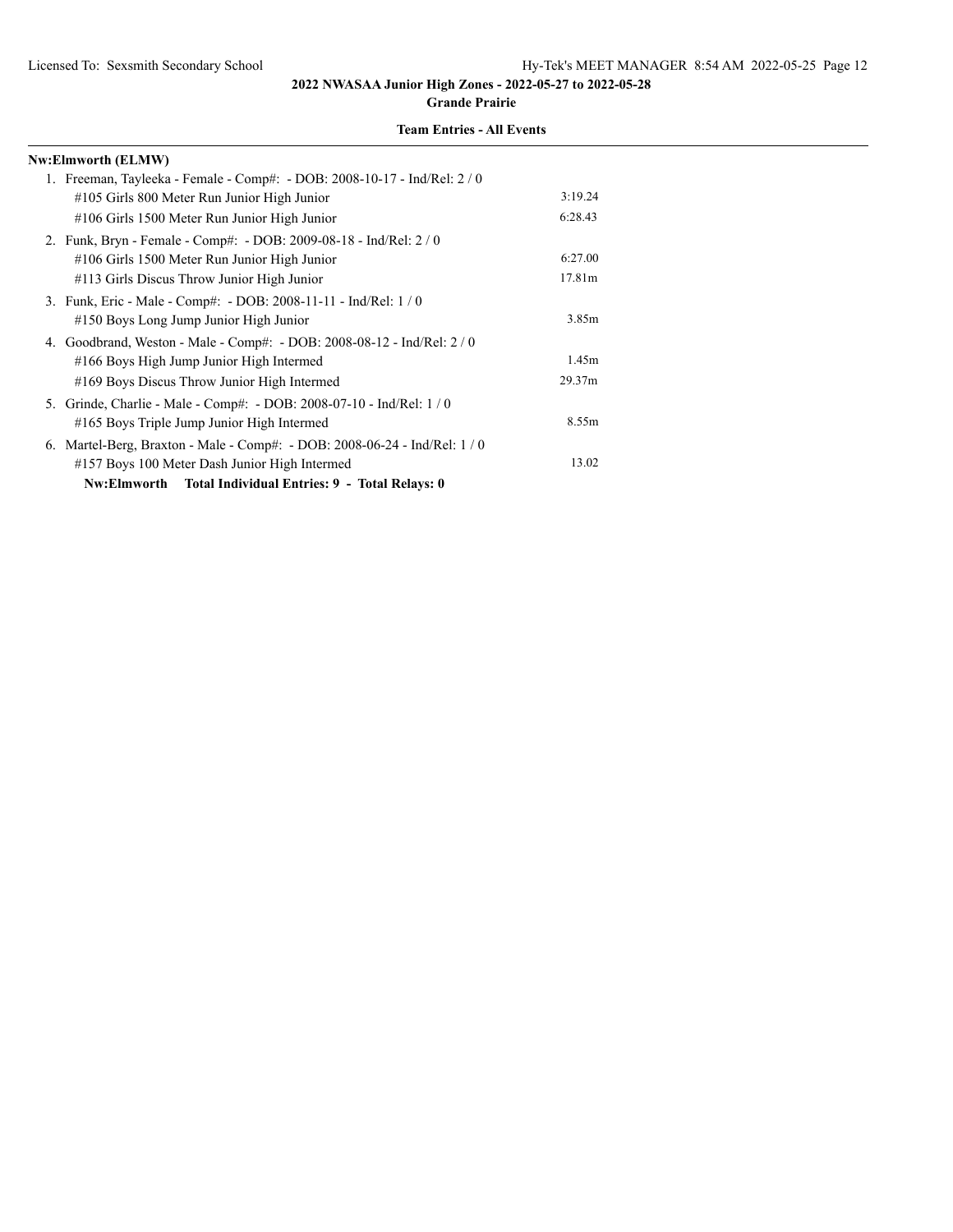**Grande Prairie**

| <b>Nw:Fairview (FAIR)</b>                                                                                             |                   |
|-----------------------------------------------------------------------------------------------------------------------|-------------------|
| 1. Brousseau, Alex - Male - Comp#: - DOB: 2008-05-03 - Ind/Rel: 3 / 0                                                 |                   |
| #157 Boys 100 Meter Dash Junior High Intermed                                                                         | 14.59             |
| #160 Boys 100 Meter Hurdles .84 cm Junior High Int                                                                    | 20.72             |
| #164 Boys Long Jump Junior High Intermed                                                                              | 41.00m            |
| 2. Burns, Parker - Male - Comp#: - DOB: 2007-09-22 - Ind/Rel: 4 / 0                                                   |                   |
| #160 Boys 100 Meter Hurdles .84 cm Junior High Int                                                                    | 20.47             |
| #164 Boys Long Jump Junior High Intermed                                                                              | 4.18m             |
| #166 Boys High Jump Junior High Intermed                                                                              | 1.45m             |
| #170 Boys Javelin Throw Junior High Intermed                                                                          | 25.76m            |
| 3. Chalmers, Chalene - Female - Comp#: - DOB: 2008-08-31 - Ind/Rel: 2 / 0                                             |                   |
| #115 Girls 100 Meter Dash Junior High Intermed                                                                        | 19.93             |
| #122 Girls Long Jump Junior High Intermed                                                                             | 3.65m             |
| 4. Currie, Mia - Female - Comp#: - DOB: 2007-10-14 - Ind/Rel: 2 / 0                                                   |                   |
| #124 Girls High Jump Junior High Intermed                                                                             | 1.25m             |
| #127 Girls Discus Throw Junior High Intermed                                                                          | 20.40m            |
| 5. Jordan, Kalissa - Female - Comp#: - DOB: 2007-04-01 - Ind/Rel: 2 / 0                                               |                   |
| #129 Girls 100 Meter Dash Junior High Senior                                                                          | 19.95             |
| #136 Girls Long Jump Junior High Senior                                                                               | 3.65m             |
| 6. Jordan, Shayla - Female - Comp#: - DOB: 2007-04-01 - Ind/Rel: 2 / 0                                                | 5.63 <sub>m</sub> |
| #140 Girls Shot Put Junior High Senior<br>#141 Girls Discus Throw Junior High Senior                                  | 15.46m            |
|                                                                                                                       |                   |
| 7. Koyman, Kallie - Female - Comp#: - DOB: 2008-02-12 - Ind/Rel: 1 / 0<br>#124 Girls High Jump Junior High Intermed   | 1.25m             |
|                                                                                                                       |                   |
| 8. Kramer, Jocelyn - Female - Comp#: - DOB: 2006-12-19 - Ind/Rel: 1 / 0<br>#141 Girls Discus Throw Junior High Senior | 11.10m            |
| 9. Lethwinitz, Seth - Male - Comp#: - DOB: 2006-12-29 - Ind/Rel: 2 / 0                                                |                   |
| #171 Boys 100 Meter Dash Junior High Senior                                                                           | 16.00             |
| #172 Boys 200 Meter Dash Junior High Senior                                                                           | 32.25             |
| 10. Rolling, Shayla - Female - Comp#: - DOB: 2008-03-07 - Ind/Rel: 1 / 0                                              |                   |
| #128 Girls Javelin Throw Junior High Intermed                                                                         | 19.92m            |
| 11. Schultz, Dalia - Female - Comp#: - DOB: 2008-07-09 - Ind/Rel: 2 / 0                                               |                   |
| #123 Girls Triple Jump Junior High Intermed                                                                           | 7.48m             |
| #127 Girls Discus Throw Junior High Intermed                                                                          | 19.02m            |
| 12. Zavisha, Carter - Male - Comp#: - DOB: 2006-11-20 - Ind/Rel: 3 / 0                                                |                   |
| #178 Boys Long Jump Junior High Senior                                                                                | 3.98 <sub>m</sub> |
| #182 Boys Shot Put Junior High Senior                                                                                 | 7.95m             |
| #183 Boys Discus Throw Junior High Senior                                                                             | 18.65m            |
| Nw:Fairview<br>Total Individual Entries: 25 - Total Relays: 0                                                         |                   |
| <b>Nw:Fort Vermillion (FOVE)</b>                                                                                      |                   |
| 1. Clarke, Harmony - Female - Comp#: 101 - DOB: 2007-08-25 - Ind/Rel: 3 / 0                                           |                   |
| #130 Girls 200 Meter Dash Junior High Senior                                                                          | 37.62             |
| #131 Girls 400 Meter Dash Junior High Senior                                                                          | 1:27.43           |
| #136 Girls Long Jump Junior High Senior                                                                               | 2.73 <sub>m</sub> |
| 2. McAteer, Danity - Female - Comp#: 97 - DOB: 2008-05-16 - Ind/Rel: 3 / 0                                            |                   |
| #115 Girls 100 Meter Dash Junior High Intermed                                                                        | 16.84             |
| #116 Girls 200 Meter Dash Junior High Intermed                                                                        | 38.46             |
| #117 Girls 400 Meter Dash Junior High Intermed                                                                        | 1:51.97           |
| <b>Nw:Fort Vermillion</b><br>Total Individual Entries: 6 - Total Relays: 0                                            |                   |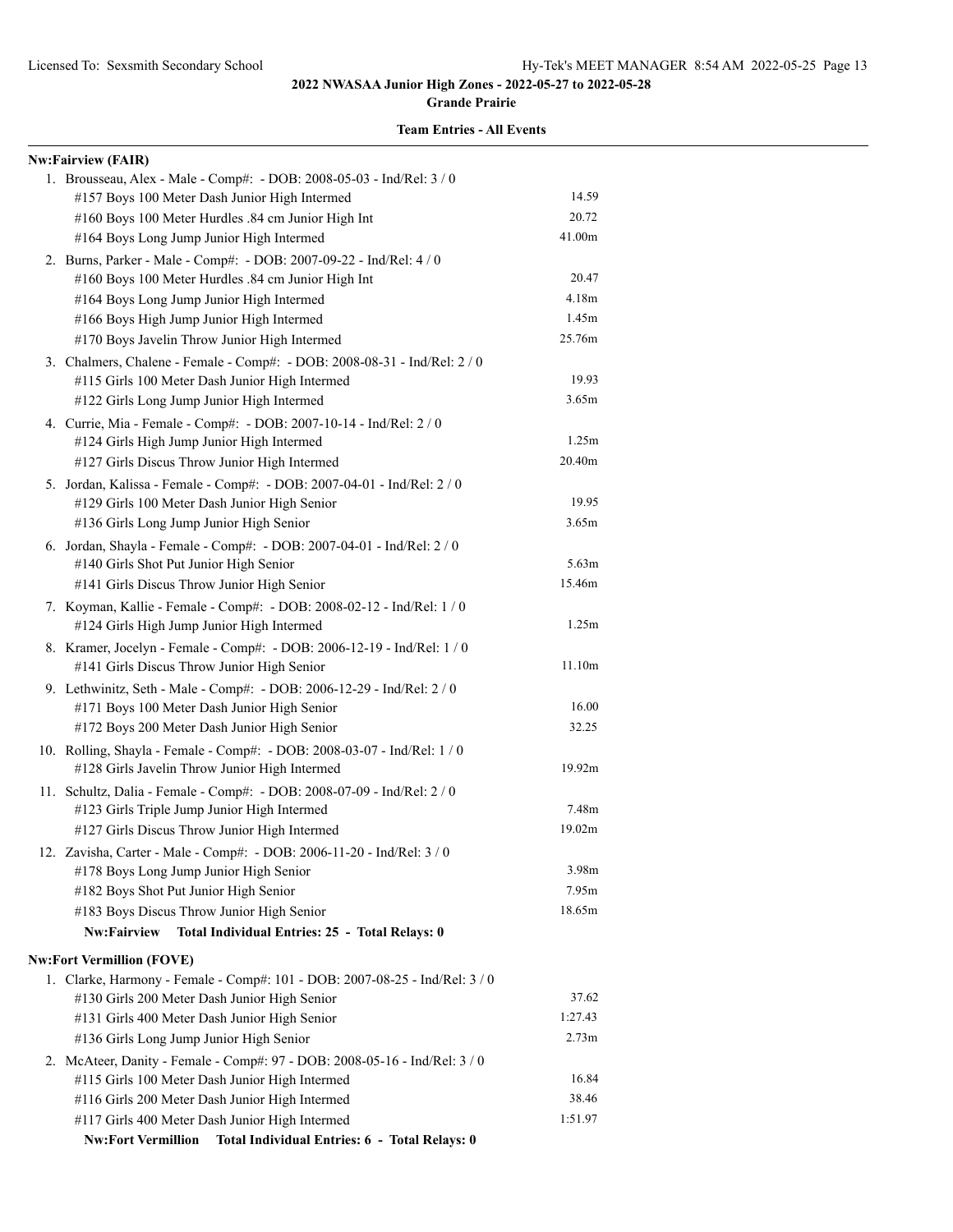#### **Grande Prairie**

| Nw:Georges P Vanier High (GPVA)                                               |                   |
|-------------------------------------------------------------------------------|-------------------|
| 1. Brouchu, Myla - Female - Comp#: - DOB: 2008-11-20 - Ind/Rel: 2 / 0         |                   |
| #113 Girls Discus Throw Junior High Junior                                    | 19.39m            |
| #114 Girls Javelin Throw Junior High Junior                                   | 18.60m            |
| 2. Doran, Myden - Male - Comp#: - DOB: 2007-11-19 - Ind/Rel: 1 / 0            |                   |
| #166 Boys High Jump Junior High Intermed                                      | 1.38m             |
| 3. Dubrule, Alex - Male - Comp#: - DOB: 2008-06-30 - Ind/Rel: 2 / 0           |                   |
| #158 Boys 200 Meter Dash Junior High Intermed                                 | 40.00             |
| #159 Boys 400 Meter Dash Junior High Intermed                                 | 2:00.00           |
| 4. Dupuis, Paige - Female - Comp#: - DOB: 2008-01-05 - Ind/Rel: 2 / 0         |                   |
| #124 Girls High Jump Junior High Intermed                                     | 1.10 <sub>m</sub> |
| #127 Girls Discus Throw Junior High Intermed                                  | 15.25m            |
| 5. Giroux, Brooke - Female - Comp#: - DOB: 2008-08-28 - Ind/Rel: 3 / 0        |                   |
| #115 Girls 100 Meter Dash Junior High Intermed                                | 16.00             |
| #122 Girls Long Jump Junior High Intermed                                     | 3.18m             |
| #123 Girls Triple Jump Junior High Intermed                                   | 7.55m             |
| 6. Hicks, Myles - Male - Comp#: - DOB: 2008-08-30 - Ind/Rel: 4 / 0            |                   |
| #159 Boys 400 Meter Dash Junior High Intermed                                 | 3:00.00           |
| #161 Boys 800 Meter Run Junior High Intermed                                  | 8:00.00           |
| #162 Boys 1500 Meter Run Junior High Intermed                                 | 11:00.00          |
| #169 Boys Discus Throw Junior High Intermed                                   | 21.50m            |
| Nw:Georges P Vanier High Total Individual Entries: 14 - Total Relays: 0       |                   |
| <b>Nw:Grande Prairie Christian Sc (GPCR)</b>                                  |                   |
| 1. Casey, Cohen - Male - Comp#: - DOB: 2008-02-29 - Ind/Rel: 1 / 0            |                   |
| #159 Boys 400 Meter Dash Junior High Intermed                                 | NT                |
| 2. Driedger, Koen - Male - Comp#: - DOB: 2009-03-31 - Ind/Rel: 1 / 0          |                   |
| #154 Boys Shot Put Junior High Junior                                         | ND                |
| 3. Dyck, Brianna - Female - Comp#: - DOB: 2007-04-27 - Ind/Rel: 1 / 0         |                   |
| #138 Girls High Jump Junior High Senior                                       | NH                |
| 4. Headon, Nate - Male - Comp#: - DOB: 2006-07-14 - Ind/Rel: 1 / 0            |                   |
| #175 Boys 800 Meter Run Junior High Senior                                    | NT                |
| 5. Utz, Micah - Male - Comp#: - DOB: 2007-10-28 - Ind/Rel: 1 / 0              |                   |
| #180 Boys High Jump Junior High Senior                                        | NH                |
| Nw:Grande Prairie Christian Sc  Total Individual Entries: 5 - Total Relays: 0 |                   |
| <b>Nw:Grande Prairie Composite (GPCO)</b>                                     |                   |
| 1. Jefferies, Austin - Male - Comp#: - DOB: 2007-10-30 - Ind/Rel: 1 / 0       |                   |
| #169 Boys Discus Throw Junior High Intermed                                   | ND                |
| Nw:Grande Prairie Composite  Total Individual Entries: 1 - Total Relays: 0    |                   |
| <b>Nw:Harry Balfour School (HBAL)</b>                                         |                   |
| 1. Krisko, Finley - Male - Comp#: - DOB: 2009-07-26 - Ind/Rel: 1 / 0          |                   |
| #150 Boys Long Jump Junior High Junior                                        | 3.90 <sub>m</sub> |
| 2. Unger, Kirklynn - Female - Comp#: - DOB: 2009-02-12 - Ind/Rel: 1 / 0       |                   |
| #112 Girls Shot Put Junior High Junior                                        | 6.92m             |
| Nw:Harry Balfour School Total Individual Entries: 2 - Total Relays: 0         |                   |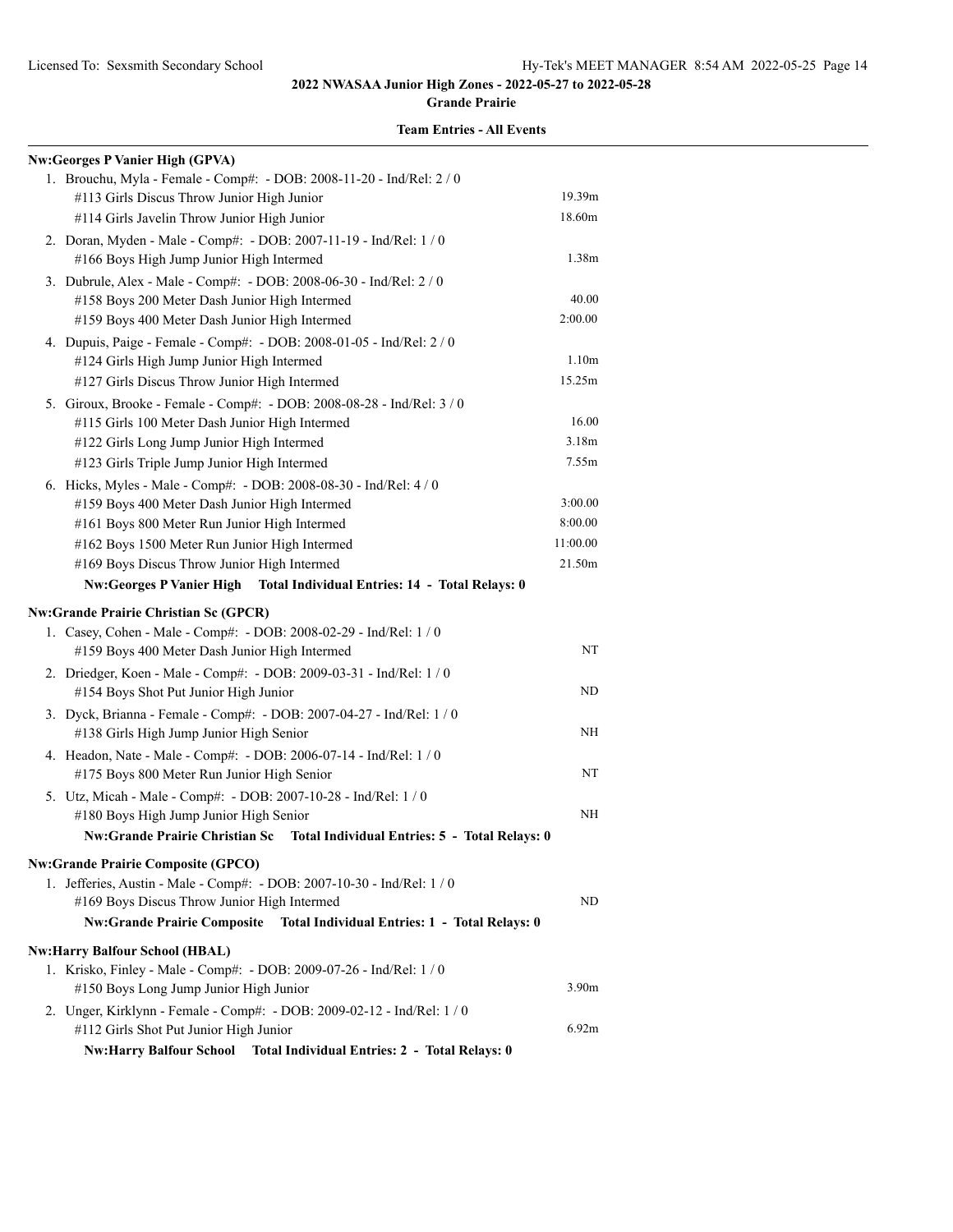#### **Grande Prairie**

| <b>Nw:Helen E Taylor (HET)</b>                                                                                                                                                                                     |                                       |
|--------------------------------------------------------------------------------------------------------------------------------------------------------------------------------------------------------------------|---------------------------------------|
| 1. Beaudin, Alyssa - Female - Comp#: - DOB: 2007-04-23 - Ind/Rel: 1 / 0<br>#141 Girls Discus Throw Junior High Senior                                                                                              | 18.40m                                |
| 2. Brake, Alex - Male - Comp#: - DOB: 2008-06-19 - Ind/Rel: 2 / 0<br>#168 Boys Shot Put Junior High Intermed<br>#170 Boys Javelin Throw Junior High Intermed                                                       | 9.38m<br>22.16m                       |
| 3. Hansen, Logan - Male - Comp#: - DOB: 2007-01-31 - Ind/Rel: 1 / 0<br>#184 Boys Javelin Throw Junior High Senior                                                                                                  | 24.73m                                |
| 4. Kane, Preston - Male - Comp#: - DOB: 2009-04-01 - Ind/Rel: 1 / 0<br>#156 Boys Javelin Throw Junior High Junior                                                                                                  | 23.89m                                |
| 5. Krauskopf, Korbin - Male - Comp#: - DOB: 2007-11-13 - Ind/Rel: 2 / 0<br>#159 Boys 400 Meter Dash Junior High Intermed<br>#164 Boys Long Jump Junior High Intermed                                               | 1:07.25<br>4.27m                      |
| 6. Krauskopf, Sari - Female - Comp#: - DOB: 2009-06-28 - Ind/Rel: 1 / 0<br>#103 Girls 400 Meter Dash Junior High Junior                                                                                            | 1:12.00                               |
| 7. Lafond, Neala - Female - Comp#: - DOB: 2007-02-08 - Ind/Rel: 3 / 0<br>#129 Girls 100 Meter Dash Junior High Senior<br>#134 Girls 1500 Meter Run Junior High Senior<br>#137 Girls Triple Jump Junior High Senior | 14.84<br>7:00.08<br>7.70 <sub>m</sub> |
| 8. Schaefer, Jesse - Male - Comp#: - DOB: 2008-03-24 - Ind/Rel: 1/0<br>#160 Boys 100 Meter Hurdles .84 cm Junior High Int<br><b>Nw:Helen E Taylor</b><br>Total Individual Entries: 12 - Total Relays: 0            | 14.58                                 |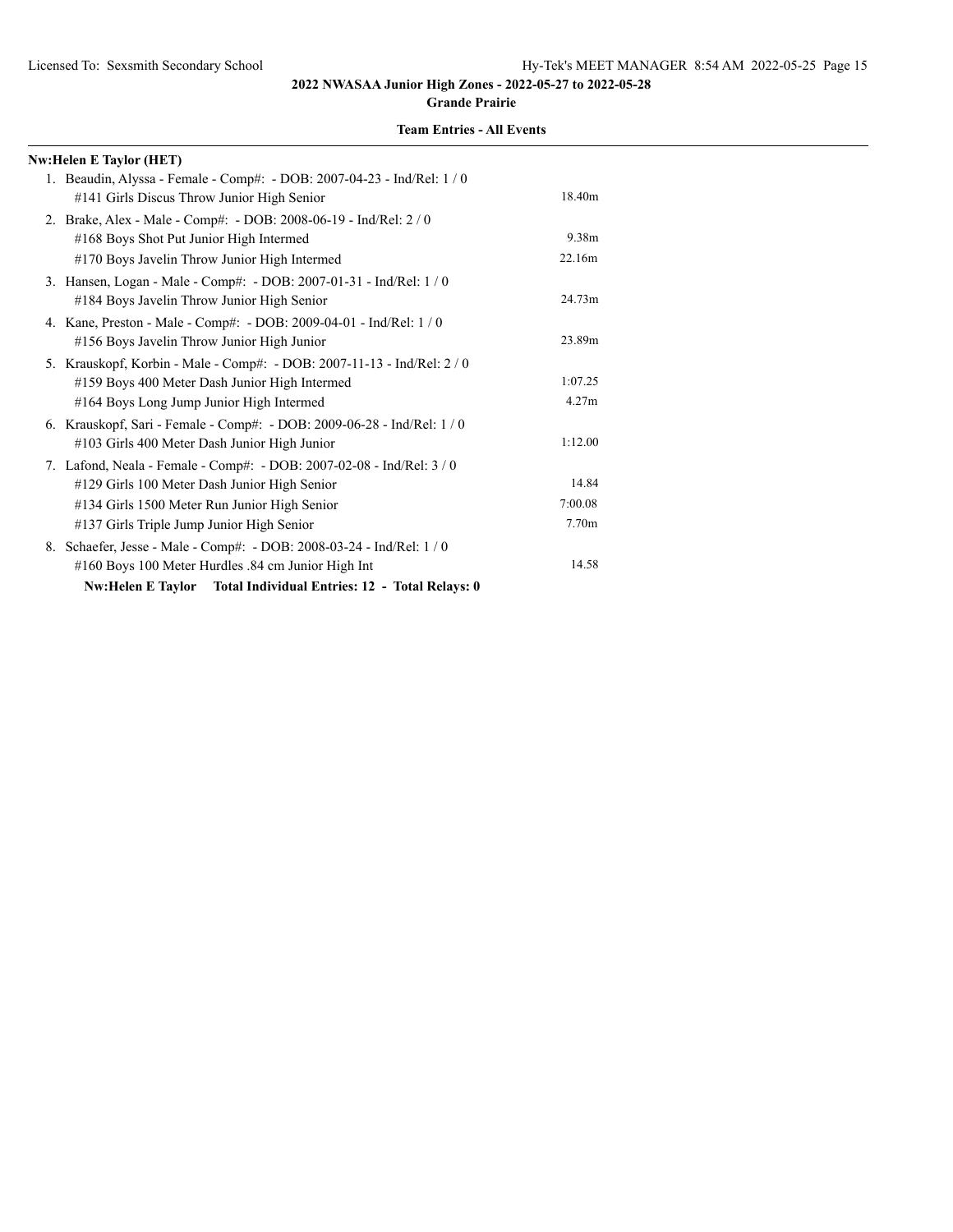**Grande Prairie**

| Nw:High Level Public (HLPU)                                                                                                        |                                        |
|------------------------------------------------------------------------------------------------------------------------------------|----------------------------------------|
| 1. Acidre, Precious - Female - Comp#: 128 - DOB: 2008-12-04 - Ind/Rel: 0 / 1<br>#185 Girls 4x100 Meter Relay Junior High Junior (4 | 1:11.24                                |
| 2. Altidor, Nickendy - Male - Comp#: 113 - DOB: 2008-04-10 - Ind/Rel: 3 / 0                                                        |                                        |
| #157 Boys 100 Meter Dash Junior High Intermed                                                                                      | 13.00                                  |
| #158 Boys 200 Meter Dash Junior High Intermed                                                                                      | 27.96                                  |
| #159 Boys 400 Meter Dash Junior High Intermed                                                                                      | 1:09.65                                |
| 3. Auger, Jessica - Female - Comp#: 127 - DOB: 2009-01-13 - Ind/Rel: 0 / 1                                                         |                                        |
| #185 Girls 4x100 Meter Relay Junior High Junior (1                                                                                 | 1:11.24                                |
| 4. Bautista, Isaac - Male - Comp#: 105 - DOB: 2008-10-31 - Ind/Rel: 3 / 0                                                          |                                        |
| #144 Boys 200 Meter Dash Junior High Junior                                                                                        | 32.72                                  |
| #154 Boys Shot Put Junior High Junior                                                                                              | 6.52m                                  |
| #155 Boys Discus Throw Junior High Junior                                                                                          | 14.22m                                 |
| 5. Bautista, Tode - Male - Comp#: 119 - DOB: 2006-08-01 - Ind/Rel: 3 / 1                                                           |                                        |
| #171 Boys 100 Meter Dash Junior High Senior                                                                                        | 14.59                                  |
| #175 Boys 800 Meter Run Junior High Senior                                                                                         | 3:17.09                                |
| #178 Boys Long Jump Junior High Senior                                                                                             | 4.03 <sub>m</sub>                      |
| #190 Boys 4x100 Meter Relay Junior High Senior (4)                                                                                 | 58.81                                  |
| 6. Brown, Michelle - Female - Comp#: 98 - DOB: 2008-01-26 - Ind/Rel: 3 / 0                                                         |                                        |
| #115 Girls 100 Meter Dash Junior High Intermed                                                                                     | 16.75                                  |
| #116 Girls 200 Meter Dash Junior High Intermed                                                                                     | 38.59                                  |
| #122 Girls Long Jump Junior High Intermed                                                                                          | 2.45m                                  |
| 7. Bulldog, Kaylee - Female - Comp#: 89 - DOB: 2009-01-21 - Ind/Rel: 3 / 1                                                         |                                        |
| #101 Girls 100 Meter Dash Junior High Junior                                                                                       | 16.37                                  |
| #102 Girls 200 Meter Dash Junior High Junior                                                                                       | 36.52                                  |
| #110 Girls High Jump Junior High Junior                                                                                            | 1.30 <sub>m</sub>                      |
| #185 Girls 4x100 Meter Relay Junior High Junior (2                                                                                 | 1:11.24                                |
| 8. Ford, Alex - Male - Comp#: 121 - DOB: 2006-12-03 - Ind/Rel: 3 / 1                                                               |                                        |
| #172 Boys 200 Meter Dash Junior High Senior                                                                                        | 30.37                                  |
| #178 Boys Long Jump Junior High Senior                                                                                             | 4.57 <sub>m</sub>                      |
| #179 Boys Triple Jump Junior High Senior                                                                                           | 10.21m                                 |
| #190 Boys 4x100 Meter Relay Junior High Senior (2)                                                                                 | 58.81                                  |
| 9. Ford, Shayla - Female - Comp#: 91 - DOB: 2009-05-16 - Ind/Rel: 3 / 1                                                            |                                        |
| #103 Girls 400 Meter Dash Junior High Junior                                                                                       | 1:17.09                                |
| #105 Girls 800 Meter Run Junior High Junior                                                                                        | 3:35.56                                |
| #106 Girls 1500 Meter Run Junior High Junior                                                                                       | 7:22.68                                |
| #185 Girls 4x100 Meter Relay Junior High Junior (3                                                                                 | 1:11.24                                |
| 10. Fortier, Meadow - Female - Comp#: 94 - DOB: 2009-03-04 - Ind/Rel: 2 / 0                                                        |                                        |
| #108 Girls Long Jump Junior High Junior                                                                                            | 2.64m                                  |
| #112 Girls Shot Put Junior High Junior                                                                                             | 6.28m                                  |
| 11. Gibb, Cale - Female - Comp#: 99 - DOB: 2007-10-16 - Ind/Rel: 4 / 0                                                             |                                        |
| #119 Girls 800 Meter Run Junior High Intermed                                                                                      | 3:34.18                                |
| #120 Girls 1500 Meter Run Junior High Intermed                                                                                     | 7:12.87                                |
| #122 Girls Long Jump Junior High Intermed                                                                                          | 3.47 <sub>m</sub><br>1.30 <sub>m</sub> |
| #124 Girls High Jump Junior High Intermed                                                                                          |                                        |
| 12. Gray, Elliot - Male - Comp#: 120 - DOB: 2007-01-26 - Ind/Rel: 3 / 1                                                            |                                        |
| #171 Boys 100 Meter Dash Junior High Senior                                                                                        | 13.82<br>28.59                         |
| #172 Boys 200 Meter Dash Junior High Senior                                                                                        | 1:05.92                                |
| #173 Boys 400 Meter Dash Junior High Senior                                                                                        | 58.81                                  |
| #190 Boys 4x100 Meter Relay Junior High Senior (3)                                                                                 |                                        |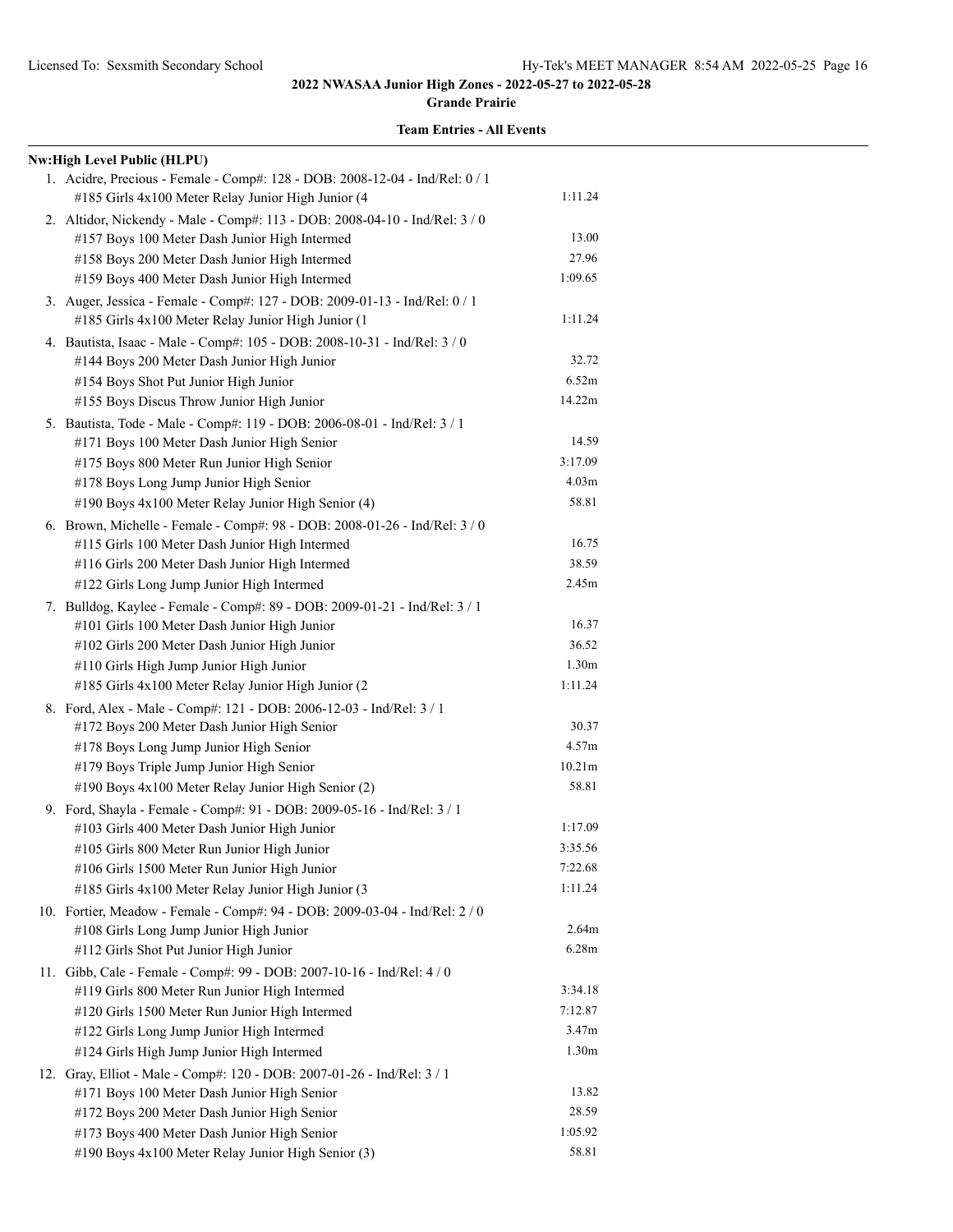**Grande Prairie**

| Nw:High Level Public (HLPU)                                                     |                   |
|---------------------------------------------------------------------------------|-------------------|
| 13. Harder, Kash - Male - Comp#: 103 - DOB: 2008-09-07 - Ind/Rel: 3 / 0         |                   |
| #143 Boys 100 Meter Dash Junior High Junior                                     | 14.08             |
| #144 Boys 200 Meter Dash Junior High Junior                                     | 30.14             |
| #151 Boys Triple Jump Junior High Junior                                        | 8.75m             |
| 14. Nahachick, Nathaniel - Male - Comp#: 122 - DOB: 2007-08-06 - Ind/Rel: 2 / 1 |                   |
| #173 Boys 400 Meter Dash Junior High Senior                                     | 1:09.43           |
| #182 Boys Shot Put Junior High Senior                                           | 9.86m             |
| $\#190$ Boys $4x100$ Meter Relay Junior High Senior (1)                         | 58.81             |
| 15. VanPatten, Aden - Male - Comp#: 109 - DOB: 2008-10-02 - Ind/Rel: 2 / 0      |                   |
| #150 Boys Long Jump Junior High Junior                                          | 3.22 <sub>m</sub> |
| #156 Boys Javelin Throw Junior High Junior                                      | 16.90m            |
| Nw:High Level Public Total Individual Entries: 37 - Total Relays: 0             |                   |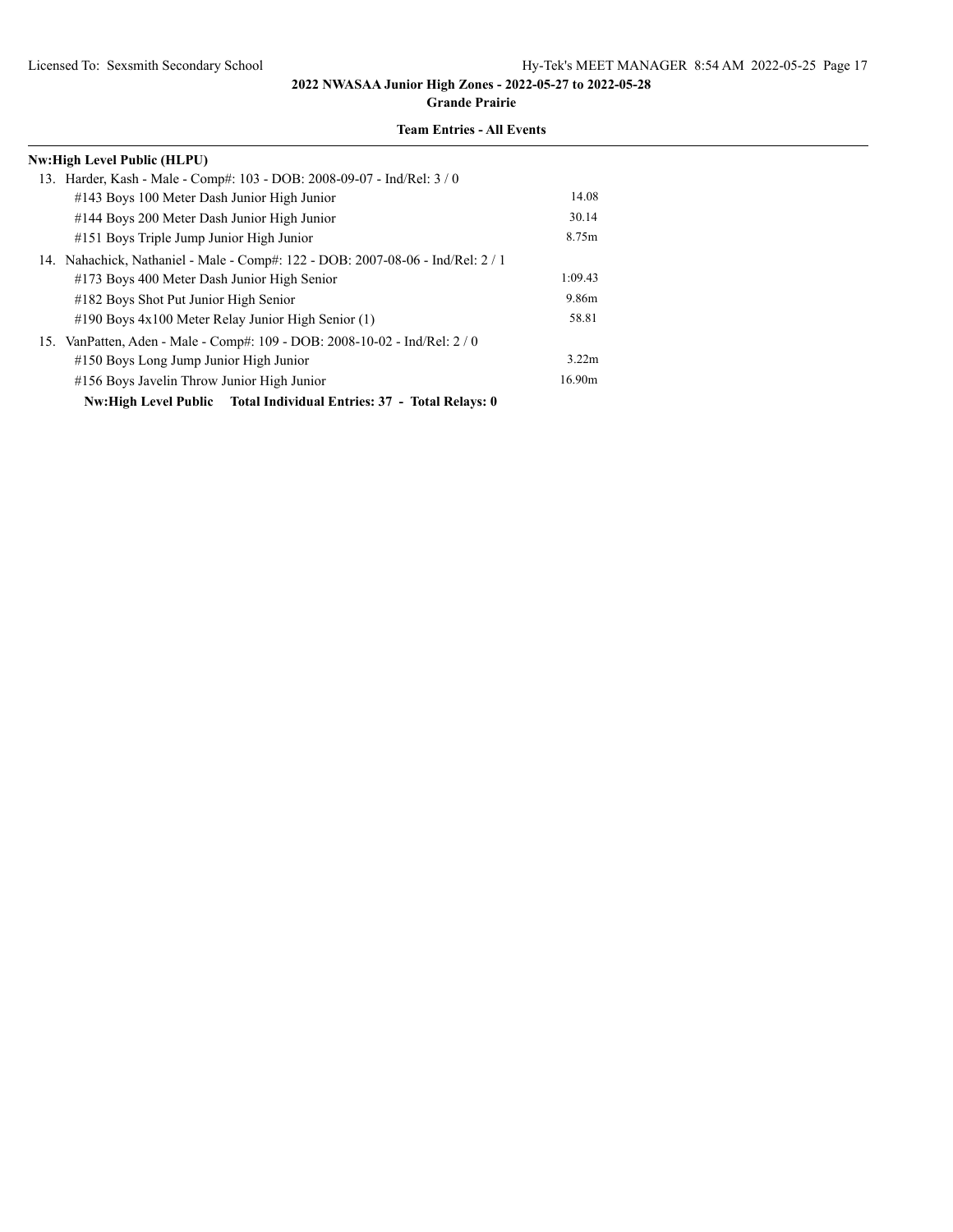**Grande Prairie**

| <b>Nw:Hill Crest (HCCS)</b>                                                |                   |
|----------------------------------------------------------------------------|-------------------|
| 1. Bartsch, Michael - Male - Comp#: 110 - DOB: 2009-10-25 - Ind/Rel: 3 / 0 |                   |
| #151 Boys Triple Jump Junior High Junior                                   | 7.55m             |
| #154 Boys Shot Put Junior High Junior                                      | 6.26m             |
| #155 Boys Discus Throw Junior High Junior                                  | 17.20m            |
| 2. Doerksen, Bella - Female - Comp#: 90 - DOB: 2009-07-26 - Ind/Rel: 3 / 0 |                   |
| #102 Girls 200 Meter Dash Junior High Junior                               | 33.21             |
| #108 Girls Long Jump Junior High Junior                                    | 3.13m             |
| #109 Girls Triple Jump Junior High Junior                                  | 7.81m             |
| 3. Driedger, Bryan - Male - Comp#: 116 - DOB: 2008-05-16 - Ind/Rel: 3 / 0  |                   |
| #162 Boys 1500 Meter Run Junior High Intermed                              | 5:50.71           |
| #163 Boys 3000 Meter Run Junior High Intermed                              | 14:45.31          |
| #169 Boys Discus Throw Junior High Intermed                                | 19.72m            |
| 4. Dyck, Caleb - Male - Comp#: 112 - DOB: 2007-11-30 - Ind/Rel: 4 / 0      |                   |
| #157 Boys 100 Meter Dash Junior High Intermed                              | 14.31             |
| #165 Boys Triple Jump Junior High Intermed                                 | 8.92 <sub>m</sub> |
| #166 Boys High Jump Junior High Intermed                                   | 1.47m             |
| #170 Boys Javelin Throw Junior High Intermed                               | 28.94m            |
| 5. Giesbrecht, Koen - Male - Comp#: 124 - DOB: 2007-06-27 - Ind/Rel: 4 / 0 |                   |
| #179 Boys Triple Jump Junior High Senior                                   | 9.72m             |
| #182 Boys Shot Put Junior High Senior                                      | 9.03 <sub>m</sub> |
| #183 Boys Discus Throw Junior High Senior                                  | 22.86m            |
| #184 Boys Javelin Throw Junior High Senior                                 | 27.16m            |
| 6. Janzen, Joshua - Male - Comp#: 126 - DOB: 2006-12-19 - Ind/Rel: 2 / 0   |                   |
| #183 Boys Discus Throw Junior High Senior                                  | 10.92m            |
| #184 Boys Javelin Throw Junior High Senior                                 | 18.54m            |
| 7. Penner, Steven - Male - Comp#: 115 - DOB: 2007-12-12 - Ind/Rel: 2 / 0   |                   |
| #160 Boys 100 Meter Hurdles .84 cm Junior High Int                         | 45.00             |
| #168 Boys Shot Put Junior High Intermed                                    | 6.61m             |
| 8. Peters, Shawn - Male - Comp#: 114 - DOB: 2008-07-26 - Ind/Rel: 4 / 0    |                   |
| #158 Boys 200 Meter Dash Junior High Intermed                              | 31.53             |
| #159 Boys 400 Meter Dash Junior High Intermed                              | 1:17.59           |
| #164 Boys Long Jump Junior High Intermed                                   | 4.37 <sub>m</sub> |
| #165 Boys Triple Jump Junior High Intermed                                 | 9.22m             |
| 9. Unrau, Corey - Male - Comp#: 123 - DOB: 2006-11-07 - Ind/Rel: 1 / 0     |                   |
| #174 Boys 100 Meter Hurdles Junior High Senior                             | 2:00.00           |
| 10. Vance, Jesse - Male - Comp#: 106 - DOB: 2009-06-19 - Ind/Rel: 4 / 0    |                   |
| #145 Boys 400 Meter Dash Junior High Junior                                | 1:14.56           |
| #148 Boys 1500 Meter Run Junior High Junior                                | 6:15.49           |
| #149 Boys 3000 Meter Run Junior High Junior                                | 14:58.21          |
| #152 Boys High Jump Junior High Junior                                     | 1.27m             |
| <b>Nw:Hill Crest</b><br>Total Individual Entries: 30 - Total Relays: 0     |                   |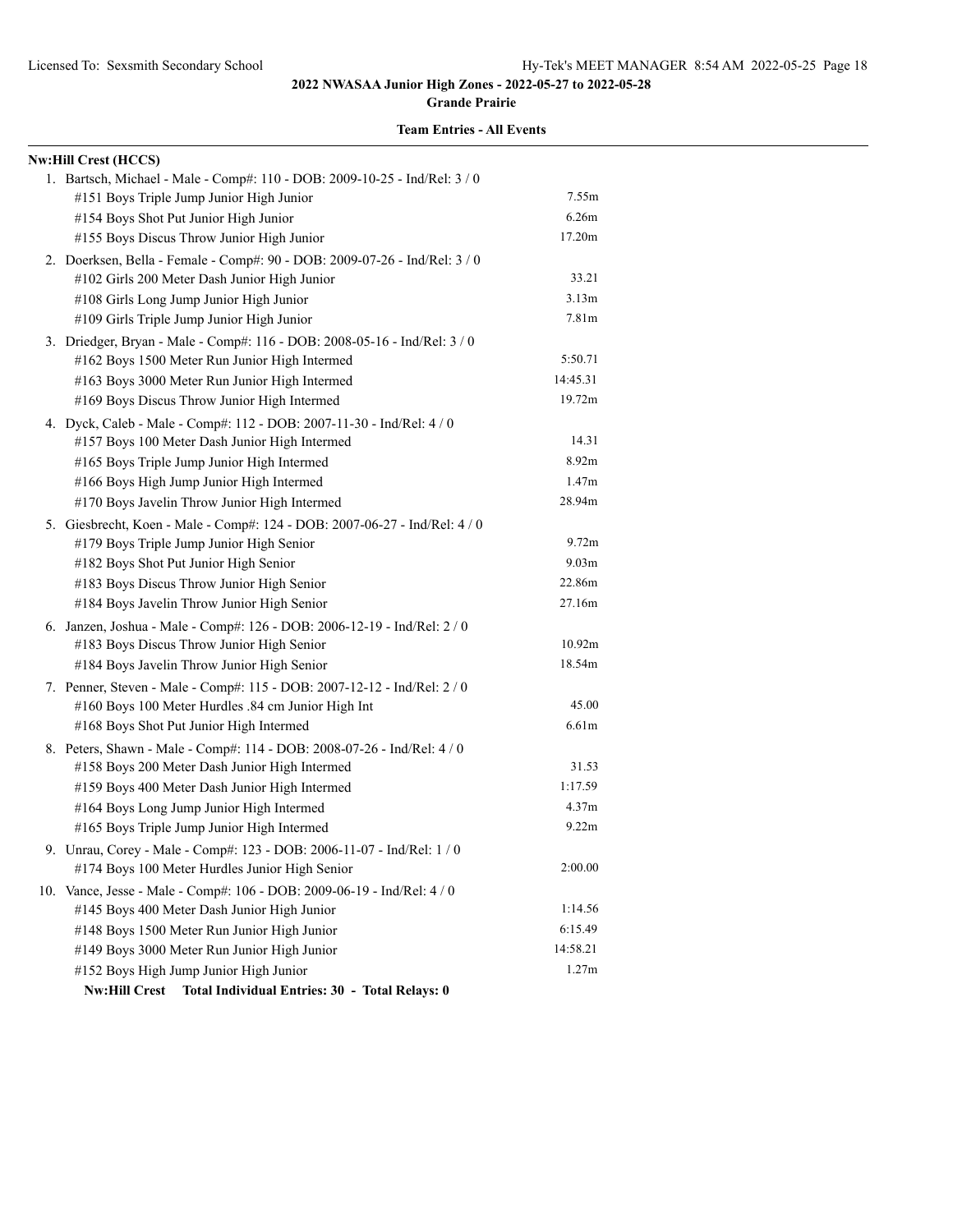**Grande Prairie**

| <b>Nw:Hines Creek Composite (HICR)</b>                                    |                   |
|---------------------------------------------------------------------------|-------------------|
| 1. Berg, Reed - Male - Comp#: - DOB: 2008-09-16 - Ind/Rel: 1 / 0          |                   |
| #152 Boys High Jump Junior High Junior                                    | 1.40 <sub>m</sub> |
| 2. Chaykowski, Sheldon - Male - Comp#: - DOB: 2008-10-10 - Ind/Rel: 2 / 0 |                   |
| #143 Boys 100 Meter Dash Junior High Junior                               | 15.69             |
| #155 Boys Discus Throw Junior High Junior                                 | 21.97m            |
| 3. Harcus, Brooklynn - Female - Comp#: - DOB: 2008-09-30 - Ind/Rel: 1 / 0 |                   |
| #101 Girls 100 Meter Dash Junior High Junior                              | 18.00             |
| 4. Kobbert, Kasch - Male - Comp#: - DOB: 2008-03-04 - Ind/Rel: 2 / 0      |                   |
| #169 Boys Discus Throw Junior High Intermed                               | 15.90m            |
| #170 Boys Javelin Throw Junior High Intermed                              | 16.59m            |
| 5. Kubbernus, Deo - Male - Comp#: - DOB: 2010-02-27 - Ind/Rel: 3 / 0      |                   |
| #143 Boys 100 Meter Dash Junior High Junior                               | 17.03             |
| #155 Boys Discus Throw Junior High Junior                                 | 16.95m            |
| #156 Boys Javelin Throw Junior High Junior                                | 16.82m            |
| 6. McEwen, Keira - Female - Comp#: - DOB: 2007-10-19 - Ind/Rel: 1 / 0     |                   |
| #119 Girls 800 Meter Run Junior High Intermed                             | 3:34.00           |
| 7. McEwen, Rayna - Female - Comp#: - DOB: 2009-10-31 - Ind/Rel: 1 / 0     |                   |
| #105 Girls 800 Meter Run Junior High Junior                               | 3:22.00           |
| 8. Neilson, Tristin - Male - Comp#: - DOB: 2007-10-22 - Ind/Rel: 1 / 0    |                   |
| #162 Boys 1500 Meter Run Junior High Intermed                             | 8:45.00           |
| 9. Walmsley, Blake - Male - Comp#: - DOB: 2008-02-28 - Ind/Rel: 1 / 0     |                   |
| #157 Boys 100 Meter Dash Junior High Intermed                             | 15.90             |
| Nw:Hines Creek Composite Total Individual Entries: 13 - Total Relays: 0   |                   |
| <b>Nw:Holy Cross (HOCR)</b>                                               |                   |
| 1. Cook, Ryker - Male - Comp#: - DOB: 2009-05-20 - Ind/Rel: 1 / 0         |                   |
| #144 Boys 200 Meter Dash Junior High Junior                               | NT                |
| 2. Mah, Khloe - Female - Comp#: - DOB: 2008-08-11 - Ind/Rel: 2 / 0        |                   |
| #116 Girls 200 Meter Dash Junior High Intermed                            | 29.42             |
| #117 Girls 400 Meter Dash Junior High Intermed                            | 1:11.60           |
| 3. Quartly, Sam - Male - Comp#: - DOB: 2009-02-03 - Ind/Rel: 1 / 0        |                   |
| #145 Boys 400 Meter Dash Junior High Junior                               | 1:09.70           |
| <b>Nw:Holy Cross</b><br>Total Individual Entries: 4 - Total Relays: 0     |                   |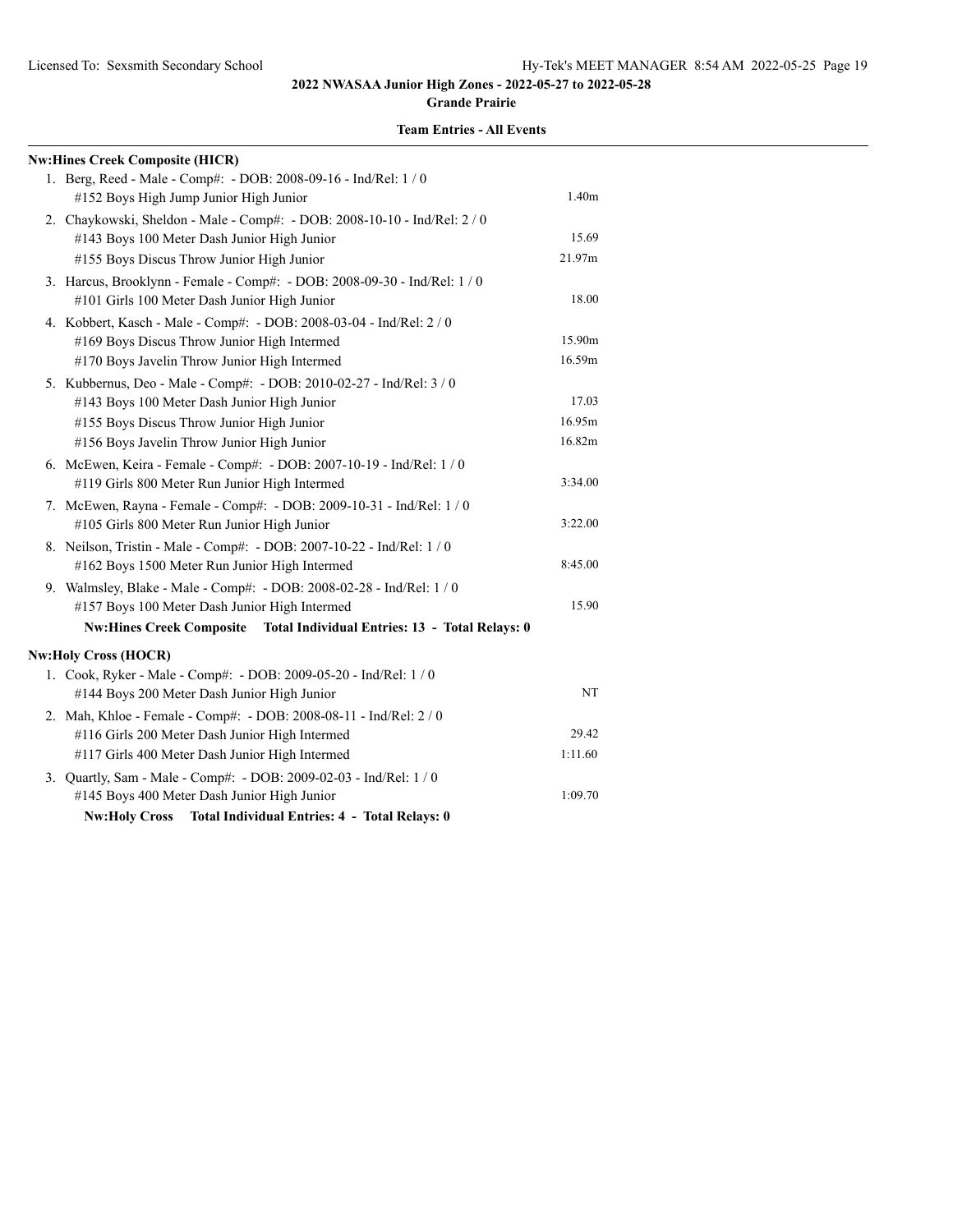**Grande Prairie**

| <b>Nw:Hythe Region (HYTH)</b>                                                                                            |                   |
|--------------------------------------------------------------------------------------------------------------------------|-------------------|
| 1. Benson, Sienna - Female - Comp#: - DOB: 2007-04-20 - Ind/Rel: 1 / 0<br>#140 Girls Shot Put Junior High Senior         | 7.12m             |
| 2. Boschman, Linden - Male - Comp#: - DOB: 2008-04-07 - Ind/Rel: 1 / 0<br>#170 Boys Javelin Throw Junior High Intermed   | 25.14m            |
| 3. Currier, Logan - Male - Comp#: - DOB: 2008-12-16 - Ind/Rel: 3 / 0                                                     |                   |
| #143 Boys 100 Meter Dash Junior High Junior                                                                              | 14.09             |
| #144 Boys 200 Meter Dash Junior High Junior                                                                              | 30.33             |
| #145 Boys 400 Meter Dash Junior High Junior                                                                              | 1:08.88           |
| 4. Deruiter, Noah - Male - Comp#: - DOB: 2008-02-13 - Ind/Rel: 1 / 0<br>#165 Boys Triple Jump Junior High Intermed       | 8.18m             |
| 5. Deschipper, Sadie - Female - Comp#: - DOB: 2009-02-09 - Ind/Rel: 3 / 0                                                |                   |
| #108 Girls Long Jump Junior High Junior                                                                                  | 3.74 <sub>m</sub> |
| #113 Girls Discus Throw Junior High Junior                                                                               | 22.30m            |
| #114 Girls Javelin Throw Junior High Junior                                                                              | 19.59m            |
| 6. Fjeld, Kylee - Female - Comp#: - DOB: 2008-10-20 - Ind/Rel: 2 / 0                                                     |                   |
| #110 Girls High Jump Junior High Junior                                                                                  | 1.27m             |
| #114 Girls Javelin Throw Junior High Junior                                                                              | 15.65m            |
| 7. Fjeld, Paytn - Female - Comp#: - DOB: 2007-01-15 - Ind/Rel: 2 / 0                                                     |                   |
| #137 Girls Triple Jump Junior High Senior                                                                                | 6.64m             |
| #138 Girls High Jump Junior High Senior                                                                                  | 1.28m             |
| 8. Hanson, Sydney - Female - Comp#: - DOB: 2009-04-12 - Ind/Rel: 1 / 0<br>#104 Girls 80 Meter Hurdles Junior High Junior | 15.90             |
| 9. Morris, Corbyn - Male - Comp#: - DOB: 2008-01-10 - Ind/Rel: 3 / 0                                                     |                   |
| #158 Boys 200 Meter Dash Junior High Intermed                                                                            | 29.63             |
| #159 Boys 400 Meter Dash Junior High Intermed                                                                            | 1:08.28           |
| #164 Boys Long Jump Junior High Intermed                                                                                 | 4.25m             |
| 10. Saastad, Mason - Male - Comp#: - DOB: 2008-02-20 - Ind/Rel: 1 / 0                                                    |                   |
| #169 Boys Discus Throw Junior High Intermed                                                                              | 26.13m            |
| 11. Sipe, Dani - Female - Comp#: - DOB: 2007-11-16 - Ind/Rel: 3 / 0                                                      |                   |
| #122 Girls Long Jump Junior High Intermed                                                                                | 3.49m             |
| #127 Girls Discus Throw Junior High Intermed                                                                             | 25.10m            |
| #128 Girls Javelin Throw Junior High Intermed                                                                            | 17.12m            |
| 12. Smith, Laney - Female - Comp#: - DOB: 2007-01-12 - Ind/Rel: 1 / 0                                                    |                   |
| #142 Girls Javelin Throw Junior High Senior                                                                              | 15.29m            |
| 13. Smith, Morgan - Female - Comp#: - DOB: 2009-01-24 - Ind/Rel: 1 / 0                                                   |                   |
| #108 Girls Long Jump Junior High Junior                                                                                  | 3.75m             |
| 14. Walker, Dylan - Male - Comp#: - DOB: 2008-09-24 - Ind/Rel: 3 / 0                                                     |                   |
| #154 Boys Shot Put Junior High Junior                                                                                    | 9.13 <sub>m</sub> |
| #155 Boys Discus Throw Junior High Junior                                                                                | 27.98m            |
| #156 Boys Javelin Throw Junior High Junior                                                                               | 22.50m            |
| 15. Walker, Roghan - Male - Comp#: - DOB: 2007-01-01 - Ind/Rel: 4 / 0                                                    |                   |
| #178 Boys Long Jump Junior High Senior                                                                                   | 4.79m             |
| #179 Boys Triple Jump Junior High Senior                                                                                 | 10.05m            |
| #180 Boys High Jump Junior High Senior                                                                                   | 1.55m             |
| #183 Boys Discus Throw Junior High Senior                                                                                | 26.85m            |
| 16. West, Kamryn - Female - Comp#: - DOB: 2007-07-19 - Ind/Rel: 1 / 0                                                    |                   |
| #133 Girls 800 Meter Run Junior High Senior                                                                              | 3:30.43           |
| <b>Nw:Hythe Region</b><br>Total Individual Entries: 31 - Total Relays: 0                                                 |                   |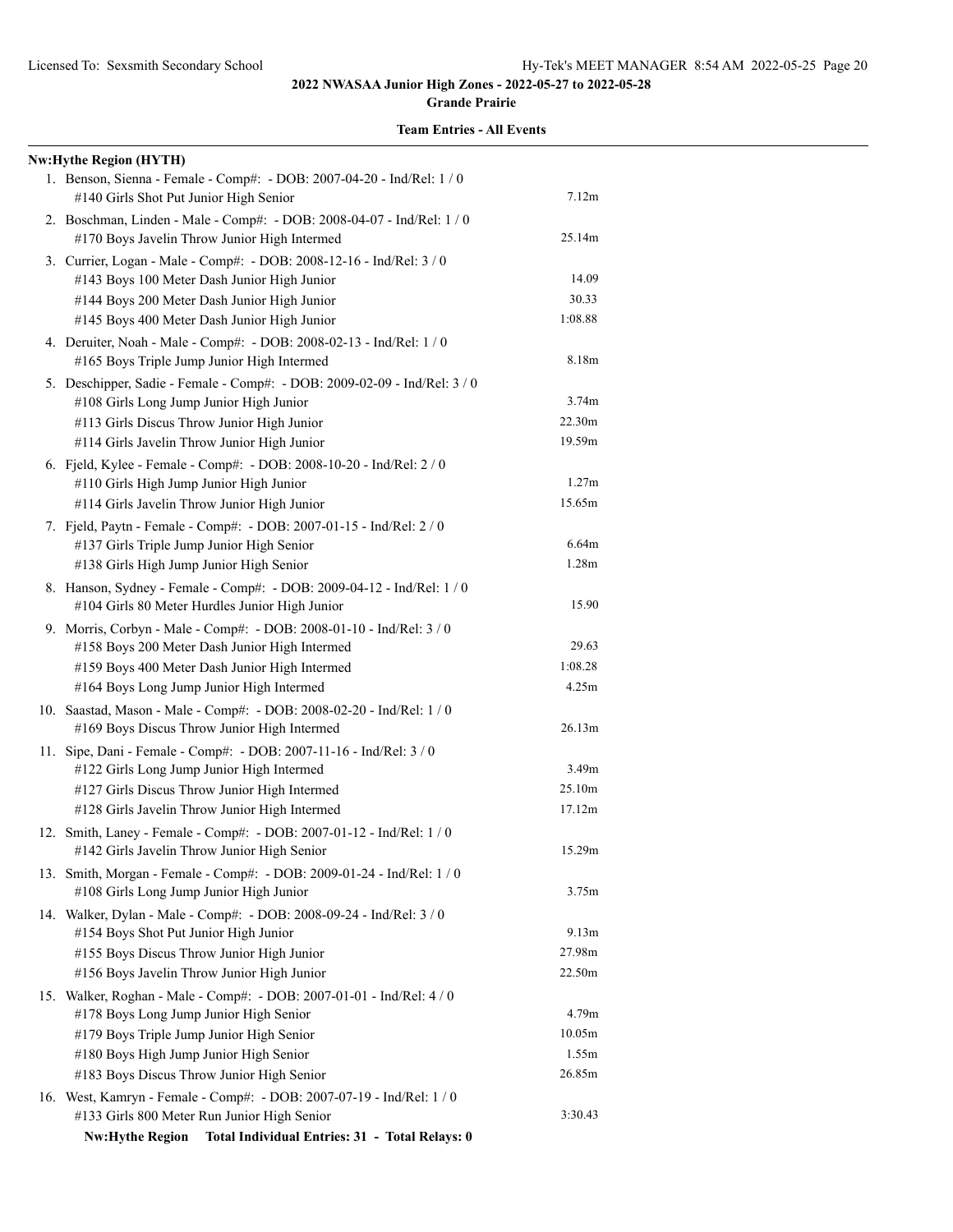#### **Grande Prairie**

| <b>Nw:Isabelle Campbell (ISCA)</b>                                                                                                                                                        |                   |
|-------------------------------------------------------------------------------------------------------------------------------------------------------------------------------------------|-------------------|
| 1. Gruending, Easton - Male - Comp#: - DOB: 2008-08-27 - Ind/Rel: 1 / 0<br>#166 Boys High Jump Junior High Intermed                                                                       | NΗ                |
| 2. Prystupa, Avery - Female - Comp#: - DOB: 2008-03-14 - Ind/Rel: 1 / 0<br>#126 Girls Shot Put Junior High Intermed                                                                       | ND                |
| 3. Vallis, Remiah - Female - Comp#: - DOB: 2008-01-15 - Ind/Rel: 1 / 0<br>#122 Girls Long Jump Junior High Intermed<br>Nw:Isabelle Campbell Total Individual Entries: 3 - Total Relays: 0 | ND                |
| <b>Nw:IV Macklin (IVMK)</b>                                                                                                                                                               |                   |
| 1. Boucher, Cohen - Male - Comp#: - DOB: 2008-09-24 - Ind/Rel: 1 / 0<br>#143 Boys 100 Meter Dash Junior High Junior                                                                       | 14:09.00          |
| 2. Craig, Joni - Female - Comp#: - DOB: 2009-03-19 - Ind/Rel: 1 / 0<br>#112 Girls Shot Put Junior High Junior                                                                             | ND                |
| Nw:IV Macklin Total Individual Entries: 2 - Total Relays: 0                                                                                                                               |                   |
| <b>Nw:La Crete Public (LCPU)</b>                                                                                                                                                          |                   |
| 1. Cardinal, Nolan - Male - Comp#: 118 - DOB: 2008-08-14 - Ind/Rel: 1 / 1                                                                                                                 |                   |
| #168 Boys Shot Put Junior High Intermed                                                                                                                                                   | 9.00 <sub>m</sub> |
| #189 Boys 4x100 Meter Relay Junior High Intermed (                                                                                                                                        | 1:01.65           |
| 2. Dick, Logan - Male - Comp#: 130 - DOB: 2008-03-07 - Ind/Rel: 0 / 1<br>#189 Boys 4x100 Meter Relay Junior High Intermed (                                                               | 1:01.65           |
| 3. Driedger, Kyle - Male - Comp#: 129 - DOB: 2008-02-02 - Ind/Rel: 0 / 1                                                                                                                  |                   |
| #189 Boys 4x100 Meter Relay Junior High Intermed (                                                                                                                                        | 1:01.65           |
| 4. Harder, Kirsten - Female - Comp#: 92 - DOB: 2009-03-28 - Ind/Rel: 2 / 0                                                                                                                |                   |
| #103 Girls 400 Meter Dash Junior High Junior                                                                                                                                              | 1:17.84           |
| #109 Girls Triple Jump Junior High Junior                                                                                                                                                 | 6.65m             |
| 5. Krahn, Johnny - Male - Comp#: 107 - DOB: 2009-04-15 - Ind/Rel: 1 / 0<br>#145 Boys 400 Meter Dash Junior High Junior                                                                    | 1:14.24           |
| 6. Neudorf, Chase - Male - Comp#: 117 - DOB: 2008-01-14 - Ind/Rel: 3 / 1                                                                                                                  |                   |
| #164 Boys Long Jump Junior High Intermed                                                                                                                                                  | 4.28m             |
| #166 Boys High Jump Junior High Intermed                                                                                                                                                  | 1.48m             |
| #170 Boys Javelin Throw Junior High Intermed                                                                                                                                              | 27.64m            |
| #189 Boys 4x100 Meter Relay Junior High Intermed (                                                                                                                                        | 1:01.65           |
| Nw:La Crete Public Total Individual Entries: 7 - Total Relays: 0                                                                                                                          |                   |
| <b>Nw:Laglace (ALGL)</b>                                                                                                                                                                  |                   |
| 1. Becker, Brian - Male - Comp#: - DOB: 2008-12-01 - Ind/Rel: 2 / 0                                                                                                                       |                   |
| #146 Boys 80 Meter Hurdles Junior High Junior                                                                                                                                             | 15.59             |
| #151 Boys Triple Jump Junior High Junior                                                                                                                                                  | 8.14m             |
| 2. Klein-Gebbinck, Kyler - Male - Comp#: - DOB: 2009-10-03 - Ind/Rel: 1 / 0<br>#147 Boys 800 Meter Run Junior High Junior                                                                 | 3:05.90           |
| 3. Nyland, Noah - Male - Comp#: - DOB: 2008-01-25 - Ind/Rel: 1 / 0<br>#161 Boys 800 Meter Run Junior High Intermed                                                                        | 2:50.08           |
| 4. Patershuk, Violet - Female - Comp#: - DOB: 2008-02-07 - Ind/Rel: 1 / 0<br>#115 Girls 100 Meter Dash Junior High Intermed                                                               | 14.75             |
| Nw:Laglace<br>Total Individual Entries: 5 - Total Relays: 0                                                                                                                               |                   |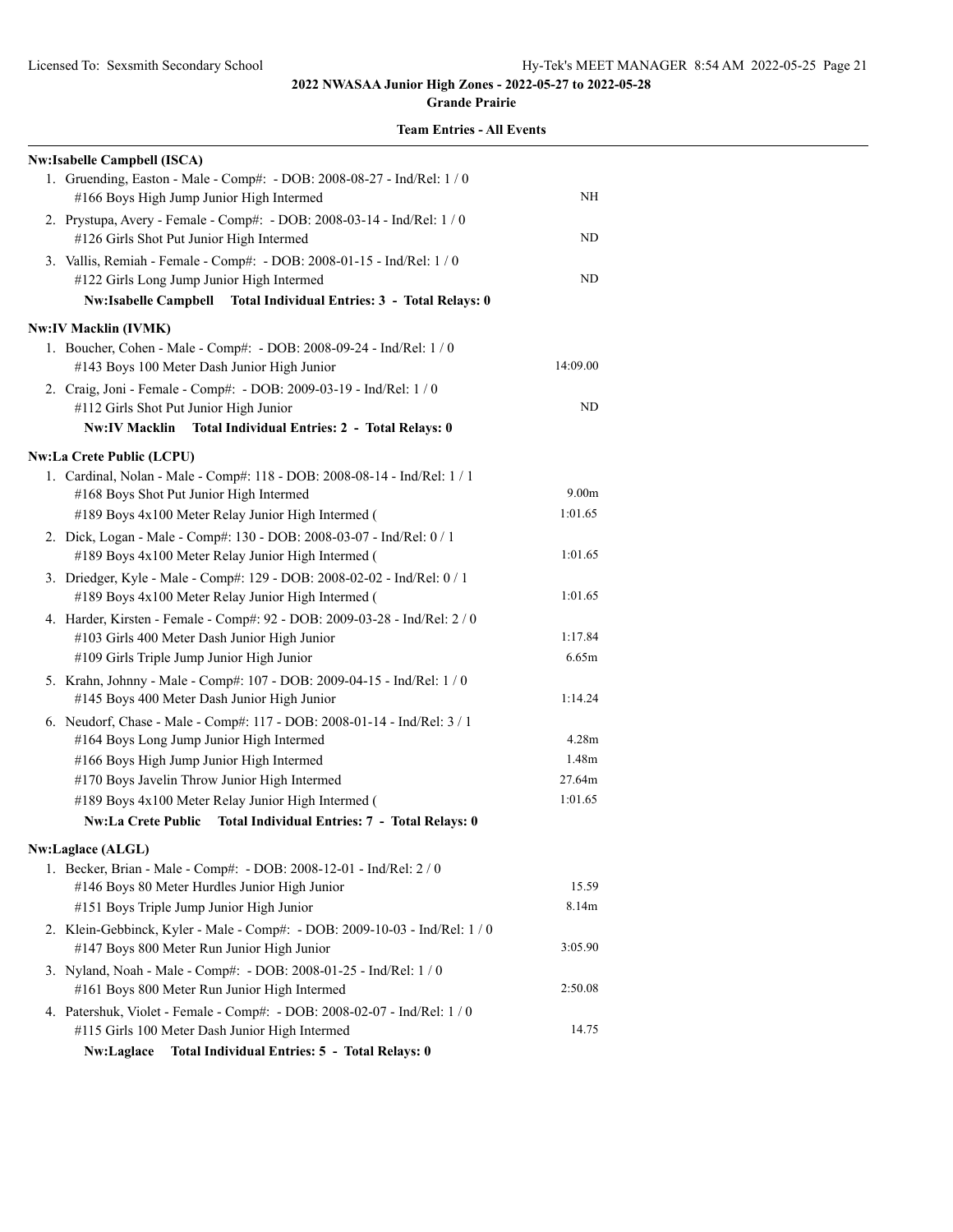#### **Grande Prairie**

|  | <b>Team Entries - All Events</b> |  |  |
|--|----------------------------------|--|--|
|--|----------------------------------|--|--|

| <b>Nw:Menno Simons (MSCS)</b>                                                                                                                                                                                                                                 |                                |
|---------------------------------------------------------------------------------------------------------------------------------------------------------------------------------------------------------------------------------------------------------------|--------------------------------|
| 1. Giesbrecht, Jordan - Male - Comp#: - DOB: 2009-02-21 - Ind/Rel: 1 / 0<br>#150 Boys Long Jump Junior High Junior                                                                                                                                            | 3.14m                          |
| 2. Giesbrecht, Lukas - Male - Comp#: - DOB: 2008-12-26 - Ind/Rel: 1 / 0<br>#150 Boys Long Jump Junior High Junior                                                                                                                                             | 2.97 <sub>m</sub>              |
| 3. Zacharias, Phillip - Male - Comp#: - DOB: 2009-11-15 - Ind/Rel: 1 / 0<br>#154 Boys Shot Put Junior High Junior<br>Nw:Menno Simons Total Individual Entries: 3 - Total Relays: 0                                                                            | 6.42m                          |
| <b>Nw:Mother Theresa (MOTT)</b>                                                                                                                                                                                                                               |                                |
| 1. Briere, A - Female - Comp#: - DOB: 2008-03-13 - Ind/Rel: 1 / 0<br>#120 Girls 1500 Meter Run Junior High Intermed                                                                                                                                           | 8:03.50                        |
| 2. Harley, Mason - Male - Comp#: - DOB: 2008-07-27 - Ind/Rel: 1 / 0<br>#161 Boys 800 Meter Run Junior High Intermed                                                                                                                                           | 2:51.30                        |
| 3. Jamieson, Quincey - Male - Comp#: - DOB: 2008-01-02 - Ind/Rel: 1 / 0<br>#162 Boys 1500 Meter Run Junior High Intermed                                                                                                                                      | 5:54.70                        |
| 4. Kostyniuk, A - Male - Comp#: - DOB: 2008-01-01 - Ind/Rel: 1 / 0<br>#164 Boys Long Jump Junior High Intermed                                                                                                                                                | ND                             |
| 5. Stewart, Morgan - Male - Comp#: - DOB: 2007-09-18 - Ind/Rel: 1 / 0<br>#168 Boys Shot Put Junior High Intermed<br>Nw:Mother Theresa Total Individual Entries: 5 - Total Relays: 0                                                                           | 8.99m                          |
|                                                                                                                                                                                                                                                               |                                |
| <b>Nw:Peace Wapiti Academy (PWAC)</b><br>1. McKechnie, Brendan - Male - Comp#: - DOB: 2007-04-17 - Ind/Rel: 3 / 0<br>#175 Boys 800 Meter Run Junior High Senior<br>#176 Boys 1500 Meter Run Junior High Senior<br>#177 Boys 3000 Meter Run Junior High Senior | 2:40.62<br>5:59.01<br>13:04.01 |
| 2. Schrader, Cathrine - Female - Comp#: - DOB: 2007-07-24 - Ind/Rel: 2 / 0<br>#129 Girls 100 Meter Dash Junior High Senior<br>#130 Girls 200 Meter Dash Junior High Senior<br>Nw:Peace Wapiti Academy  Total Individual Entries: 5 - Total Relays: 0          | 14.40<br>30.94                 |
| Nw:Penson School (GRDA)                                                                                                                                                                                                                                       |                                |
| 1. Malcomson, Erianna - Female - Comp#: - DOB: 2008-06-16 - Ind/Rel: 1 / 0<br>#126 Girls Shot Put Junior High Intermed                                                                                                                                        | 7.61 <sub>m</sub>              |
| 2. Rieger, Haviland - Male - Comp#: - DOB: 2008-10-05 - Ind/Rel: 1 / 0<br>#152 Boys High Jump Junior High Junior                                                                                                                                              | 1.35m                          |
| 3. Shaw, Kiran - Female - Comp#: - DOB: 2008-01-28 - Ind/Rel: 2 / 0<br>#116 Girls 200 Meter Dash Junior High Intermed                                                                                                                                         | 34:18.00                       |
| #123 Girls Triple Jump Junior High Intermed                                                                                                                                                                                                                   | 7.30m                          |
| <b>Nw:Penson School</b><br><b>Total Individual Entries: 4 - Total Relays: 0</b>                                                                                                                                                                               |                                |
| <b>Nw:Riverstone (RS)</b>                                                                                                                                                                                                                                     |                                |
| 1. Tucker, Josh - Male - Comp#: - DOB: 2008-05-15 - Ind/Rel: 1 / 0<br>#164 Boys Long Jump Junior High Intermed                                                                                                                                                | ND                             |
| <b>Nw:Riverstone</b><br>Total Individual Entries: 1 - Total Relays: 0                                                                                                                                                                                         |                                |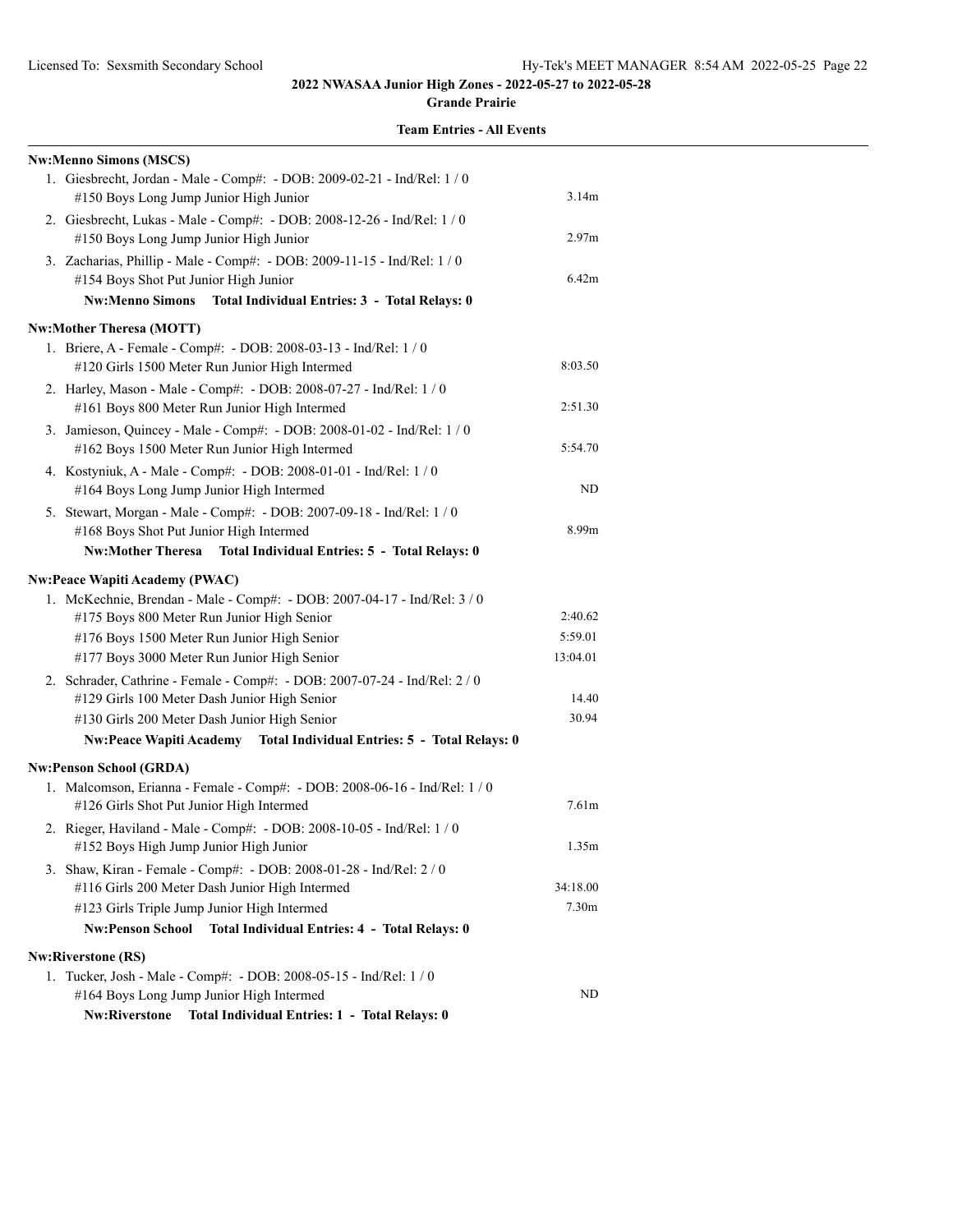#### **Grande Prairie**

| <b>Nw:Rocky Lane (ROLA)</b>                                                  |                   |
|------------------------------------------------------------------------------|-------------------|
| 1. Alook, Jailyn - Female - Comp#: 96 - DOB: 2009-02-14 - Ind/Rel: 1/0       |                   |
| #114 Girls Javelin Throw Junior High Junior                                  | 9.64m             |
| 2. Auger, Raylend - Male - Comp#: 111 - DOB: 2009-03-26 - Ind/Rel: 1 / 0     |                   |
| #156 Boys Javelin Throw Junior High Junior                                   | 17.78m            |
| 3. Kipling, Ethan - Male - Comp#: 125 - DOB: 2007-08-21 - Ind/Rel: 1 / 0     |                   |
| #180 Boys High Jump Junior High Senior                                       | 1.59m             |
| 4. Teichroeb, Branden - Male - Comp#: 104 - DOB: 2008-12-01 - Ind/Rel: 3 / 0 |                   |
| #143 Boys 100 Meter Dash Junior High Junior                                  | 15.28             |
| #150 Boys Long Jump Junior High Junior                                       | 3.52m             |
| #152 Boys High Jump Junior High Junior                                       | 1.28 <sub>m</sub> |
| Nw:Rocky Lane Total Individual Entries: 6 - Total Relays: 0                  |                   |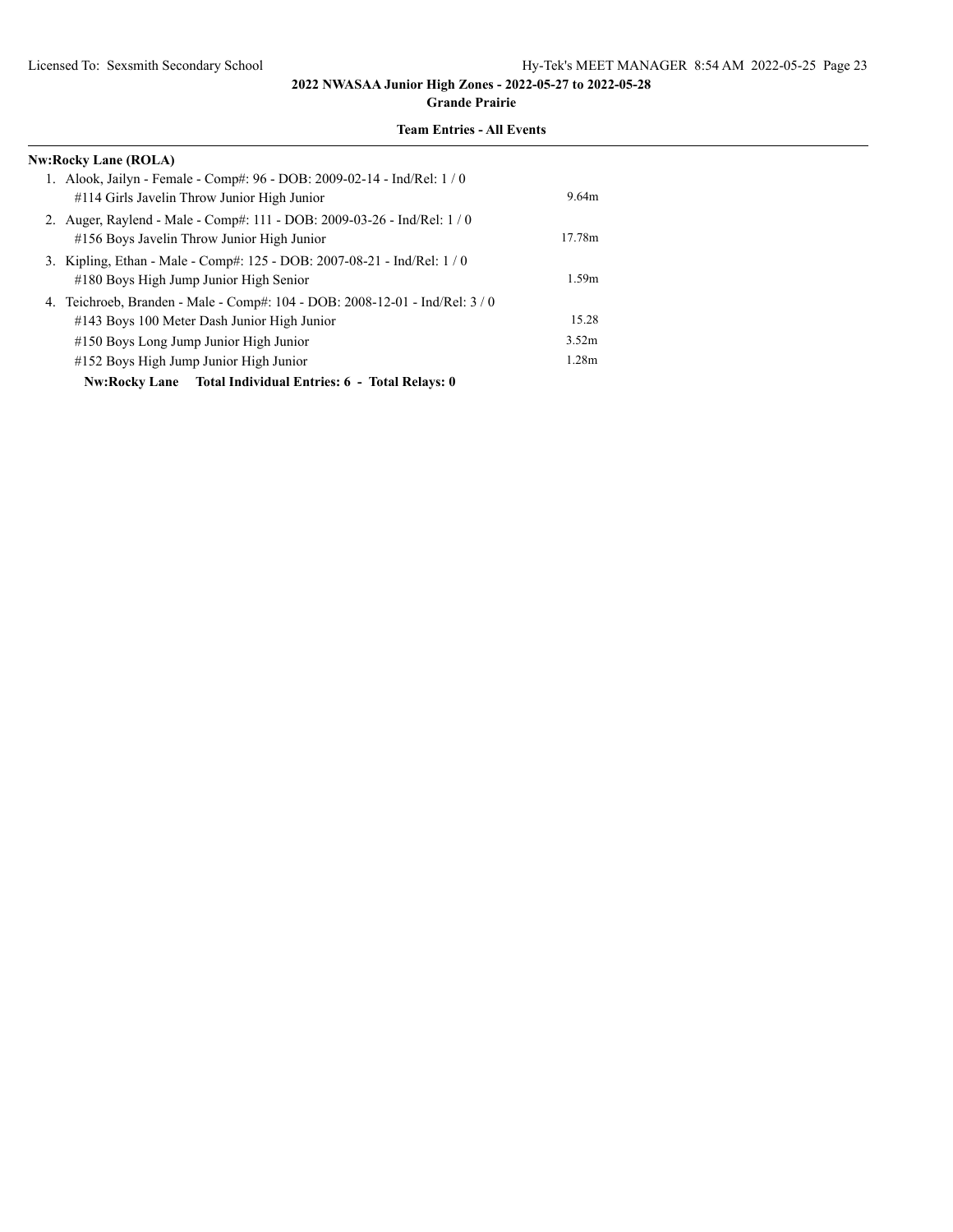#### **Grande Prairie**

| <b>Nw:Sexsmith Secondary (SESE)</b>                                                                                                                                                                                                                                       |                                              |
|---------------------------------------------------------------------------------------------------------------------------------------------------------------------------------------------------------------------------------------------------------------------------|----------------------------------------------|
| 1. Campbell, Conner - Male - Comp#: - DOB: 2007-05-17 - Ind/Rel: 1 / 0<br>#180 Boys High Jump Junior High Senior                                                                                                                                                          | 1.46m                                        |
| 2. Dow, Quinton - Male - Comp#: - DOB: 2008-10-16 - Ind/Rel: 1 / 0<br>#158 Boys 200 Meter Dash Junior High Intermed                                                                                                                                                       | 29.02                                        |
| 3. Dowell, Graysen - Male - Comp#: - DOB: 2009-04-24 - Ind/Rel: 1 / 0<br>#146 Boys 80 Meter Hurdles Junior High Junior                                                                                                                                                    | 16.56                                        |
| 4. Dowell, Kegan - Male - Comp#: - DOB: 2007-02-17 - Ind/Rel: 3 / 0<br>#171 Boys 100 Meter Dash Junior High Senior                                                                                                                                                        | 12.00                                        |
| #175 Boys 800 Meter Run Junior High Senior<br>#179 Boys Triple Jump Junior High Senior                                                                                                                                                                                    | 4:39.45<br>10.39m                            |
| 5. Elliott, Carissa - Female - Comp#: - DOB: 2007-02-14 - Ind/Rel: 4 / 0<br>#129 Girls 100 Meter Dash Junior High Senior<br>#132 Girls 80 Meter Hurdles Junior High Senior<br>#136 Girls Long Jump Junior High Senior<br>#142 Girls Javelin Throw Junior High Senior      | 15.06<br>16.09<br>3.78m<br>17.27m            |
| 6. Evarts, Charlie - Female - Comp#: - DOB: 2007-01-16 - Ind/Rel: 1 / 0<br>#140 Girls Shot Put Junior High Senior                                                                                                                                                         | 6.36m                                        |
| 7. Firth, Aiden - Male - Comp#: - DOB: 2008-11-11 - Ind/Rel: 2 / 0<br>#147 Boys 800 Meter Run Junior High Junior<br>#148 Boys 1500 Meter Run Junior High Junior                                                                                                           | 3:02.22<br>6:11.18                           |
| 8. Guynup, Ava - Female - Comp#: - DOB: 2007-10-17 - Ind/Rel: 2 / 0<br>#118 Girls 80 Meter Hurdles Junior High Intermed<br>#124 Girls High Jump Junior High Intermed                                                                                                      | 16.56<br>1.34m                               |
| 9. Hauser, Lilla - Female - Comp#: - DOB: 2008-12-08 - Ind/Rel: 3 / 0<br>#118 Girls 80 Meter Hurdles Junior High Intermed<br>#123 Girls Triple Jump Junior High Intermed                                                                                                  | 16.47<br>7.50 <sub>m</sub>                   |
| #124 Girls High Jump Junior High Intermed<br>10. Heyn, Myranda - Female - Comp#: - DOB: 2007-12-13 - Ind/Rel: 3 / 0<br>#117 Girls 400 Meter Dash Junior High Intermed<br>#127 Girls Discus Throw Junior High Intermed                                                     | 1.30 <sub>m</sub><br>1:21.60<br>20.39m       |
| #128 Girls Javelin Throw Junior High Intermed<br>11. Johner, Harley - Male - Comp#: - DOB: 2007-04-05 - Ind/Rel: 1 / 0<br>#173 Boys 400 Meter Dash Junior High Senior                                                                                                     | 16.83m<br>1:06.62                            |
| 12. Lario, Mac - Male - Comp#: - DOB: 2007-04-10 - Ind/Rel: 1 / 0<br>#183 Boys Discus Throw Junior High Senior                                                                                                                                                            | 25.10m                                       |
| 13. Mackay, Thaison - Male - Comp#: - DOB: 2007-01-23 - Ind/Rel: 1 / 0<br>#172 Boys 200 Meter Dash Junior High Senior                                                                                                                                                     | 27.00                                        |
| 14. Maclennan, Vanessa - Female - Comp#: - DOB: 2008-12-04 - Ind/Rel: 4 / 0<br>#115 Girls 100 Meter Dash Junior High Intermed<br>#116 Girls 200 Meter Dash Junior High Intermed<br>#122 Girls Long Jump Junior High Intermed<br>#124 Girls High Jump Junior High Intermed | 14.72<br>32.96<br>3.65m<br>1.30 <sub>m</sub> |
| 15. Monsen, Maya - Female - Comp#: - DOB: 2009-12-29 - Ind/Rel: 1 / 0<br>#105 Girls 800 Meter Run Junior High Junior                                                                                                                                                      | 3:09.20                                      |
| 16. Nelson, Cy - Male - Comp#: - DOB: 2008-02-03 - Ind/Rel: 2 / 0<br>#162 Boys 1500 Meter Run Junior High Intermed<br>#168 Boys Shot Put Junior High Intermed                                                                                                             | 5:17.53<br>10.29m                            |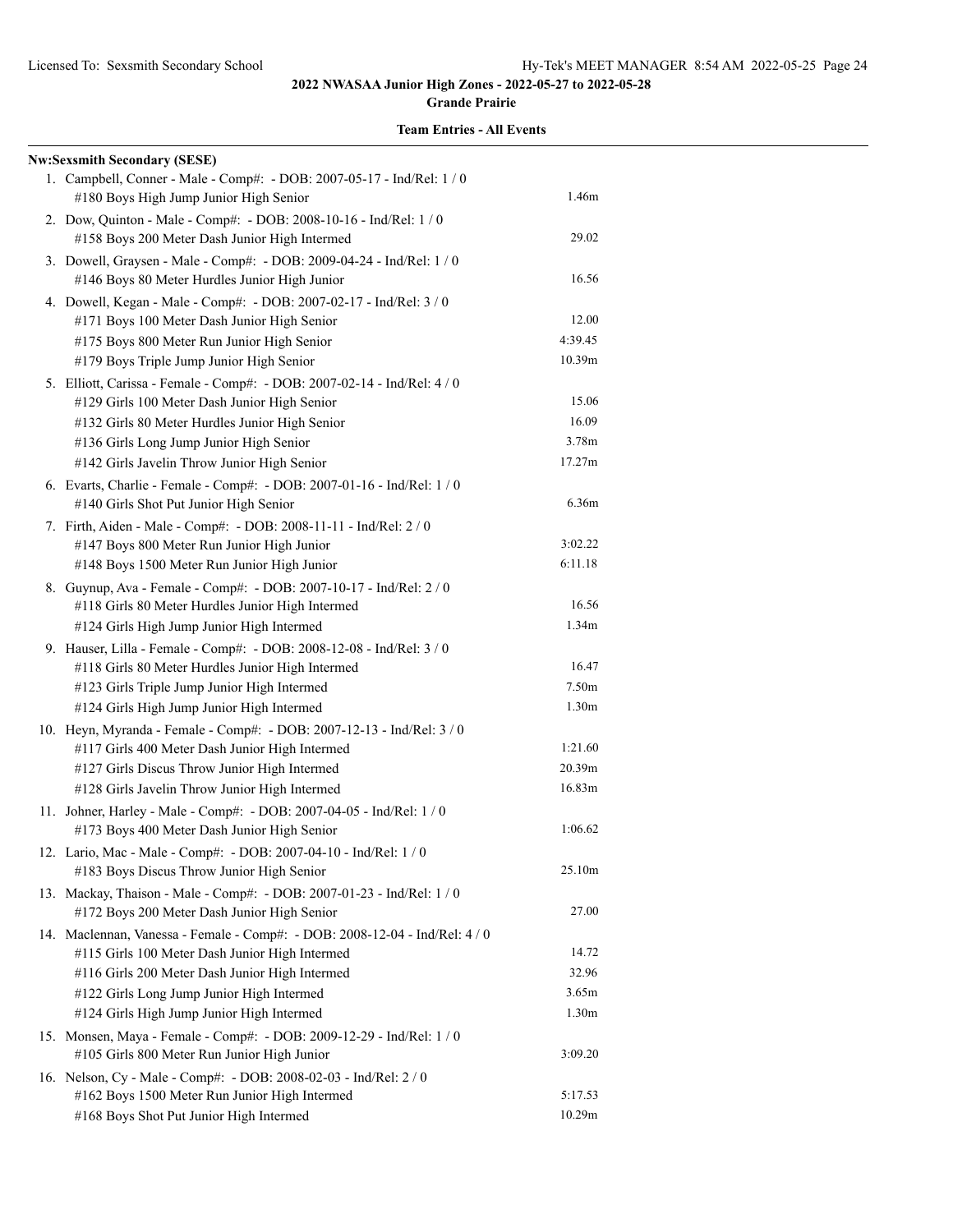**Grande Prairie**

| <b>Nw:Sexsmith Secondary (SESE)</b>                                            |                   |
|--------------------------------------------------------------------------------|-------------------|
| 17. Schoernroth, Ciera - Female - Comp#: - DOB: 2006-12-20 - Ind/Rel: 4 / 0    |                   |
| #130 Girls 200 Meter Dash Junior High Senior                                   | 32.64             |
| #131 Girls 400 Meter Dash Junior High Senior                                   | 1:13.69           |
| #140 Girls Shot Put Junior High Senior                                         | 9.21 <sub>m</sub> |
| #141 Girls Discus Throw Junior High Senior                                     | 25.63m            |
| 18. Shelby, Belanger - Female - Comp#: - DOB: 2008-11-01 - Ind/Rel: 3 / 0      |                   |
| #101 Girls 100 Meter Dash Junior High Junior                                   | 14.57             |
| #108 Girls Long Jump Junior High Junior                                        | 4.09 <sub>m</sub> |
| #110 Girls High Jump Junior High Junior                                        | 1.27m             |
| 19. Skene, Brodi - Male - Comp#: - DOB: 2008-02-14 - Ind/Rel: 2 / 0            |                   |
| #157 Boys 100 Meter Dash Junior High Intermed                                  | 12.91             |
| #162 Boys 1500 Meter Run Junior High Intermed                                  | 5:35.93           |
| 20. Summach, Bo - Male - Comp#: - DOB: 2008-08-01 - Ind/Rel: 1 / 0             |                   |
| #166 Boys High Jump Junior High Intermed                                       | 1.44m             |
| 21. Vandermaaten, Jason - Male - Comp#: - DOB: 2007-08-05 - Ind/Rel: 1 / 0     |                   |
| #175 Boys 800 Meter Run Junior High Senior                                     | 2:50.09           |
| 22. Vanpolen, Barren - Male - Comp#: - DOB: 2007-03-15 - Ind/Rel: 1 / 0        |                   |
| #182 Boys Shot Put Junior High Senior                                          | 8.27 <sub>m</sub> |
| 23. Zylstra, Alexander - Male - Comp#: - DOB: 2006-10-09 - Ind/Rel: 1 / 0      |                   |
| #176 Boys 1500 Meter Run Junior High Senior                                    | 5:57.30           |
| <b>Nw:Sexsmith Secondary</b><br>Total Individual Entries: 44 - Total Relays: 0 |                   |
| <b>Nw:St Andrew (SAND)</b>                                                     |                   |
| 1. Cox, Carley - Female - Comp#: - DOB: 2009-08-20 - Ind/Rel: 2 / 0            |                   |
| #101 Girls 100 Meter Dash Junior High Junior                                   | 13.00             |
| #108 Girls Long Jump Junior High Junior                                        | 3.97 <sub>m</sub> |
| 2. Hesse, Jayla - Female - Comp#: - DOB: 2007-09-27 - Ind/Rel: 2 / 0           |                   |
| #122 Girls Long Jump Junior High Intermed                                      | 3.32 <sub>m</sub> |
| #123 Girls Triple Jump Junior High Intermed                                    | 6.92m             |
| 3. Lambton, Nathaniel - Male - Comp#: - DOB: 2009-05-02 - Ind/Rel: 2 / 0       |                   |
| #143 Boys 100 Meter Dash Junior High Junior                                    | 22.00             |
| #152 Boys High Jump Junior High Junior                                         | 1.22m             |
| 4. Loughlin, Teagan - Female - Comp#: - DOB: 2006-07-11 - Ind/Rel: 3 / 0       |                   |
| #129 Girls 100 Meter Dash Junior High Senior                                   | 20.00             |
| #136 Girls Long Jump Junior High Senior                                        | 3.05m             |
| #138 Girls High Jump Junior High Senior                                        | 1.10 <sub>m</sub> |
| 5. Madrilejos, Jed - Male - Comp#: - DOB: 2007-03-02 - Ind/Rel: 2 / 0          |                   |
| #178 Boys Long Jump Junior High Senior                                         | 3.62m             |
| #180 Boys High Jump Junior High Senior                                         | 1.39m             |
| 6. Weber, Chantel - Female - Comp#: - DOB: 2008-10-13 - Ind/Rel: 2 / 0         |                   |
| #101 Girls 100 Meter Dash Junior High Junior                                   | 18.00             |
| #102 Girls 200 Meter Dash Junior High Junior                                   | 50.00             |
| Total Individual Entries: 13 - Total Relays: 0<br><b>Nw:St Andrew</b>          |                   |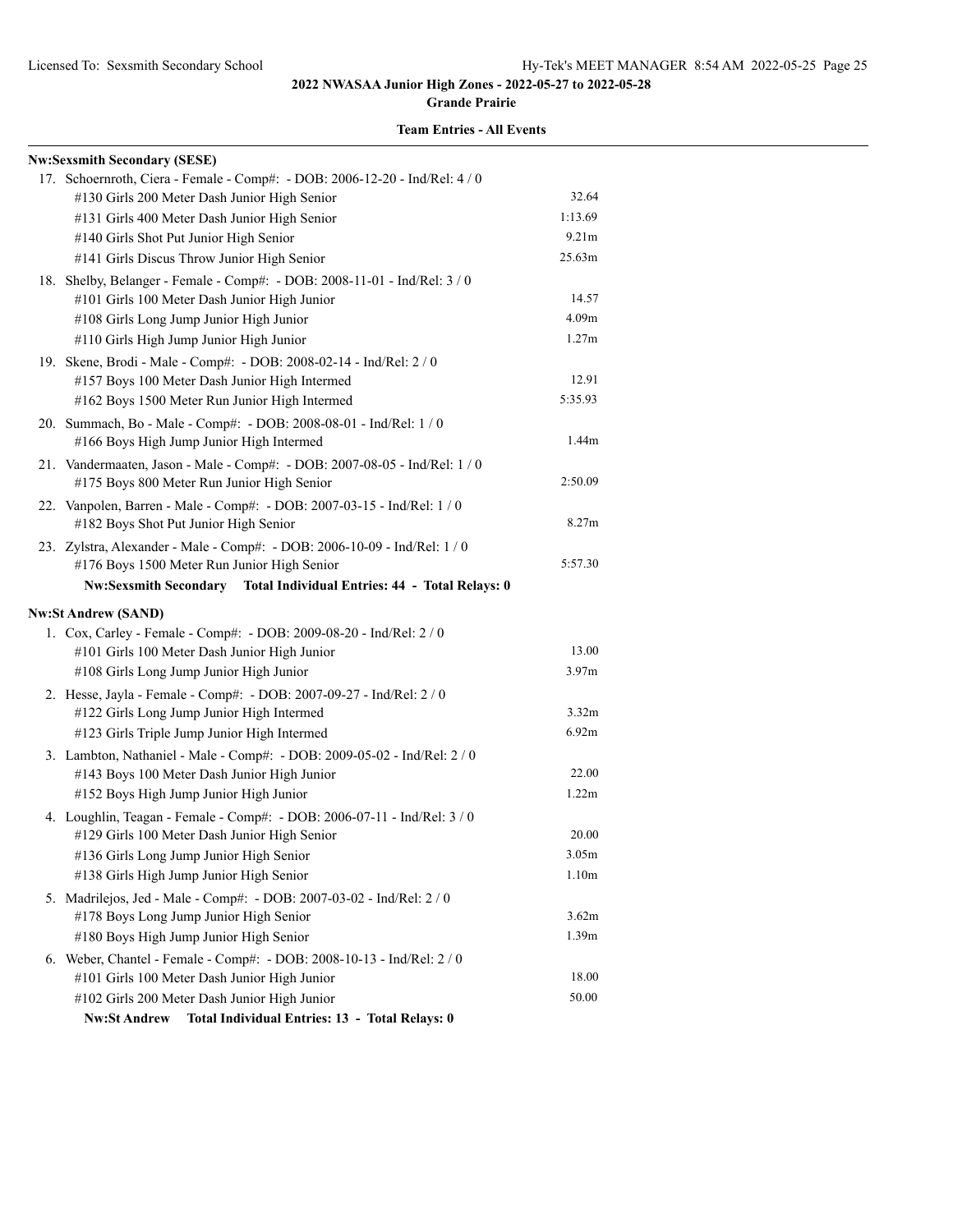#### **Grande Prairie**

| <b>Nw:St Catherine GP (STCT)</b>                                                                                               |                   |
|--------------------------------------------------------------------------------------------------------------------------------|-------------------|
| 1. Beaudoin, Ashton - Male - Comp#: - DOB: 2008-10-26 - Ind/Rel: 1 / 0<br>#151 Boys Triple Jump Junior High Junior             | 7.09 <sub>m</sub> |
| 2. Berkley, Tasha - Female - Comp#: - DOB: 2009-01-01 - Ind/Rel: 0 / 1<br>#185 Girls 4x100 Meter Relay Junior High Junior (2   | 1:02.00           |
| 3. Dreidger, Caidyn - Female - Comp#: - DOB: 2008-01-01 - Ind/Rel: 0 / 1<br>#186 Girls 4x100 Meter Relay Junior High Intermed  | NT                |
| 4. Driedger, Caidyn - Female - Comp#: - DOB: 2008-01-03 - Ind/Rel: 1 / 0<br>#126 Girls Shot Put Junior High Intermed           | 5.78m             |
| 5. Dumayag, Madison - Female - Comp#: - DOB: 2009-01-01 - Ind/Rel: 0 / 1<br>#185 Girls 4x100 Meter Relay Junior High Junior (4 | 1:02.00           |
| 6. Gallant, Jeydan - Male - Comp#: - DOB: 2008-06-06 - Ind/Rel: 1 / 0<br>#165 Boys Triple Jump Junior High Intermed            | 7.95m             |
| 7. Gass, Cooper - Male - Comp#: - DOB: 2009-03-11 - Ind/Rel: 1 / 1<br>#154 Boys Shot Put Junior High Junior                    | 7.99m             |
| #188 Boys 4x100 Meter Relay Junior High Junior (4)                                                                             | NT                |
| 8. Hansen, Kadence - Female - Comp#: - DOB: 2008-01-01 - Ind/Rel: 0 / 1<br>#186 Girls 4x100 Meter Relay Junior High Intermed   | NT                |
| 9. Johnson, Zachary - Male - Comp#: - DOB: 2008-12-17 - Ind/Rel: 3 / 0                                                         | 2:44.50           |
| #147 Boys 800 Meter Run Junior High Junior                                                                                     | 5:47.20           |
| #148 Boys 1500 Meter Run Junior High Junior<br>#149 Boys 3000 Meter Run Junior High Junior                                     | 12:00.00          |
|                                                                                                                                |                   |
| 10. Johsnon, Zachery - Male - Comp#: - DOB: 2008-12-17 - Ind/Rel: 0 / 1<br>#188 Boys 4x100 Meter Relay Junior High Junior (1)  | NT                |
| 11. Noel, Gage - Male - Comp#: - DOB: 2008-10-07 - Ind/Rel: 2 / 1                                                              |                   |
| #143 Boys 100 Meter Dash Junior High Junior                                                                                    | 12.90             |
| #150 Boys Long Jump Junior High Junior                                                                                         | 4.51m             |
| #188 Boys 4x100 Meter Relay Junior High Junior (2)                                                                             | NT                |
| 12. Rakic, Isabela - Female - Comp#: - DOB: 2009-10-17 - Ind/Rel: 1 / 0<br>#110 Girls High Jump Junior High Junior             | 1.04m             |
| 13. Ruecker, Kassidy - Female - Comp#: - DOB: 2009-01-01 - Ind/Rel: 3 / 1                                                      |                   |
| #105 Girls 800 Meter Run Junior High Junior                                                                                    | 3:12.90           |
| #106 Girls 1500 Meter Run Junior High Junior                                                                                   | 7:14.70           |
| #107 Girls 3000 Meter Run Junior High Junior                                                                                   | 14:00.00          |
| #185 Girls 4x100 Meter Relay Junior High Junior (3                                                                             | 1:02.00           |
| 14. Saufert, Elexis - Female - Comp#: - DOB: 2009-01-01 - Ind/Rel: 0 / 1<br>#185 Girls 4x100 Meter Relay Junior High Junior (1 | 1:02.00           |
| 15. Stoney, Alanna - Female - Comp#: - DOB: 2009-10-06 - Ind/Rel: 1 / 0<br>#113 Girls Discus Throw Junior High Junior          | ND                |
| 16. Valin, Waylen - Male - Comp#: - DOB: 2009-01-01 - Ind/Rel: 0 / 1<br>#188 Boys 4x100 Meter Relay Junior High Junior (3)     | NT                |
| 17. Yelenik, Jade - Female - Comp#: - DOB: 2008-01-01 - Ind/Rel: 0 / 1<br>#186 Girls 4x100 Meter Relay Junior High Intermed    | NT                |
| 18. Zacharias, Elizabeth - Female - Comp#: - DOB: 2008-02-27 - Ind/Rel: 2 / 0                                                  |                   |
| #118 Girls 80 Meter Hurdles Junior High Intermed                                                                               | 19.25             |
| #121 Girls 3000 Meter Run Junior High Intermed                                                                                 | 13:00.00          |
| 19. Zuko, Kali - Female - Comp#: - DOB: 2008-01-01 - Ind/Rel: 0 / 1                                                            |                   |
| #186 Girls 4x100 Meter Relay Junior High Intermed                                                                              | NT                |
| <b>Nw:St Catherine GP</b><br>Total Individual Entries: 16 - Total Relays: 0                                                    |                   |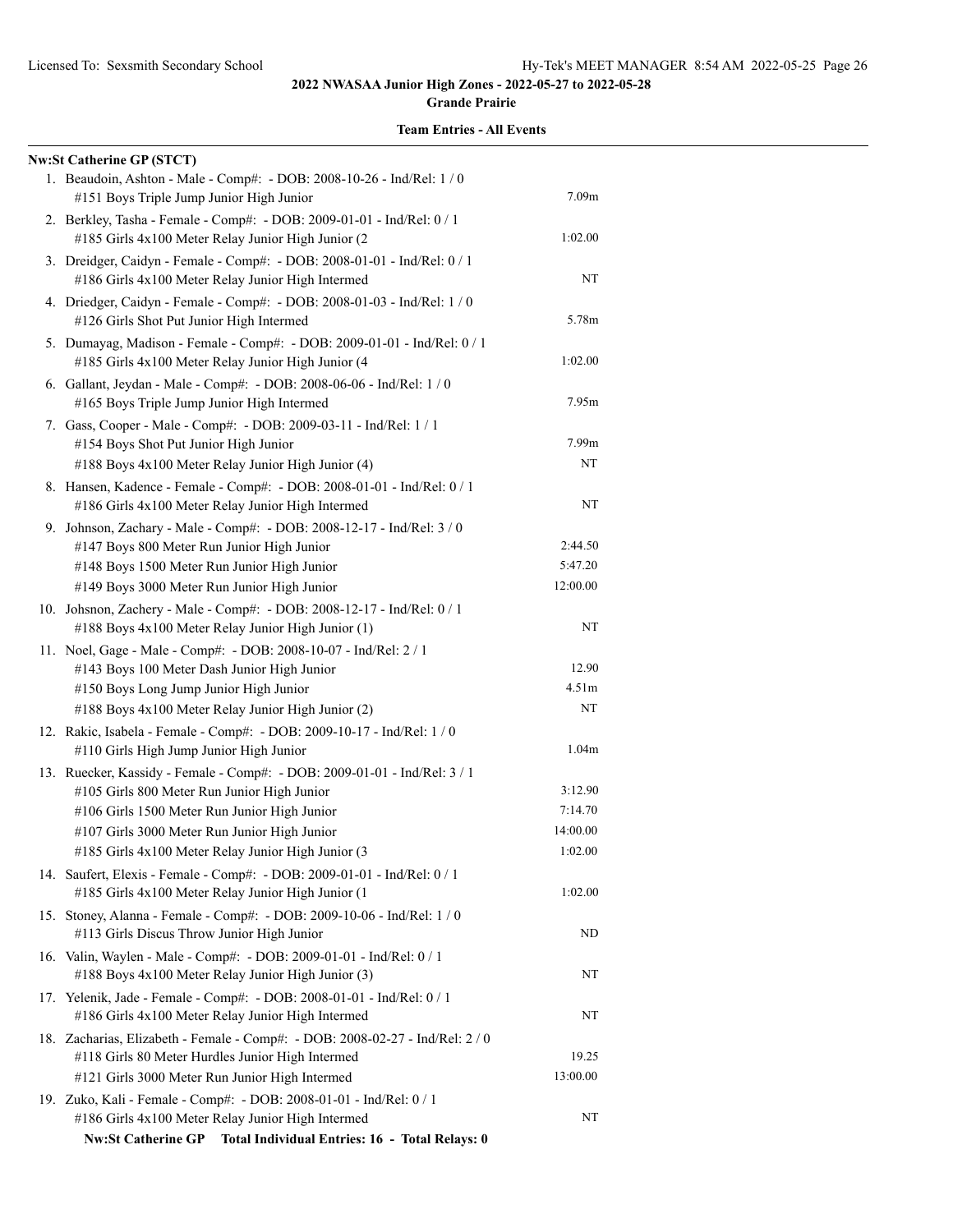#### **Grande Prairie**

| <b>Nw:St Clements (STCL)</b>                                             |                   |
|--------------------------------------------------------------------------|-------------------|
| 1. Kutz, Ethan - Male - Comp#: - DOB: 2008-05-14 - Ind/Rel: 3 / 0        |                   |
| #157 Boys 100 Meter Dash Junior High Intermed                            | 12.97             |
| #158 Boys 200 Meter Dash Junior High Intermed                            | NT                |
| #159 Boys 400 Meter Dash Junior High Intermed                            | 1:05.70           |
| Nw:St Clements Total Individual Entries: 3 - Total Relays: 0             |                   |
| <b>Nw:St Gerard (STGE)</b>                                               |                   |
| 1. Chalifoux, Kiera - Female - Comp#: - DOB: 2009-01-22 - Ind/Rel: 2 / 0 |                   |
| #101 Girls 100 Meter Dash Junior High Junior                             | NT                |
| #102 Girls 200 Meter Dash Junior High Junior                             | 30.27             |
| 2. Chiasson, Emmet - Male - Comp#: - DOB: 2009-10-15 - Ind/Rel: 1 / 0    |                   |
| #155 Boys Discus Throw Junior High Junior                                | 22.47m            |
| 3. Ikpong, Blessing - Male - Comp#: - DOB: 2009-04-05 - Ind/Rel: 1 / 0   |                   |
| #152 Boys High Jump Junior High Junior                                   | 1.48m             |
| 4. Johnson, Reece - Male - Comp#: - DOB: 2008-12-13 - Ind/Rel: 1 / 0     |                   |
| #146 Boys 80 Meter Hurdles Junior High Junior                            | 16.56             |
| 5. Walker, Noah - Male - Comp#: - DOB: 2009-01-01 - Ind/Rel: 1 / 0       |                   |
| #156 Boys Javelin Throw Junior High Junior                               | ND                |
| <b>Nw:St Gerard</b><br>Total Individual Entries: 6 - Total Relays: 0     |                   |
| <b>Nw:st John Paul II GP (SJPG)</b>                                      |                   |
| 1. McAlister, Kayla - Female - Comp#: - DOB: 2007-07-06 - Ind/Rel: 1 / 0 |                   |
| #132 Girls 80 Meter Hurdles Junior High Senior                           | 17.00             |
| 2. Naeth, Kaydence - Female - Comp#: - DOB: 2007-01-01 - Ind/Rel: 1 / 0  |                   |
| #133 Girls 800 Meter Run Junior High Senior                              | 3:15.00           |
| 3. Pillay, Tayla - Female - Comp#: - DOB: 2007-10-25 - Ind/Rel: 2 / 0    |                   |
| #115 Girls 100 Meter Dash Junior High Intermed                           | 13.58             |
| #124 Girls High Jump Junior High Intermed                                | 1.04 <sub>m</sub> |
| 4. Twast, Emercen - Female - Comp#: - DOB: 2007-03-06 - Ind/Rel: 2 / 0   |                   |
| #140 Girls Shot Put Junior High Senior                                   | 5.62m             |
| #141 Girls Discus Throw Junior High Senior                               | 7.04 <sub>m</sub> |
| 5. Voke, Logan - Male - Comp#: - DOB: 2007-01-01 - Ind/Rel: 1 / 0        |                   |
| #171 Boys 100 Meter Dash Junior High Senior                              | NT                |
| Nw:st John Paul II GP Total Individual Entries: 7 - Total Relays: 0      |                   |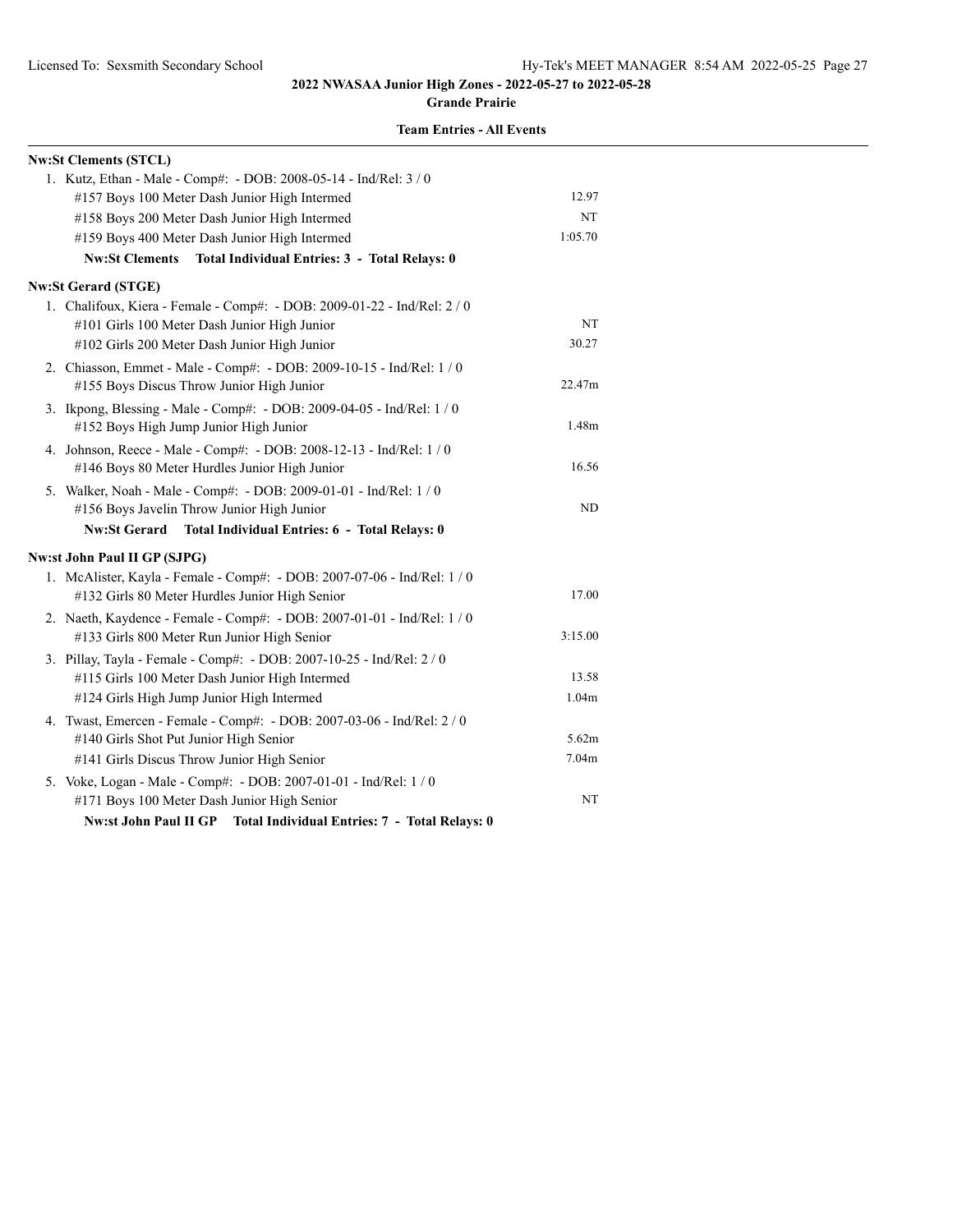**Grande Prairie**

| <b>Nw:St Joseph Catholic (SJCA)</b>                                      |         |
|--------------------------------------------------------------------------|---------|
| 1. Lalonde, Amery - Female - Comp#: - DOB: 2007-01-25 - Ind/Rel: 2 / 0   |         |
| #130 Girls 200 Meter Dash Junior High Senior                             | 28.07   |
| #131 Girls 400 Meter Dash Junior High Senior                             | 1:08.80 |
| 2. Lalonde, Avery - Female - Comp#: - DOB: 2007-05-17 - Ind/Rel: 0 / 2   |         |
| #187 Girls 4x100 Meter Relay Junior High Senior (1                       | 55.00   |
| #192 Girls 4x400 Meter Relay Junior High Open (1)                        | 4:50.00 |
| 3. Lalonde, Bailey - Female - Comp#: - DOB: 2007-05-17 - Ind/Rel: 1 / 2  |         |
| #129 Girls 100 Meter Dash Junior High Senior                             | NT      |
| #187 Girls 4x100 Meter Relay Junior High Senior (2)                      | 55.00   |
| #192 Girls 4x400 Meter Relay Junior High Open (2)                        | 4:50.00 |
| 4. Lavasseur, Adriana - Female - Comp#: - DOB: 2007-01-01 - Ind/Rel: 0/2 |         |
| #187 Girls 4x100 Meter Relay Junior High Senior (3                       | 55.00   |
| #192 Girls 4x400 Meter Relay Junior High Open (3)                        | 4:50.00 |
| 5. Sheck, Kali - Female - Comp#: - DOB: 2007-08-11 - Ind/Rel: 0 / 2      |         |
| #187 Girls 4x100 Meter Relay Junior High Senior (4                       | 55.00   |
| #192 Girls 4x400 Meter Relay Junior High Open (4)                        | 4:50.00 |
| 6. Timanson, Jay - Male - Comp#: - DOB: 2006-11-22 - Ind/Rel: 1 / 0      |         |
| #175 Boys 800 Meter Run Junior High Senior                               | 2:22.90 |
| Nw:St Joseph Catholic Total Individual Entries: 4 - Total Relays: 0      |         |
| Nw:St Kateri (KATM)                                                      |         |
| 1. McLellan, Elyssa - Female - Comp#: - DOB: 2008-12-17 - Ind/Rel: 1 / 0 |         |
| #103 Girls 400 Meter Dash Junior High Junior                             | 1:13.30 |
| 2. Morgan, Sydney - Female - Comp#: - DOB: 2009-05-16 - Ind/Rel: 1 / 0   |         |
| #114 Girls Javelin Throw Junior High Junior                              | 13.02m  |
| Nw:St Kateri Total Individual Entries: 2 - Total Relays: 0               |         |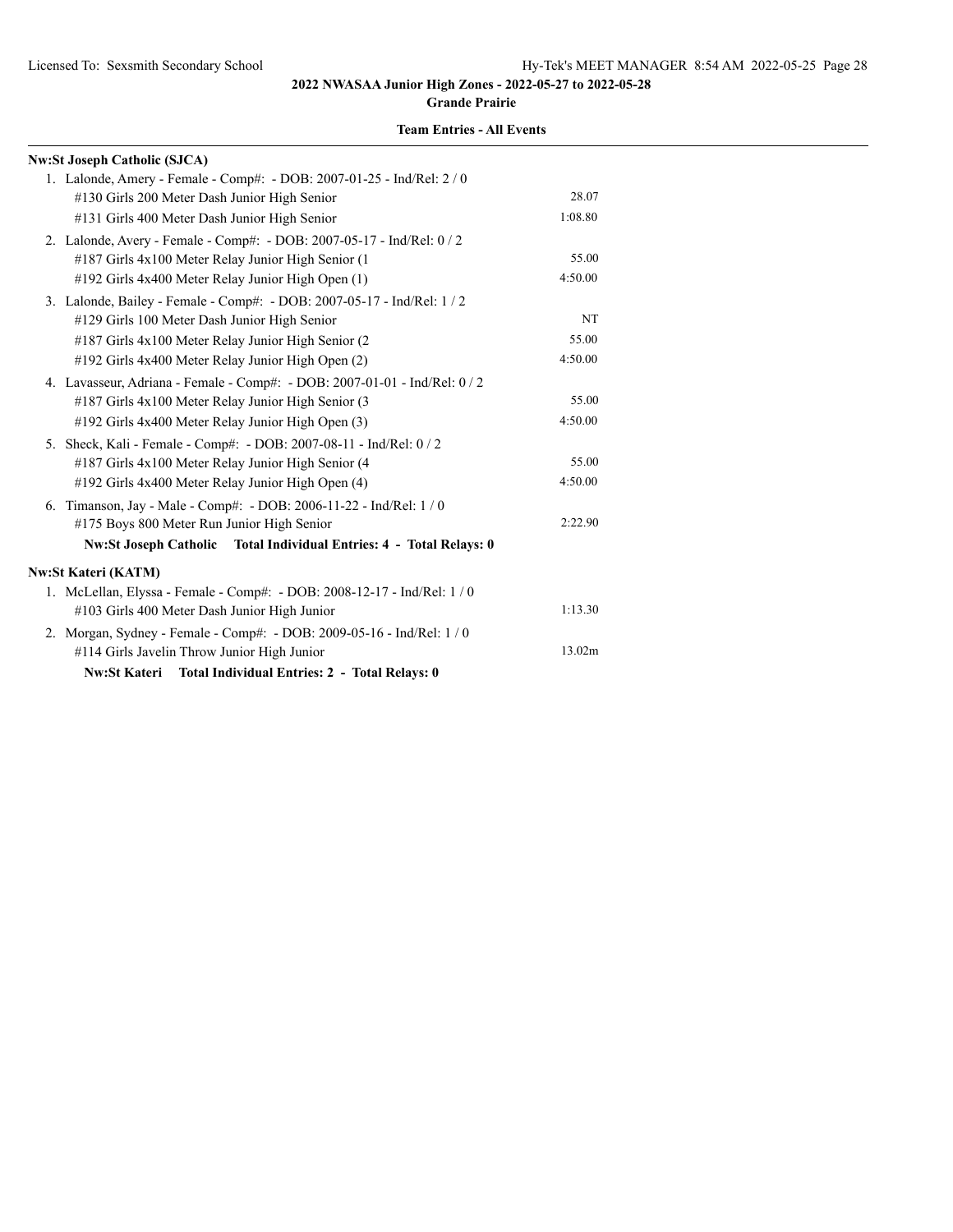#### **Grande Prairie**

| <b>Nw:St Mary's BeaverL (STMB)</b>                                                                                                                                                                                     |                              |
|------------------------------------------------------------------------------------------------------------------------------------------------------------------------------------------------------------------------|------------------------------|
| 1. Arnold, Damon - Male - Comp#: - DOB: 2008-11-12 - Ind/Rel: 1 / 0<br>#160 Boys 100 Meter Hurdles .84 cm Junior High Int                                                                                              | 21.39                        |
| 2. Arnold, Karma - Female - Comp#: - DOB: 2007-05-02 - Ind/Rel: 1 / 0<br>#136 Girls Long Jump Junior High Senior                                                                                                       | 3.14m                        |
| 3. Best, Hogan - Male - Comp#: - DOB: 2007-07-19 - Ind/Rel: 2 / 0<br>#182 Boys Shot Put Junior High Senior                                                                                                             | 5.09m                        |
| #183 Boys Discus Throw Junior High Senior<br>4. Brown, Owen - Male - Comp#: - DOB: 2008-04-22 - Ind/Rel: 1 / 1                                                                                                         | 15.13m                       |
| #166 Boys High Jump Junior High Intermed<br>#189 Boys 4x100 Meter Relay Junior High Intermed (                                                                                                                         | 1.06m<br>NT                  |
| 5. Camplair, Saydee - Female - Comp#: - DOB: 2008-04-09 - Ind/Rel: 2 / 0<br>#123 Girls Triple Jump Junior High Intermed<br>#128 Girls Javelin Throw Junior High Intermed                                               | 7.19m<br>19.35m              |
| 6. Clease, Kinley - Female - Comp#: - DOB: 2009-07-19 - Ind/Rel: 1 / 0<br>#109 Girls Triple Jump Junior High Junior                                                                                                    | 6.56m                        |
| 7. Deathe, Josh - Male - Comp#: - DOB: 2007-09-01 - Ind/Rel: 2 / 1<br>#176 Boys 1500 Meter Run Junior High Senior<br>#177 Boys 3000 Meter Run Junior High Senior<br>#190 Boys 4x100 Meter Relay Junior High Senior (1) | 5:12.50<br>11:00.00<br>54.46 |
| 8. Denboer, Andrew - Male - Comp#: - DOB: 2008-01-01 - Ind/Rel: 0 / 1<br>#189 Boys 4x100 Meter Relay Junior High Intermed (                                                                                            | NT                           |
| 9. Genovese, Mason - Male - Comp#: - DOB: 2007-01-01 - Ind/Rel: 0 / 1<br>#190 Boys 4x100 Meter Relay Junior High Senior (4)                                                                                            | 54.46                        |
| 10. Harber, Dawson - Male - Comp#: - DOB: 2008-04-21 - Ind/Rel: 0 / 1<br>#189 Boys 4x100 Meter Relay Junior High Intermed (                                                                                            | NT                           |
| 11. Harmer, Dawsen - Male - Comp#: - DOB: 2008-04-21 - Ind/Rel: 1 / 0<br>#169 Boys Discus Throw Junior High Intermed                                                                                                   | 22.03 <sub>m</sub>           |
| 12. Heighington, Jayden - Male - Comp#: - DOB: 2007-11-15 - Ind/Rel: 1 / 0<br>#174 Boys 100 Meter Hurdles Junior High Senior                                                                                           | 21.43                        |
| 13. Nykolyshyn, Daylin - Female - Comp#: - DOB: 2008-12-20 - Ind/Rel: 1 / 0<br>#127 Girls Discus Throw Junior High Intermed                                                                                            | 9.41m                        |
| 14. Nykolyshyn, Hailey - Female - Comp#: - DOB: 2007-03-16 - Ind/Rel: 1 / 0<br>#142 Girls Javelin Throw Junior High Senior                                                                                             | 6.26m                        |
| 15. Olson, Keira - Female - Comp#: - DOB: 2008-03-28 - Ind/Rel: 1 / 0<br>#122 Girls Long Jump Junior High Intermed                                                                                                     | 3.55m                        |
| 16. Rude, Dylan - Male - Comp#: - DOB: 2007-06-06 - Ind/Rel: 1 / 0<br>#179 Boys Triple Jump Junior High Senior                                                                                                         | 6.71 <sub>m</sub>            |
| 17. Senenko, Ava - Female - Comp#: - DOB: 2009-08-19 - Ind/Rel: 1 / 0<br>#104 Girls 80 Meter Hurdles Junior High Junior                                                                                                | 16.44                        |
| 18. Trodd, Jayden - Male - Comp#: - DOB: 2007-08-21 - Ind/Rel: 1 / 0<br>#184 Boys Javelin Throw Junior High Senior                                                                                                     | 20.22m                       |
| 19. Tubman, Thomas - Male - Comp#: - DOB: 2008-01-01 - Ind/Rel: 0 / 1<br>#189 Boys 4x100 Meter Relay Junior High Intermed (                                                                                            | NT                           |
| 20. Villager, Ethan - Male - Comp#: - DOB: 2007-01-25 - Ind/Rel: 0 / 1<br>#190 Boys 4x100 Meter Relay Junior High Senior (2)                                                                                           | 54.46                        |
| 21. Villiger, Ethan - Male - Comp#: - DOB: 2007-01-25 - Ind/Rel: 2 / 0<br>#172 Boys 200 Meter Dash Junior High Senior<br>#173 Boys 400 Meter Dash Junior High Senior                                                   | NT<br>1:01.80                |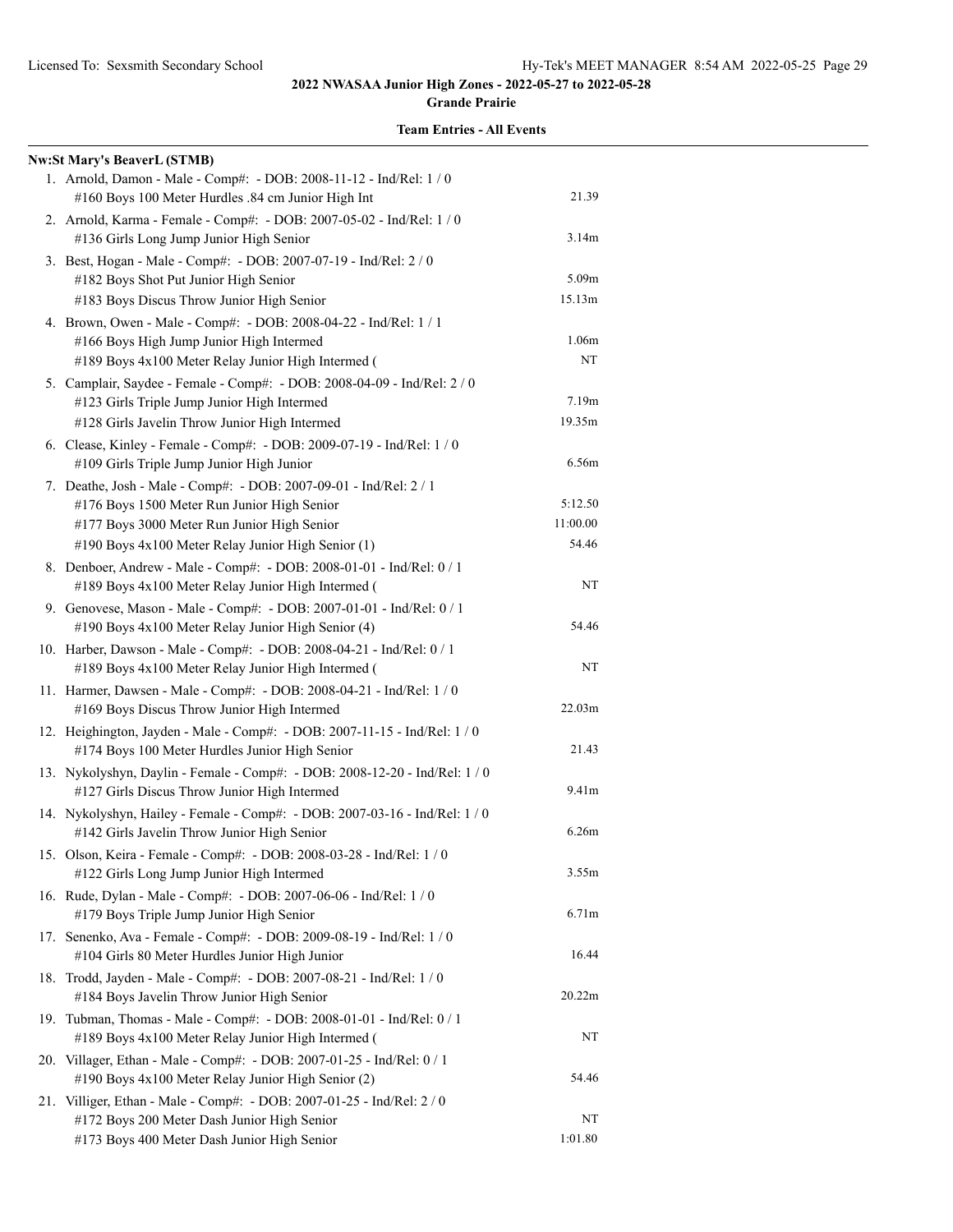#### **Grande Prairie**

|  | <b>Team Entries - All Events</b> |  |  |
|--|----------------------------------|--|--|
|--|----------------------------------|--|--|

| <b>Nw:St Mary's BeaverL (STMB)</b>                                                                |                   |
|---------------------------------------------------------------------------------------------------|-------------------|
| 22. Wallan, Hunter - Male - Comp#: - DOB: 2007-03-19 - Ind/Rel: 2 / 0                             |                   |
| #178 Boys Long Jump Junior High Senior                                                            | 4.57m             |
| #180 Boys High Jump Junior High Senior                                                            | 1.56m             |
| 23. Welch, Mason - Male - Comp#: - DOB: 2007-01-01 - Ind/Rel: 0 / 1                               |                   |
| #190 Boys 4x100 Meter Relay Junior High Senior (3)                                                | 54.46             |
| 24. Welch, Saydey - Female - Comp#: - DOB: 2009-06-17 - Ind/Rel: 1 / 0                            |                   |
| #112 Girls Shot Put Junior High Junior                                                            | 6.00 <sub>m</sub> |
| Nw:St Mary's BeaverL Total Individual Entries: 23 - Total Relays: 0                               |                   |
| <b>Nw:St Mary's Catholic (SMCS)</b>                                                               |                   |
| 1. Katuski, Hayden - Female - Comp#: - DOB: 2008-03-25 - Ind/Rel: 1 / 0                           |                   |
| #119 Girls 800 Meter Run Junior High Intermed                                                     | 3:50.94           |
| 2. Peterson, Jenna - Female - Comp#: - DOB: 2007-11-03 - Ind/Rel: 1 / 0                           |                   |
| #126 Girls Shot Put Junior High Intermed                                                          | 7.96m             |
| Nw:St Mary's Catholic Total Individual Entries: 2 - Total Relays: 0                               |                   |
| <b>Nw:Upper Hay River (UHRS)</b>                                                                  |                   |
| 1. Auger, Mackenzie - Female - Comp#: 93 - DOB: 2009-07-01 - Ind/Rel: 1 / 0                       |                   |
| #104 Girls 80 Meter Hurdles Junior High Junior                                                    | 45.00             |
| 2. Gambler-Chambau, Taya - Female - Comp#: 102 - DOB: 2007-05-11 - Ind/Rel: 2 / 0                 |                   |
| #140 Girls Shot Put Junior High Senior                                                            | 8.12m             |
| #141 Girls Discus Throw Junior High Senior                                                        | 16.28m            |
| 3. Gambler-Chambeau, Tila (Para-Athlete) - Female - Comp#: 100 - DOB: 2008-07-03 - Ind/Rel: 2 / 0 |                   |
| #126 Girls Shot Put Junior High Intermed                                                          | 1.92m             |
| #127 Girls Discus Throw Junior High Intermed                                                      | 2.54m             |
| 4. Salopree, Braden - Male - Comp#: 108 - DOB: 2009-03-23 - Ind/Rel: 1 / 0                        |                   |
| #146 Boys 80 Meter Hurdles Junior High Junior                                                     | 45.00             |
| 5. Yakinneah, Shateya - Female - Comp#: 95 - DOB: 2009-07-20 - Ind/Rel: 2 / 0                     |                   |
| #112 Girls Shot Put Junior High Junior                                                            | 4.00 <sub>m</sub> |
| #113 Girls Discus Throw Junior High Junior                                                        | 8.14m             |
| <b>Total Individual Entries: 8 - Total Relays: 0</b><br><b>Nw:Upper Hay River</b>                 |                   |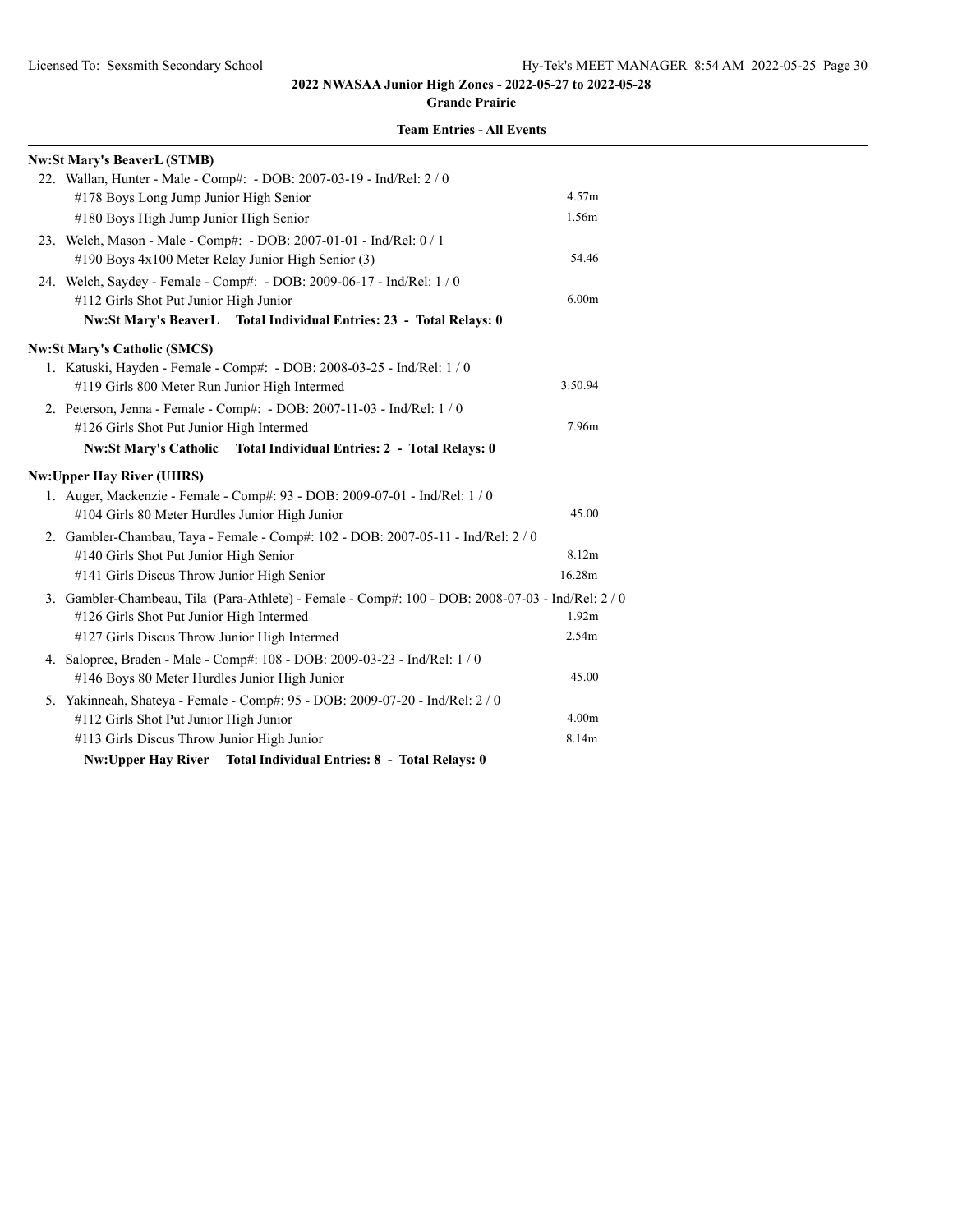#### **Grande Prairie**

| <b>Nw:Whispering Ridge School (WISP)</b>                                            |          |
|-------------------------------------------------------------------------------------|----------|
| 1. Fisher, Nevara - Female - Comp#: - DOB: 2008-11-15 - Ind/Rel: 2 / 0              |          |
| #117 Girls 400 Meter Dash Junior High Intermed                                      | 1:21.82  |
| #119 Girls 800 Meter Run Junior High Intermed                                       | 3:37.62  |
| 2. Gaunt, Joel - Male - Comp#: - DOB: 2008-01-20 - Ind/Rel: 1 / 0                   |          |
| #161 Boys 800 Meter Run Junior High Intermed                                        | 2:50.42  |
| 3. Henheffer, Sawyer - Male - Comp#: - DOB: 2009-03-13 - Ind/Rel: 2 / 0             |          |
| #148 Boys 1500 Meter Run Junior High Junior                                         | 6:10.93  |
| #149 Boys 3000 Meter Run Junior High Junior                                         | 14:02.31 |
| 4. Kindratsky, Mackenzie - Female - Comp#: - DOB: 2009-06-17 - Ind/Rel: 1 / 0       |          |
| #109 Girls Triple Jump Junior High Junior                                           | 7.23m    |
| 5. Middlestadt, Henry - Male - Comp#: - DOB: 2009-08-08 - Ind/Rel: 1 / 0            |          |
| #151 Boys Triple Jump Junior High Junior                                            | 7.85m    |
| 6. Monteith, Ryder - Male - Comp#: - DOB: 2009-08-31 - Ind/Rel: 1 / 0               |          |
| #143 Boys 100 Meter Dash Junior High Junior                                         | 13.96    |
| 7. Owen, Brettley - Female - Comp#: - DOB: 2009-10-09 - Ind/Rel: 3 / 0              |          |
| #101 Girls 100 Meter Dash Junior High Junior                                        | 14.51    |
| #102 Girls 200 Meter Dash Junior High Junior                                        | 33.31    |
| #103 Girls 400 Meter Dash Junior High Junior                                        | 1:11.00  |
| 8. Vickey, Maverick - Male - Comp#: - DOB: 2009-02-09 - Ind/Rel: 4 / 0              |          |
| #144 Boys 200 Meter Dash Junior High Junior                                         | 30.49    |
| #145 Boys 400 Meter Dash Junior High Junior                                         | 1:09.06  |
| #154 Boys Shot Put Junior High Junior                                               | 9.34m    |
| #155 Boys Discus Throw Junior High Junior                                           | 27.98m   |
| 9. Warkentin, Cobi - Female - Comp#: - DOB: 2008-06-15 - Ind/Rel: 1 / 0             |          |
| #118 Girls 80 Meter Hurdles Junior High Intermed                                    | 16.47    |
| <b>Nw:Whispering Ridge School</b><br>Total Individual Entries: 16 - Total Relays: 0 |          |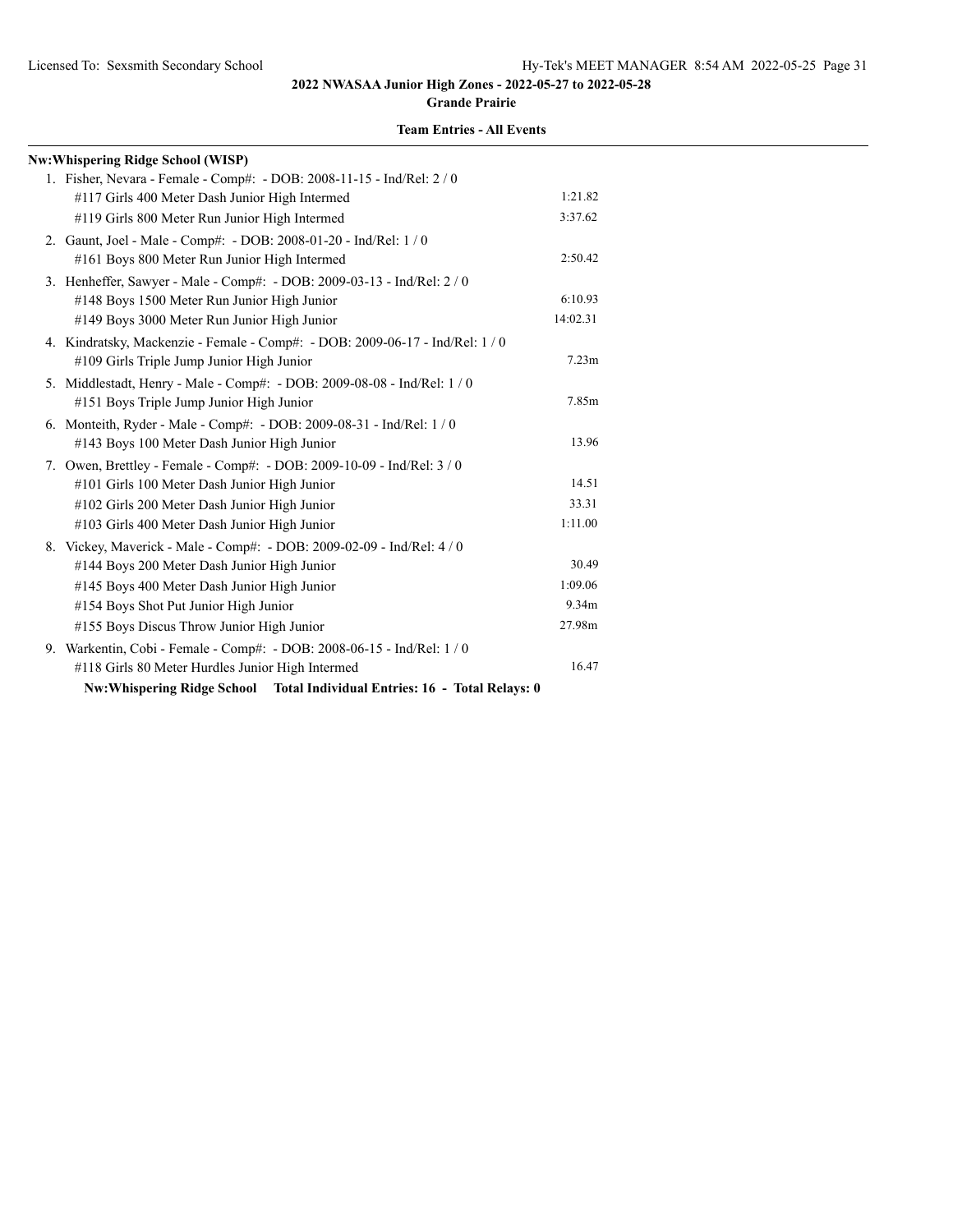**Grande Prairie**

| <b>Nw:Zone Team Northwest (NWZ)</b>                                             |                   |
|---------------------------------------------------------------------------------|-------------------|
| 1. Hickey, Kadence - Female - Comp#: - DOB: 2008-01-24 - Ind/Rel: 3 / 0         |                   |
| #115 Girls 100 Meter Dash Junior High Intermed                                  | 16:25.00          |
| #122 Girls Long Jump Junior High Intermed                                       | 3.32m             |
| #126 Girls Shot Put Junior High Intermed                                        | 7.86m             |
| 2. Irwin, Emma - Female - Comp#: - DOB: 2008-09-22 - Ind/Rel: 1 / 0             |                   |
| #112 Girls Shot Put Junior High Junior                                          | 6.21m             |
| 3. Kamphuis, Kyle - Male - Comp#: - DOB: 2009-04-09 - Ind/Rel: 2 / 0            |                   |
| #149 Boys 3000 Meter Run Junior High Junior                                     | 11:50.00          |
| #152 Boys High Jump Junior High Junior                                          | 1.15m             |
| 4. Kamphuis, Shane - Male - Comp#: - DOB: 2007-04-29 - Ind/Rel: 2 / 0           |                   |
| #180 Boys High Jump Junior High Senior                                          | 1.04 <sub>m</sub> |
| #184 Boys Javelin Throw Junior High Senior                                      | 19.96m            |
| 5. Mohr, Riley - Male - Comp#: - DOB: 2009-04-29 - Ind/Rel: 2 / 0               |                   |
| #146 Boys 80 Meter Hurdles Junior High Junior                                   | 26:31.00          |
| #154 Boys Shot Put Junior High Junior                                           | 5.27m             |
| 6. Rossworm, Maia - Female - Comp#: - DOB: 2008-01-24 - Ind/Rel: 3 / 0          |                   |
| #116 Girls 200 Meter Dash Junior High Intermed                                  | 32.32             |
| #118 Girls 80 Meter Hurdles Junior High Intermed                                | 18:35.00          |
| #120 Girls 1500 Meter Run Junior High Intermed                                  | 6:31.00           |
| 7. 's Heeren-Blake, Daniel - Male - Comp#: - DOB: 2009-12-08 - Ind/Rel: 2 / 0   |                   |
| #146 Boys 80 Meter Hurdles Junior High Junior                                   | 22:37.00          |
| #151 Boys Triple Jump Junior High Junior                                        | 5.18m             |
| 8. Sather, Lily - Female - Comp#: - DOB: 2008-09-19 - Ind/Rel: 1 / 0            |                   |
| #114 Girls Javelin Throw Junior High Junior                                     | 16.09m            |
| 9. Schmaltz, Ashley - Female - Comp#: - DOB: 2007-10-29 - Ind/Rel: 2 / 0        |                   |
| #126 Girls Shot Put Junior High Intermed                                        | 7.72m             |
| #128 Girls Javelin Throw Junior High Intermed                                   | 14.19m            |
| 10. Wiebe, Zackary - Male - Comp#: - DOB: 2008-10-31 - Ind/Rel: 2 / 0           |                   |
| #148 Boys 1500 Meter Run Junior High Junior                                     | 6:32.00           |
| #152 Boys High Jump Junior High Junior                                          | 1.25m             |
| <b>Nw:Zone Team Northwest</b><br>Total Individual Entries: 20 - Total Relays: 0 |                   |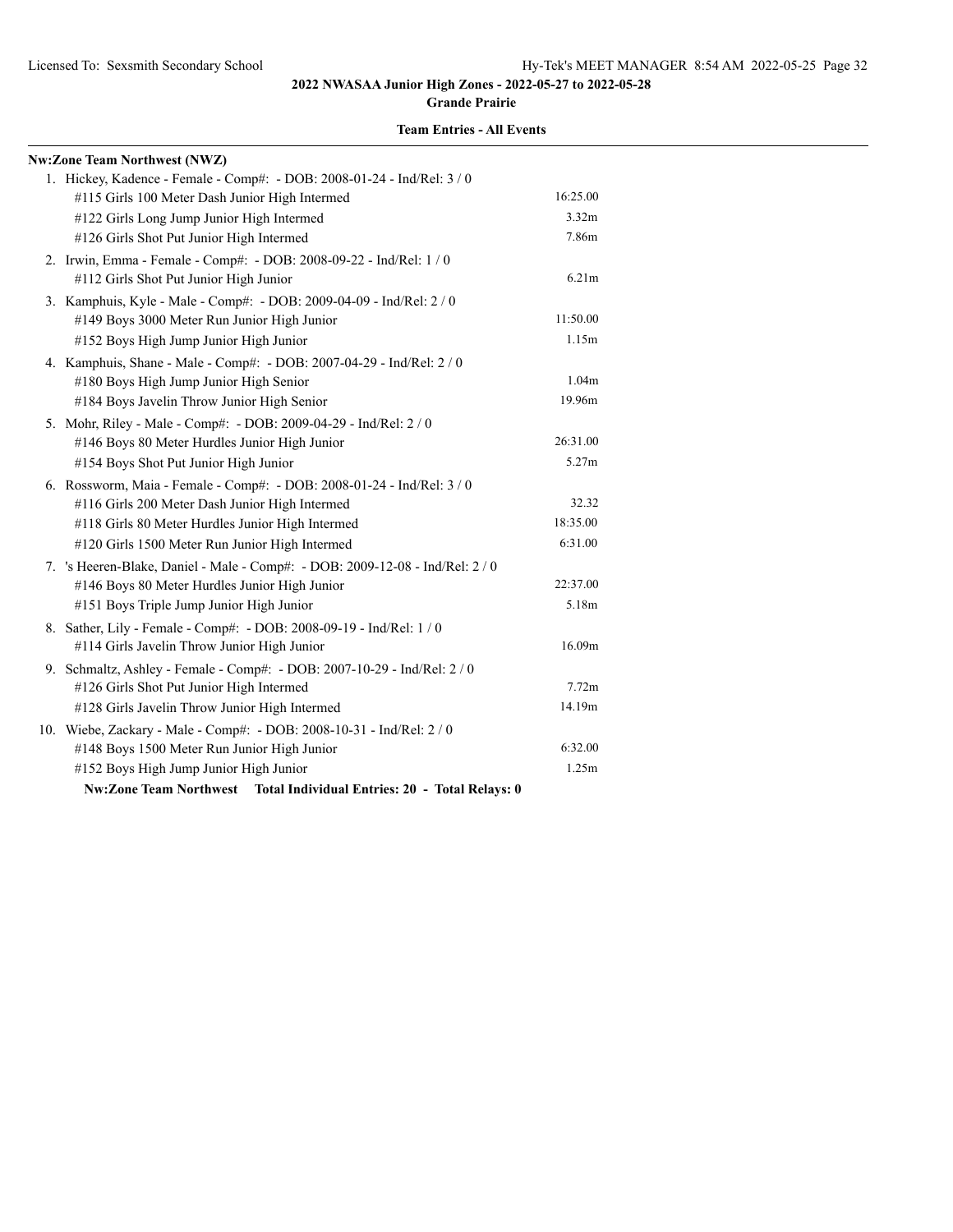**Grande Prairie**

| <b>Ridge Valley School (RDVA)</b>                                                                                                                                                                                                                        |                           |
|----------------------------------------------------------------------------------------------------------------------------------------------------------------------------------------------------------------------------------------------------------|---------------------------|
| 1. Budal, Addison - Female - Comp#: 23 - DOB: 2008-07-31 - Ind/Rel: 1 / 0<br>#128 Girls Javelin Throw Junior High Intermed                                                                                                                               | 17.94m                    |
| 2. Davis, Kira - Female - Comp#: 3 - DOB: 2008-11-22 - Ind/Rel: 1 / 0<br>#102 Girls 200 Meter Dash Junior High Junior                                                                                                                                    | 34.81                     |
| 3. Dilabough, Mick - Female - Comp#: 12 - DOB: 2008-05-09 - Ind/Rel: 3 / 0<br>#115 Girls 100 Meter Dash Junior High Intermed<br>#116 Girls 200 Meter Dash Junior High Intermed<br>#118 Girls 80 Meter Hurdles Junior High Intermed                       | 15.67<br>33.23<br>20.97   |
| 4. Dilabough, Tessa - Female - Comp#: 2 - DOB: 2009-07-07 - Ind/Rel: 3 / 0<br>#101 Girls 100 Meter Dash Junior High Junior<br>#102 Girls 200 Meter Dash Junior High Junior<br>#104 Girls 80 Meter Hurdles Junior High Junior                             | 15.20<br>33.30<br>20.36   |
| 5. Dziaduck, Tess - Female - Comp#: 29 - DOB: 2007-06-06 - Ind/Rel: 3 / 0<br>#132 Girls 80 Meter Hurdles Junior High Senior<br>#134 Girls 1500 Meter Run Junior High Senior<br>#138 Girls High Jump Junior High Senior                                   | 20.95<br>6:24.61<br>1.19m |
| 6. Green, Ava - Female - Comp#: 28 - DOB: 2007-02-18 - Ind/Rel: 2 / 0<br>#132 Girls 80 Meter Hurdles Junior High Senior<br>#136 Girls Long Jump Junior High Senior                                                                                       | 21.50<br>3.67m            |
| 7. Hatch, Alisabeth - Female - Comp#: 13 - DOB: 2008-01-17 - Ind/Rel: 3 / 0<br>#115 Girls 100 Meter Dash Junior High Intermed<br>#116 Girls 200 Meter Dash Junior High Intermed<br>#122 Girls Long Jump Junior High Intermed                             | 15.84<br>33.96<br>4.06m   |
| 8. Pellerin, Brylie - Female - Comp#: 4 - DOB: 2008-11-06 - Ind/Rel: 2 / 0<br>#103 Girls 400 Meter Dash Junior High Junior<br>#109 Girls Triple Jump Junior High Junior                                                                                  | 1:23.65<br>8.32m          |
| 9. Tindale, Eli - Male - Comp#: 44 - DOB: 2009-03-03 - Ind/Rel: 1 / 0<br>#150 Boys Long Jump Junior High Junior                                                                                                                                          | 3.99m                     |
| 10. Vanhaga, Emery - Male - Comp#: 37 - DOB: 2009-05-25 - Ind/Rel: 2 / 0<br>#143 Boys 100 Meter Dash Junior High Junior<br>#146 Boys 80 Meter Hurdles Junior High Junior<br><b>Ridge Valley School</b><br>Total Individual Entries: 21 - Total Relays: 0 | 15.52<br>20.14            |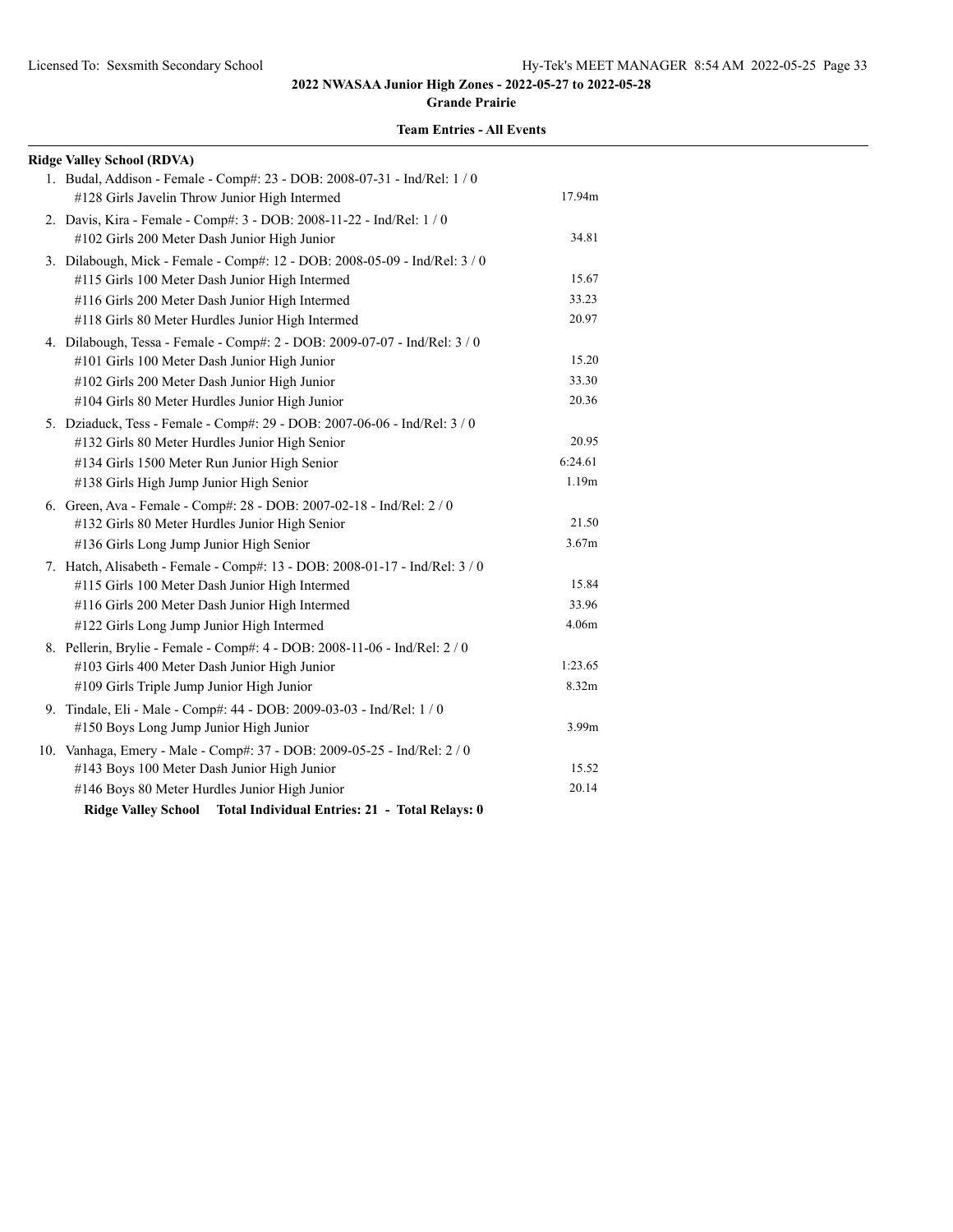#### **Grande Prairie**

| <b>Spirit River Regional Academy (SRRA)</b>                                            |                   |
|----------------------------------------------------------------------------------------|-------------------|
| 1. Dufour, Sam - Male - Comp#: - DOB: 2007-03-15 - Ind/Rel: 2 / 0                      |                   |
| #172 Boys 200 Meter Dash Junior High Senior                                            | 26.00             |
| #173 Boys 400 Meter Dash Junior High Senior                                            | 1:01.00           |
| 2. Farran, Haley - Female - Comp#: - DOB: 2009-07-16 - Ind/Rel: 0 / 1                  |                   |
| #185 Girls 4x100 Meter Relay Junior High Junior (3                                     | 1:06.00           |
| 3. Lewenza, Sophia - Female - Comp#: - DOB: 2009-11-26 - Ind/Rel: 0 / 1                |                   |
| #185 Girls 4x100 Meter Relay Junior High Junior (2                                     | 1:06.00           |
| 4. Matkowski, Grace - Female - Comp#: - DOB: 2009-07-26 - Ind/Rel: 0 / 1               |                   |
| #185 Girls 4x100 Meter Relay Junior High Junior (1                                     | 1:06.00           |
| 5. McClanaghan, Hailey - Female - Comp#: - DOB: 2007-04-18 - Ind/Rel: 3 / 0            |                   |
| #131 Girls 400 Meter Dash Junior High Senior                                           | 1:15.00           |
| #132 Girls 80 Meter Hurdles Junior High Senior                                         | 16.00             |
| #138 Girls High Jump Junior High Senior                                                | 1.25m             |
| 6. McClanaghan, Jesse-Lee - Female - Comp#: - DOB: 2009-09-25 - Ind/Rel: 2/0           |                   |
| #108 Girls Long Jump Junior High Junior                                                | 3.00 <sub>m</sub> |
| #113 Girls Discus Throw Junior High Junior                                             | 9.00 <sub>m</sub> |
| 7. Moher, Ron - Male - Comp#: - DOB: 2009-07-10 - Ind/Rel: 3 / 0                       |                   |
| #143 Boys 100 Meter Dash Junior High Junior                                            | 13.50             |
| #146 Boys 80 Meter Hurdles Junior High Junior                                          | 16.00             |
| #150 Boys Long Jump Junior High Junior                                                 | 4.00 <sub>m</sub> |
| 8. Moxness, Sarah - Female - Comp#: - DOB: 2022-09-13 - Ind/Rel: 0 / 1                 |                   |
| #185 Girls 4x100 Meter Relay Junior High Junior (4                                     | 1:06.00           |
| <b>Spirit River Regional Academy</b><br>Total Individual Entries: 10 - Total Relays: 0 |                   |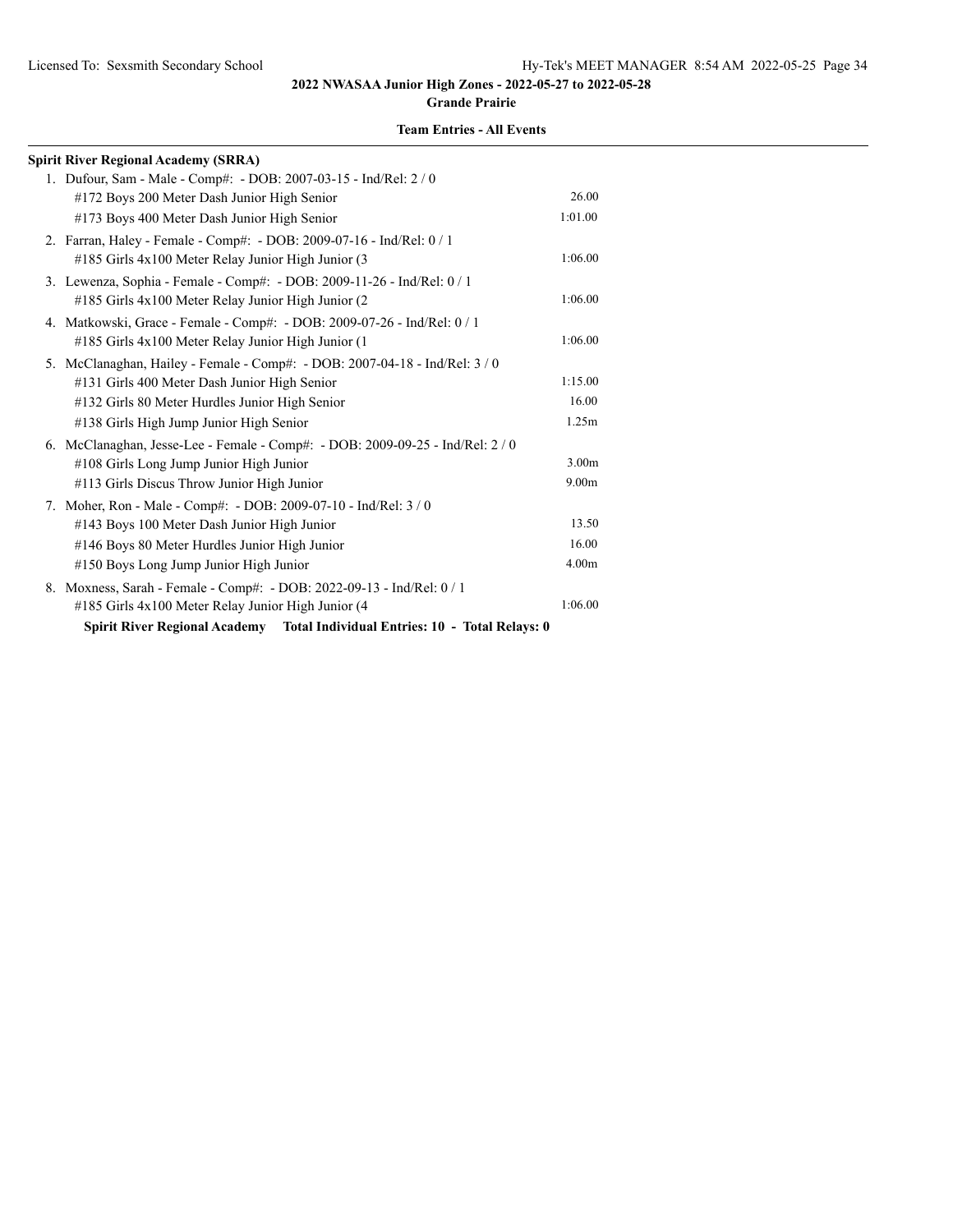**Grande Prairie**

| <b>St. Stephen's School (STST)</b>                                                                                                                                                                                |                              |
|-------------------------------------------------------------------------------------------------------------------------------------------------------------------------------------------------------------------|------------------------------|
| 1. Ambas, Miko - Male - Comp#: 73 - DOB: 2006-08-16 - Ind/Rel: 1 / 0<br>#180 Boys High Jump Junior High Senior                                                                                                    | 1.30 <sub>m</sub>            |
| 2. Baxter, Adrian - Male - Comp#: 53 - DOB: 2008-07-27 - Ind/Rel: 1 / 1<br>#158 Boys 200 Meter Dash Junior High Intermed                                                                                          | 31.55<br>1:04.62             |
| #189 Boys 4x100 Meter Relay Junior High Intermed (<br>3. Beahm, Draven - Male - Comp#: 40 - DOB: 2009-05-30 - Ind/Rel: 2 / 1<br>#145 Boys 400 Meter Dash Junior High Junior                                       | 1:15.85                      |
| #152 Boys High Jump Junior High Junior<br>#188 Boys 4x100 Meter Relay Junior High Junior (1)                                                                                                                      | 1.20 <sub>m</sub><br>1:21.56 |
| 4. Bourlon, Janessa - Female - Comp#: 78 - DOB: 2009-06-15 - Ind/Rel: 0 / 1<br>#185 Girls 4x100 Meter Relay Junior High Junior (1                                                                                 | 1:26.55                      |
| 5. Brotnov, Jack - Male - Comp#: 55 - DOB: 2008-07-25 - Ind/Rel: 1 / 1<br>#161 Boys 800 Meter Run Junior High Intermed<br>#189 Boys 4x100 Meter Relay Junior High Intermed (                                      | 3:39.07<br>1:04.62           |
| 6. Brotnov, Margaret - Female - Comp#: 30 - DOB: 2007-01-04 - Ind/Rel: 1 / 0<br>#133 Girls 800 Meter Run Junior High Senior                                                                                       | 4:38.94                      |
| 7. Bull, Shacree - Female - Comp#: 21 - DOB: 2008-06-28 - Ind/Rel: 1 / 1<br>#127 Girls Discus Throw Junior High Intermed<br>#186 Girls 4x100 Meter Relay Junior High Intermed                                     | 15.20m<br>1:15.75            |
| 8. Cortez, Calix - Male - Comp#: 62 - DOB: 2008-08-08 - Ind/Rel: 1 / 0<br>#168 Boys Shot Put Junior High Intermed                                                                                                 | 9.78m                        |
| 9. Gignac, Carson - Male - Comp#: 87 - DOB: 2007-11-21 - Ind/Rel: 0 / 1<br>#189 Boys 4x100 Meter Relay Junior High Intermed (                                                                                     | 1:04.62                      |
| 10. Hall, Carissa - Female - Comp#: 19 - DOB: 2007-10-27 - Ind/Rel: 1 / 1<br>#126 Girls Shot Put Junior High Intermed<br>#186 Girls 4x100 Meter Relay Junior High Intermed                                        | 5.63 <sub>m</sub><br>1:15.75 |
| 11. Harvey, Tianna - Female - Comp#: 79 - DOB: 2009-08-18 - Ind/Rel: 0 / 1<br>#185 Girls 4x100 Meter Relay Junior High Junior (2)                                                                                 | 1:26.55                      |
| 12. Holomego, Cruz - Male - Comp#: 85 - DOB: 2009-05-24 - Ind/Rel: 0 / 1<br>#188 Boys 4x100 Meter Relay Junior High Junior (2)                                                                                    | 1:21.56                      |
| 13. Hudkins, Paige - Female - Comp#: 80 - DOB: 2009-05-05 - Ind/Rel: 0 / 1<br>#185 Girls 4x100 Meter Relay Junior High Junior (3<br>14. Krueger, Kayleigh - Female - Comp#: 32 - DOB: 2007-01-10 - Ind/Rel: 2 / 0 | 1:26.55                      |
| #134 Girls 1500 Meter Run Junior High Senior<br>#137 Girls Triple Jump Junior High Senior                                                                                                                         | 11:22.08<br>6.66m            |
| 15. McKay, Justin - Male - Comp#: 46 - DOB: 2009-11-09 - Ind/Rel: 1 / 1<br>#154 Boys Shot Put Junior High Junior<br>#188 Boys 4x100 Meter Relay Junior High Junior (3)                                            | 7.92 <sub>m</sub><br>1:21.56 |
| 16. Patenaude, Jamie - Female - Comp#: 16 - DOB: 2008-06-29 - Ind/Rel: 1 / 1<br>#123 Girls Triple Jump Junior High Intermed<br>#186 Girls 4x100 Meter Relay Junior High Intermed                                  | 6.08m<br>1:15.75             |
| 17. Salvador, Princess - Female - Comp#: 35 - DOB: 2006-12-22 - Ind/Rel: 1 / 0<br>#141 Girls Discus Throw Junior High Senior                                                                                      | 15.80m                       |
| 18. Seward, Ayden - Male - Comp#: 57 - DOB: 2008-05-10 - Ind/Rel: 1 / 0<br>#163 Boys 3000 Meter Run Junior High Intermed                                                                                          | 23:35.09                     |
| 19. Tagal, Bryan - Male - Comp#: 58 - DOB: 2007-10-30 - Ind/Rel: 1 / 1<br>#165 Boys Triple Jump Junior High Intermed<br>#189 Boys 4x100 Meter Relay Junior High Intermed (                                        | 8.98m<br>1:04.62             |
|                                                                                                                                                                                                                   |                              |